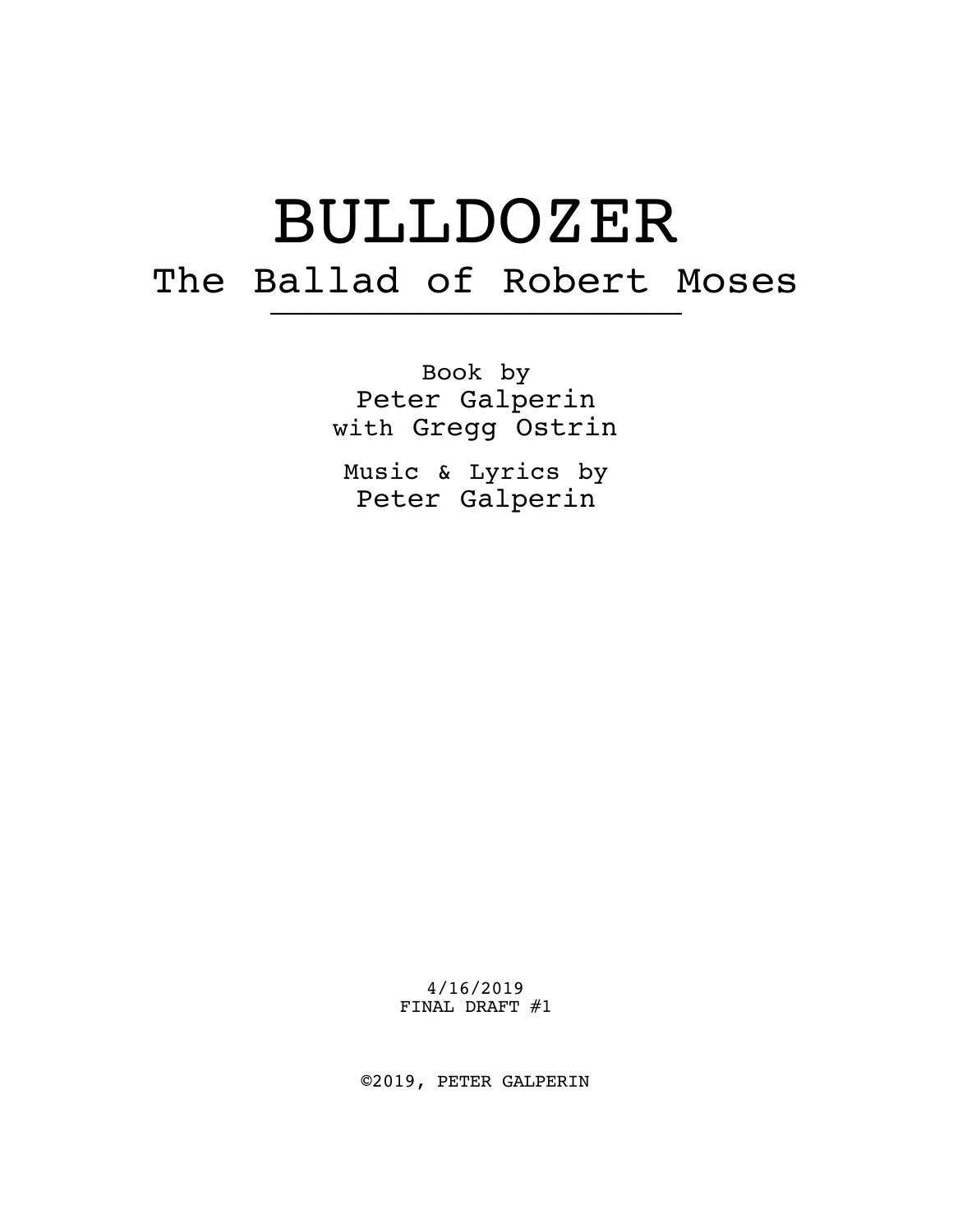# **SYNOPSIS**

#### **THE STORY**

"BULLDOZER" dramatizes Master Builder Robert Moses' evolution from a young idealist fervent with a desire to build the greatest city in the world to a power-insulated enemy of the people, corrupted, lost and alone. "BULLDOZER" is a staggering story of fantastic accomplishment and personal defeat, intertwining intimate themes of love and loss with the great social issues that gripped the 20th century urban environment. From boardrooms and bedrooms to satellite views of New York city street life, "BULLDOZER" charts the rise and fall of one man, the young woman who loved him, and the great human toll that was paid to build the city we live in today.

Robert Moses conceived, built and even ran much of New York City for over four decades. By far the most powerful unelected public official New York and the nation has ever seen, his ideas and political tactics were imitated across the country for decades to come. Most importantly, Moses was enamored with the automobile and modernism, and in fact, created the car culture of today, and by extension the antipedestrian urbanism that shapes the cityscape of nearly every American city.

Initially the newspapers portrayed him as a Johnny Appleseed, a folk hero of the common man. A sophisticated and savvy bureaucrat, Moses, to his credit, rode the wave of three decades of federally-financed building programs that pumped billions of dollars into the New York economy. However, using the power of eminent domain he leveled entire neighborhoods and displaced over a quarter million New Yorkers - often the poorest - to make way for his public housing and highway projects. Many began to wonder - was Moses actually destroying the city he loved? By 1960, the tide turned. Led by the writer and activist Jane Jacobs, who was among the first to question not just his tactics, but also his vision of urban renewal, a nascent community movement would prove to be Moses' biggest opponent. When he attempts to tear down the historic arch in Washington Square Park to extend Fifth Avenue as a feeder road to his proposed lower Manhattan Expressway, a remarkable phalanx of opposition will come together and lead to his undoing.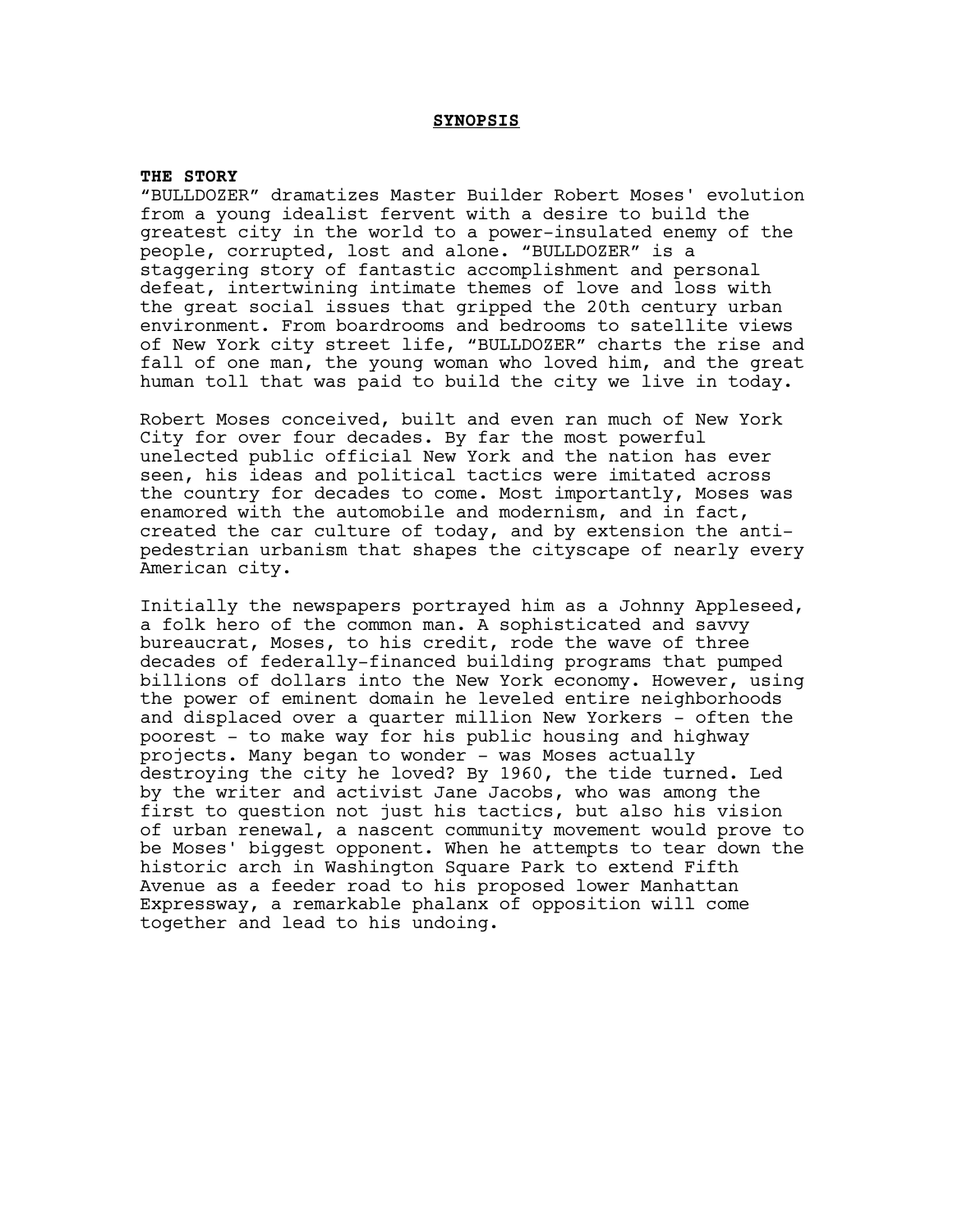# **CAST LIST**

**OLD MOSES** (40s-60s) - Robert Moses at the end of his life.

**LEAD ACTOR** (Late 20's-30's) - The leader of a troupe of street players. He plays the younger Robert Moses throughout the play.

**ACTOR #2** (Male: 20s-30s) A member of the troupe of actors – AL SMITH, REPORTER, HECKLER, RADIO ANNOUNCER

**ACTOR #3** (Male: 20s-30s) A member of the troupe of actors – NELSON ROCKEFELLER

**ACTOR #4** (Female: 20s-30s) A member of the troupe of actors – VERA MARTIN, BOARD MEMBER

**ACTOR #5** (Female : 30s-50s) A member of the troupe of actors – JANE JACOBS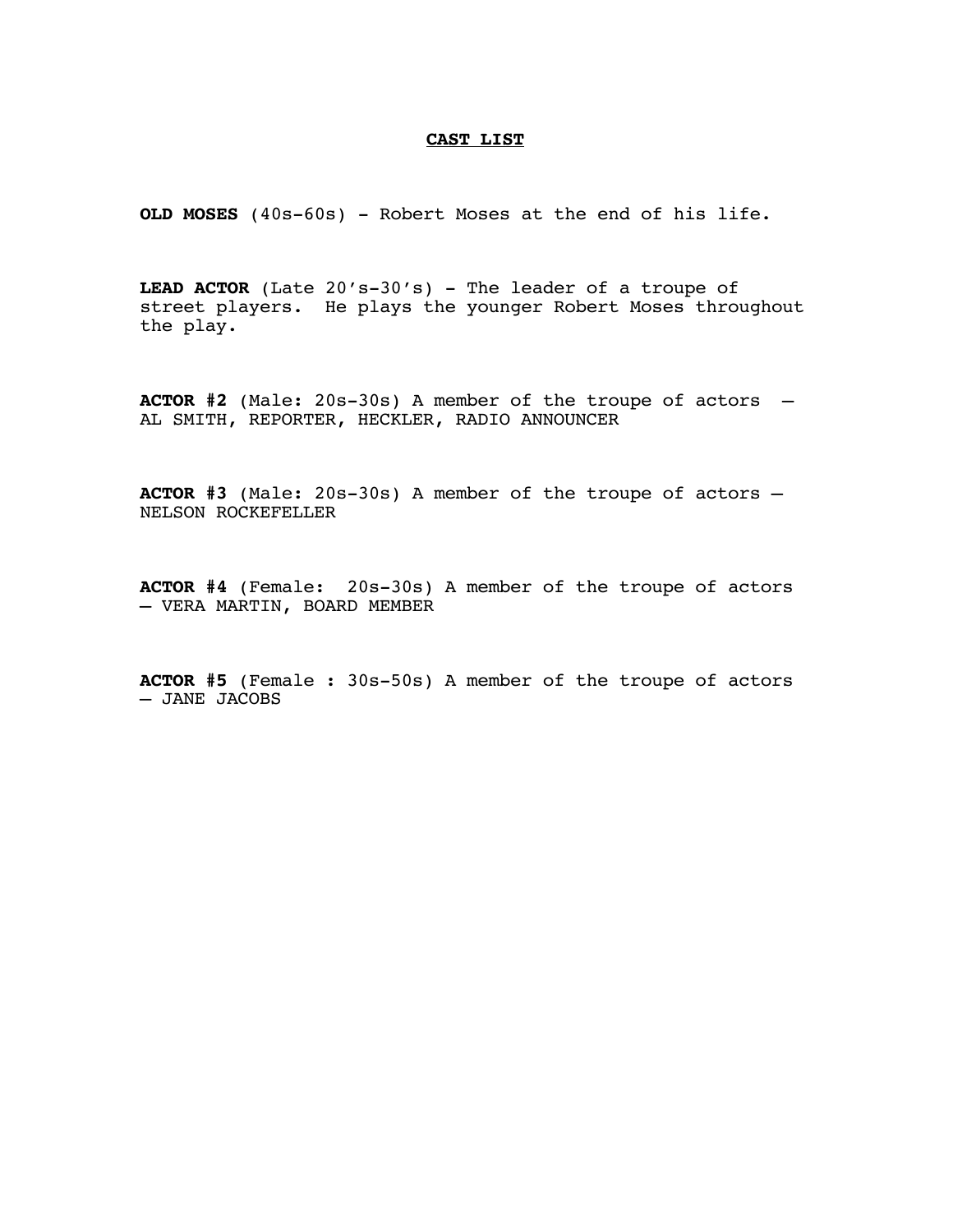## **SCENE LIST**

**Prologue, pg 1** – 1973, Washington Square Park, a troupe of street actors **Scene 1, pg 2** – Old Robert Moses sits in the park **Scene 2, pg 5** – The actors meet Moses **Scene 3, pg 7** – Al Smith and Moses meet **Scene 4, pg 10** – The Central Park Casino **Scene 5, pg 15** – Rockefeller Center under construction **Scene 6, pg 18** – Airplay cockpit **Scene 7, pg 21** – Vera and Moses at home **Scene 8, pg 25** – Rockefeller meets Jane Jacobs **Scene 9, pg 31** – Greenwich Village basement print shop **Scene 10, pg 34** – A hillside on Staten Island **Scene 11, pg 39** – Greenwich Village community board meeting **Scene 12, pg 42** – Rockefeller's office **Scene 13, pg 44** – Greenwich Village basement print shop **Scene 14, pg 45** – Greenwich Village sidewalk **Scene 15, pg 48** – City Hall steps **Scene 16, pg 50** – Washington Square Park **Scene 17, pg 52** – Moses and Vera together **Scene 18, pg 56** – Rockefeller's office **Scene 19, pg 59** – Washington Square Park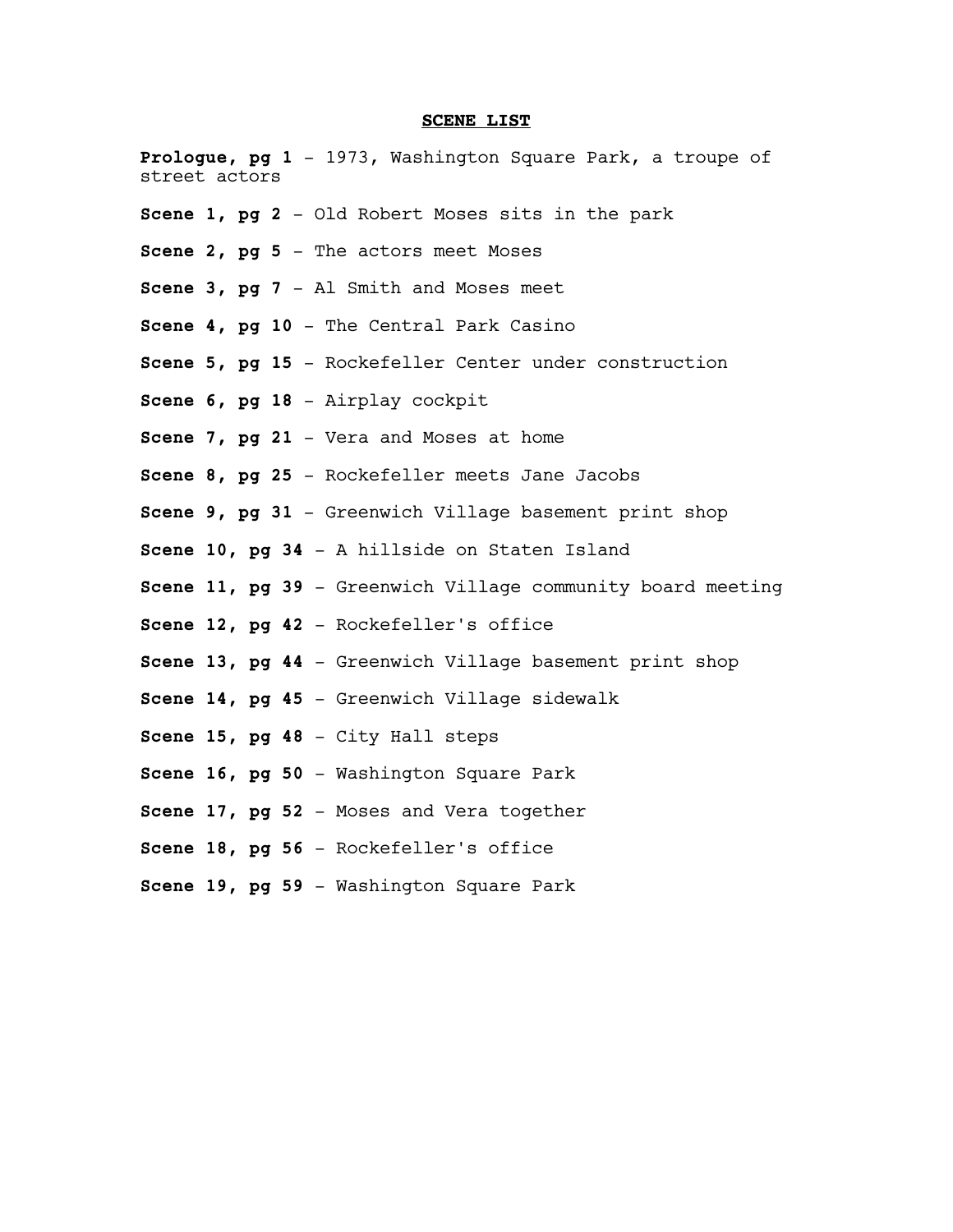## **MUSIC TRACKS**

**#1 - pg 1** – "Bulldozer" Overture (instrumental by band) **#2 - pg 2** – "Masterplan" V1 (sung by Company) **#3 - pg 4** – "Straight Towards the Sun" preprise (sung by Old Moses) **#4 - pg 9** – "The View From My Imagination" (sung by Lead Actor) **#5 - pg 13** – "Fresh-Cut Flowers" (sung by Vera & Lead Actor) **#6 - pg 15** – "Masterplan" V2 (sung by Lead Actor) **#7 - pg 17** – "We're Impressed" (sung by Reporter & Rockefeller) **#8 - pg 20** – "You and I" (sung by Lead Actor & Rockefeller) **#9 - pg 23** – "When The World Isn't Watching" (sung by Old Moses & Vera) **#10 - pg 25** – "Masterplan" V3 (sung by Lead Actor) **#11 - pg 29** – "Everybody's Got Something To Hide" (sung by Old Moses) **#12 - pg 33** – "We Like What We Like" (sung by Reporter, Rockefeller & Jane Jacobs) **#13 - pg 36** – "You'll Do It My Way" (sung by Lead Actor & Rockefeller) **#14 - pg 38** – "Masterplan" V4 (sung by Old Moses & Lead Actor) **#15 - pg 41** – "Don't You Dare" (sung by Jane & Old Moses) **#16 - pg 42** – "There's No One Else" (sung by Rockefeller) **#17 - pg 43** – "You Can't See" (sung by Jane) **#18 - pg 47** – "Lost All Sense of Direction" (sung by Vera) **#19 - pg 49** – "You Better Listen" (sung by Old Moses) **#20 - pg 49** – "Masterplan" V5 (sung by Lead Actor & Company) **#21 - pg 51** – "Voice of the People" (sung by Jane & Company) **#22 - pg 53** – "Not Afraid of the Future" (sung by Vera, Old Moses, & Lead Actor)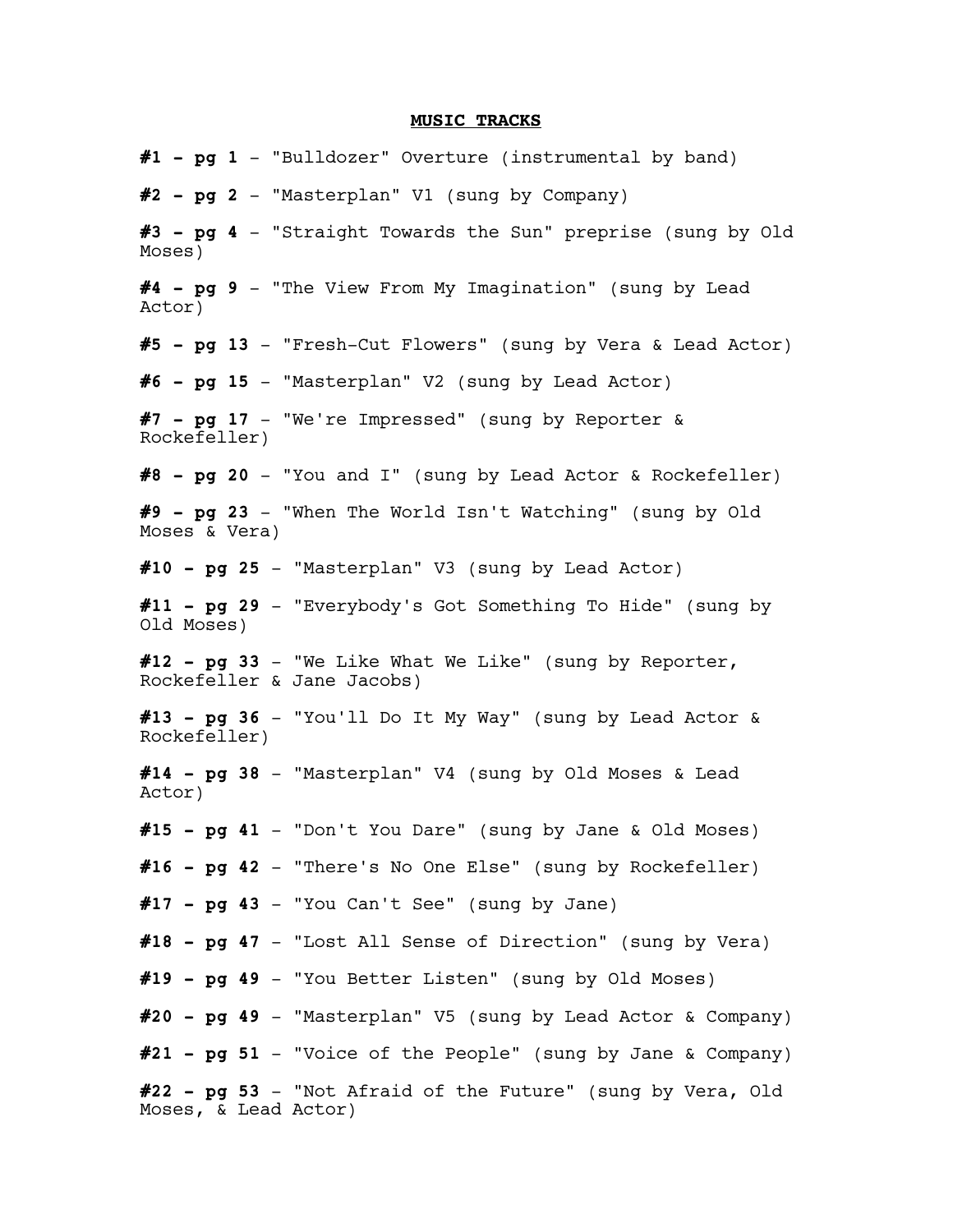**#23 - pg 56** – "There's No One Else" reprise (sung by Rockefeller)

**#24 - pg 59** – "Masterplan" V6 (sung by Old Moses)

**#25 - pg 61** – "Straight Towards the Sun" (sung by Old Moses & Company)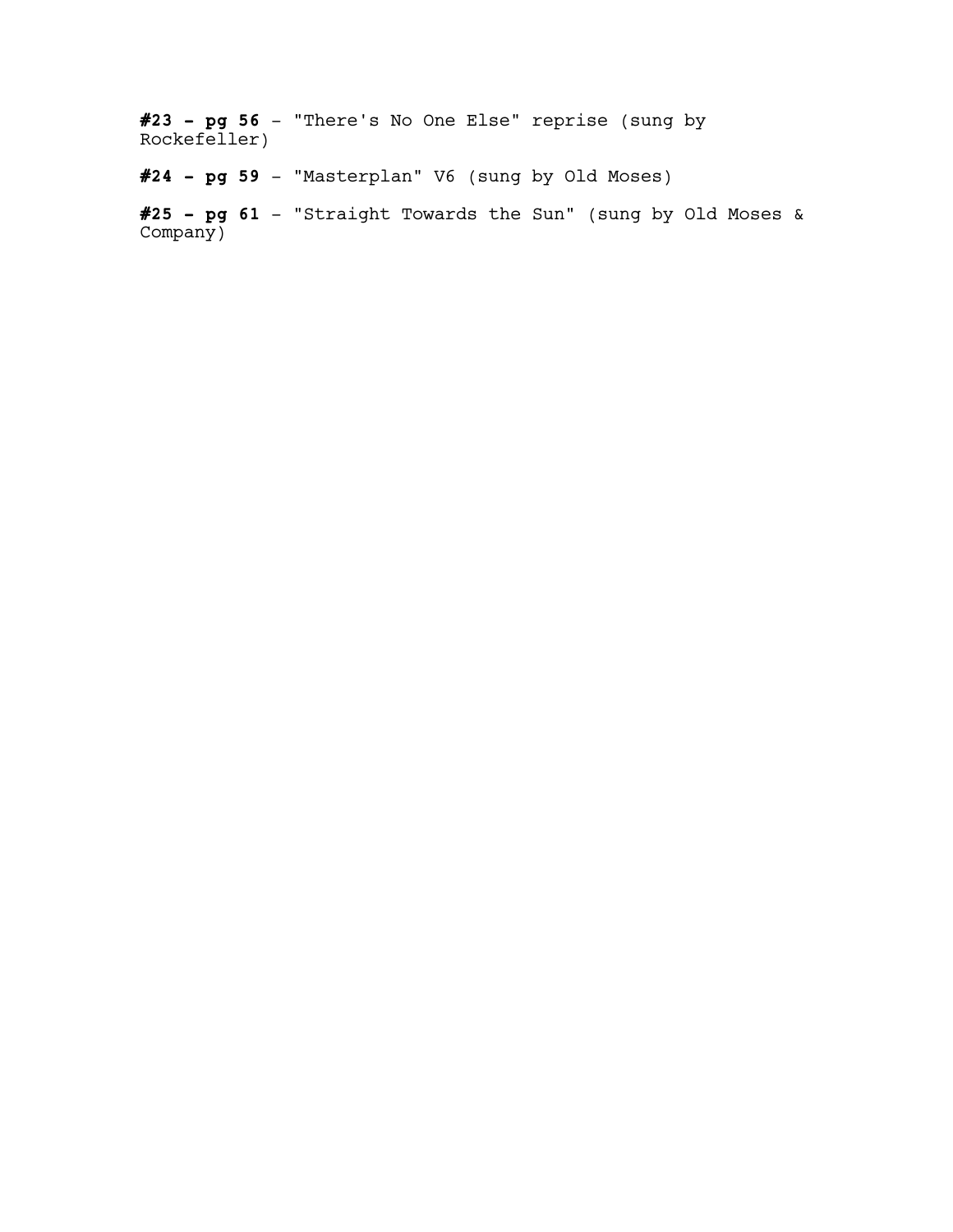AT RISE:

A pitch black stage. We hear sounds of traffic (SFX Cue #1). We see the suggestion of the New York City skyline.

## **TRACK #1, INSTRUMENTAL OVERTURE: VOICE OF THE PEOPLE**

As the lights come up, we see that we are in WASHINGTON SQUARE PARK. The famous arch looms overhead. Sounds of children playing (SFX Cue #2).

The suggestion of bushes. A bench is S.L.

A GROUP OF ACTORS emerge. They are dressed in the hippie chic clothes of the early 70s.

Some of them are miming street theater, one actor is riding a unicycle, another is juggling. Someone strums a guitar. An open guitar case sits covered in stickers with slogans from the day: ("This machine kills fascists," "Make love, not war," "Hell no, we won't go," "Sock it to me").

The LEAD ACTOR sings the opening verse of MASTERPLAN V1.

This song is not connected to the action of the play, but serves as a stand alone prelude to the action.

## LEAD ACTOR

...here's a song about a guy who didn't much care for this spot... right here where you're standing. He wanted to put a highway through this park. Right here! For awhile they called him the Master Builder. But he acted like he was a king, or maybe an emperor... but he wasn't...

> We see projections of the various engineering feats that Robert Moses created for the city. The song is an introduction that exists outside the action of the opening.

The Company joins in.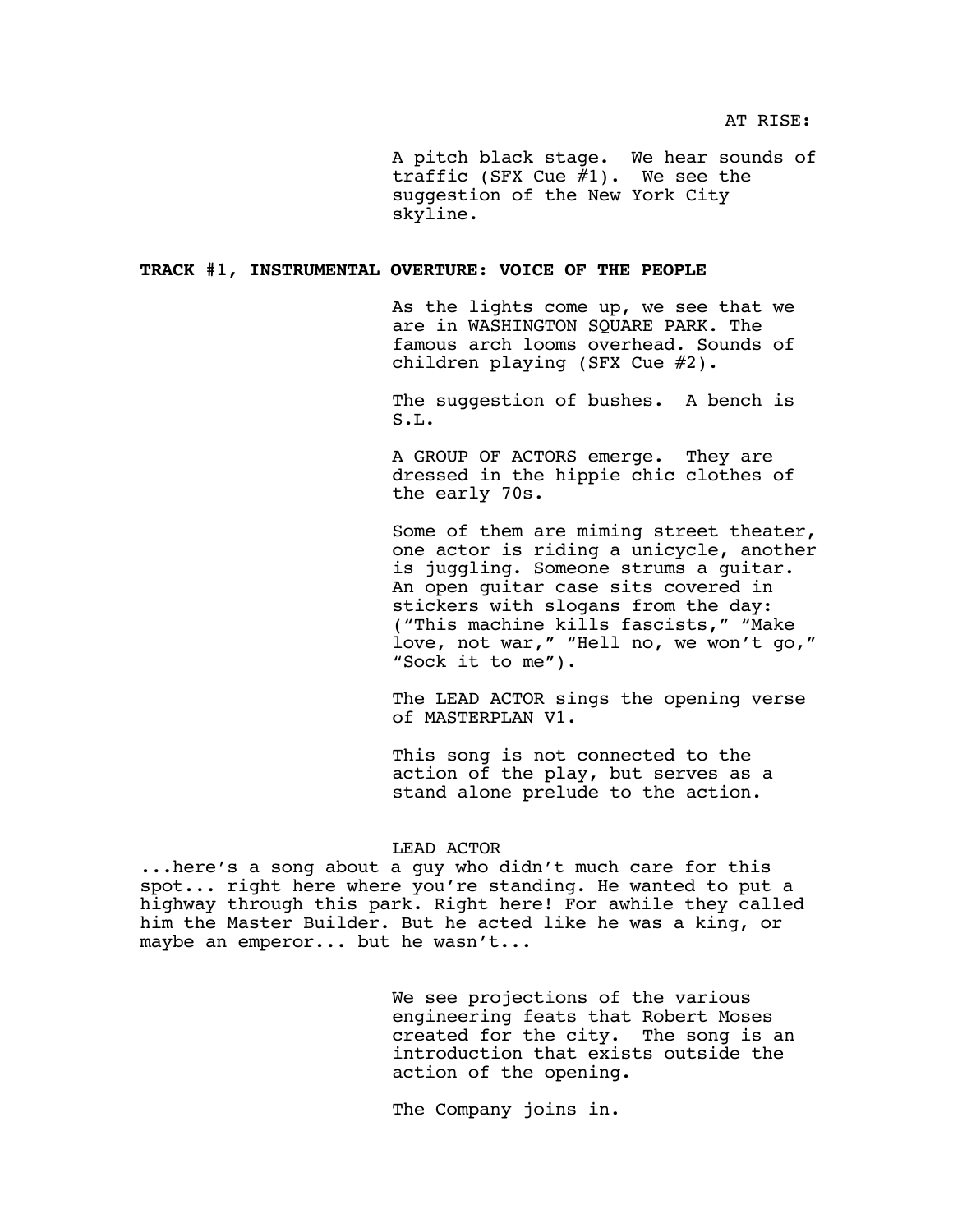#### **TRACK #2: MASTERPLAN V1**

LEAD ACTOR HE HAD A VISION FOR NEW YORK CITY, A SHINING FUTURE, NO ONE ELSE COULD SEE. GREAT BRIDGES, TUNNELS, AND PARKS CONNECTED BY HIGHWAYS. THIS IS THE STORY OF THE CITY THAT CAME TO BE.

LEAD ACTOR & COMPANY HE WAS THE MASTER BUILDER, HE WAS THE POWERBROKER, CREATING AND BUILDING AN EMPIRE AT HIS COMMAND. THE TRIBOROUGH KING, THE ULTIMATE AUTHORITY, MOSES WAS THE MASTER OF THE MASTERPLAN.

> The Actors congregate together, miming eating some food they scrounged, passing a bottle, or a joint.

# **SCENE 1**

ROBERT MOSES (85) shuffles on stage. He sits on the park bench. (Note: The Actors, camped out, don't notice him.)

LEAD ACTOR

Hey man, put on some tunes.

ACTOR #2 turns on a small transistor radio. A NEWS ANNOUNCER can be heard.

NEWS ANNOUNCER (SFX Cue #3) ...Here's your WNBC-AM "eye in the sky" traffic update... The Harlem River Drive and the Major Deegan are backed up all the way to the Triborough Bridge, with extra wait time for commuters heading out to the BQE. On the FDR, things aren't looking much better, with traffic slowing to a crawl.

LEAD ACTOR

Oh man, change the channel-

OLD MOSES

No! Don't!

They all look at Moses.

OLD MOSES

Let it play...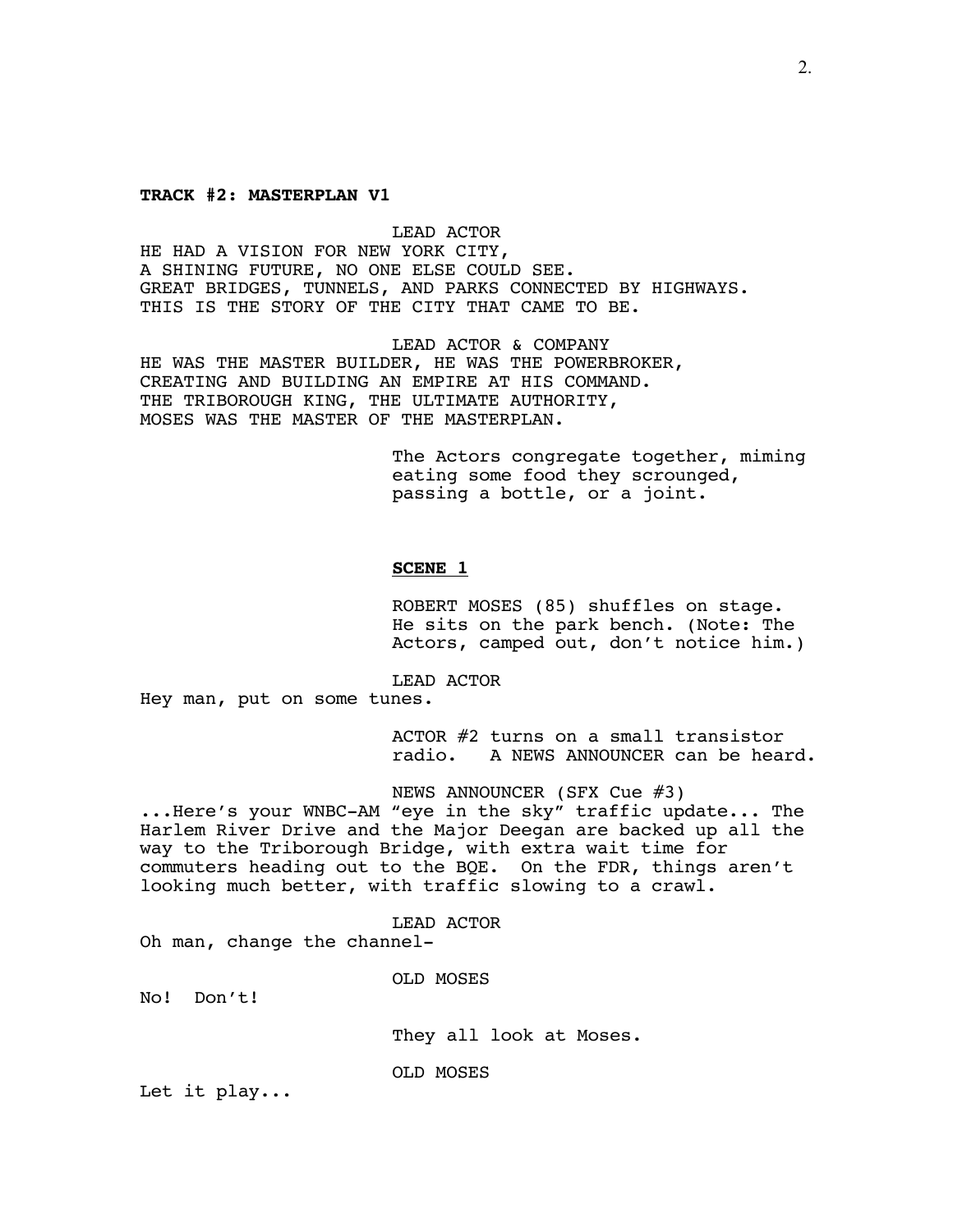It's just the fucking traffic, man.

OLD MOSES No it isn't. It's a symphony. An orchestra. And if the fools who ran this city had listened to me, there'd be no traffic tie ups. It would be an unending river of cars, the life-blood of the city... ACTOR #2 You serious, man? OLD MOSES Of course I am. I'm the reason it exists. They all crack up. LEAD ACTOR You're taking credit for the traffic? OLD MOSES Goddamn right I am. ACTOR #3 Who are you... were you... the mayor or something? OLD MOSES The Mayor? I was a hell of a lot more powerful than a mayor-ACTOR #4 The Governor? Moses chuckles. OLD MOSES More powerful than the Governor, too.

LEAD ACTOR So who were you? You sure as shit weren't the president.

OLD MOSES

I was the Master Builder.

ACTOR #5

What did you build?

OLD MOSES

The city.

ACTOR #3

What city?

OLD MOSES This one. New York City.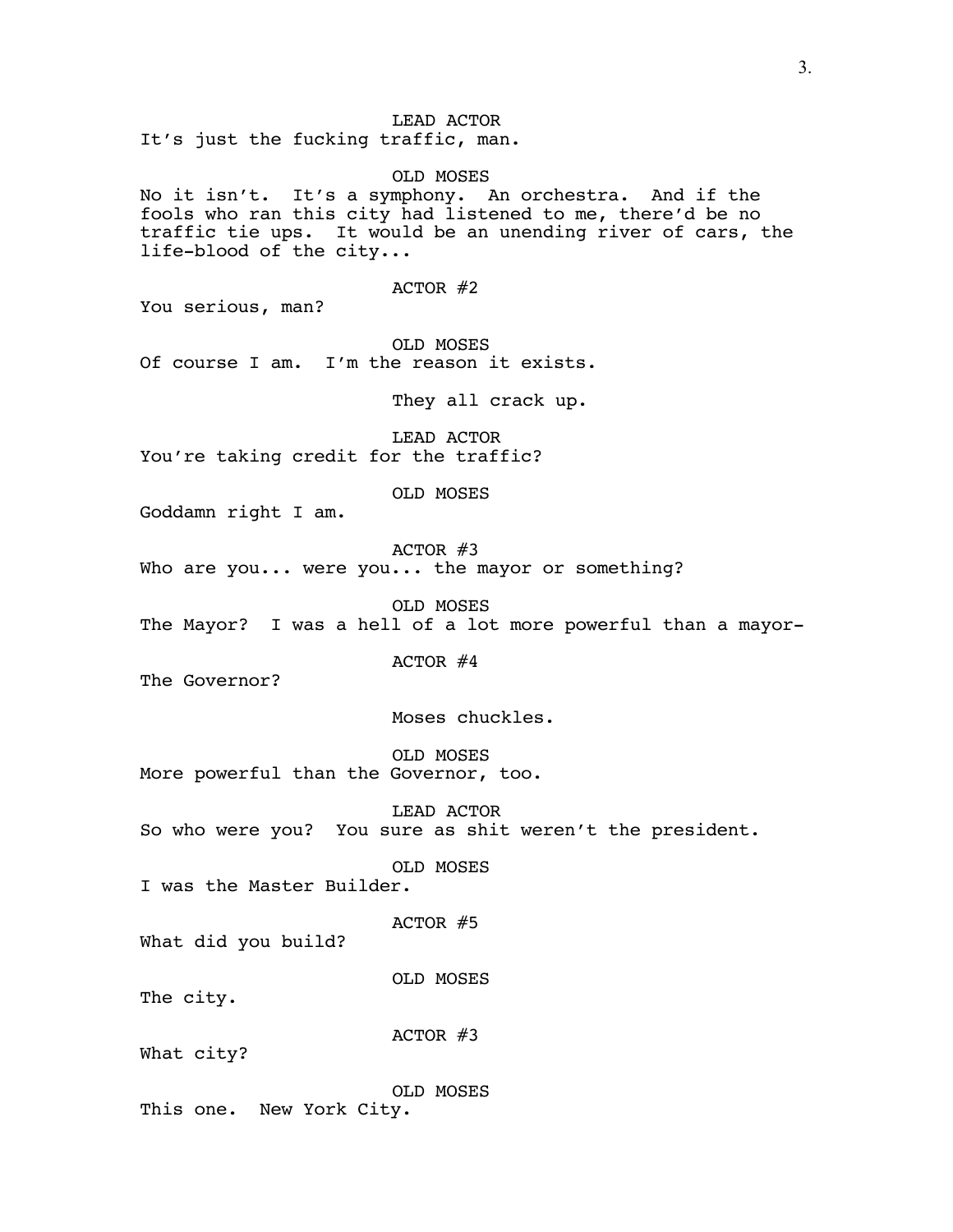# ACTOR #4

Uh-huh, yeah sure, man-

## OLD MOSES

Without me, there'd be no Triborough Bridge, or Jones Beach State Park, or Verrazano-Narrows Bridge, or Lincoln Center. I built the West Side Highway... the United Nations. I created beaches, parks, civic centers. I even built the Goddamn New York World's Fair! Twice!

He stands, suddenly filled with energy.

OLD MOSES

New York City Parks Commissioner, head of the State Parks Council, head of the State Power Commission, New York City Housing Commissioner, chairman of the Triborough Bridge and Tunnel Authority and a hell of a lot more!

He sits again, suddenly spent.

OLD MOSES

But does anyone remember? No. Does anyone give me credit? Of course not.

LEAD ACTOR

How come?

Moses gestures angrily to the park.

OLD MOSES

Because of this place. This... park. This goddamn patch of grass and concrete filled with...! It's my favorite place to visit. Not because it was the site of my greatest triumph... But because it's where I suffered my greatest defeat.

LEAD ACTOR

What's your name, old timer?

LEAD ACTOR

Robert Moses.

ACTOR #2

Moses... Like in the Bible?

OLD MOSES

You're Goddamn right. Just like in the Bible. I showed the people the promised land! And like Icarus, I flew as high as a man dared to fly... On wings he made himself...

**TRACK #3: STRAIGHT TOWARDS THE SUN** Acoustic prelude

Moses launches into STRAIGHT TOWARDS THE SUN.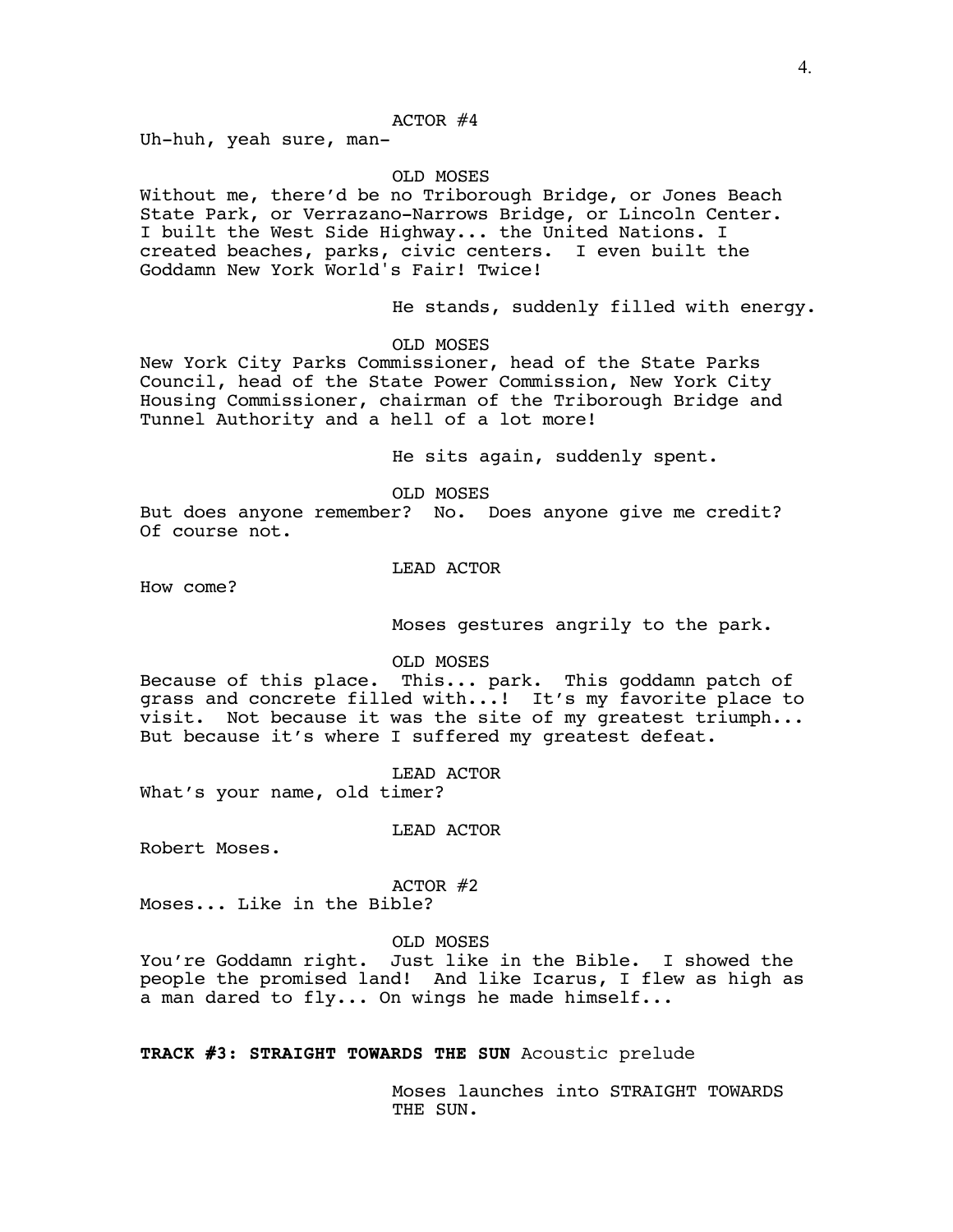# OLD MOSES

(whispered) I HAD SO MANY GOOD IDEAS, SO FAR AHEAD OF MY TIME. I WAS MODERN AS LE CORBUSIER. BUT HISTORY IS FULL OF WRONG TURNS, IDEALS GET LEFT BEHIND. PLEASE DON'T BLAME ME, I'M NOT AS BAD AS THEY SAY.

I COULDN'T SEE A THING, 'CAUSE THE LIGHT WAS IN MY EYES. I WAS HEADING STRAIGHT TOWARDS THE SUN. I WAS HEADING STRAIGHT TOWARDS THE SUN.

## **SCENE 2**

The Actors continue looking at Moses.

LEAD ACTOR Sounds like you lived a hell of a life, man.

OLD MOSES

You have no idea...

For the first time, Moses finally takes them in.

OLD MOSES

What are you, hippies?

ACTOR #2

We're humans-

ACTOR #3

Humanists-

Humanitarians-

ACTOR #4

ACTOR #5

And humorists.

OLD MOSES

Yeah... You're hippies.

LEAD ACTOR

We're actors, man.

OLD MOSES

Actors, huh? Where do you work, then? What theater?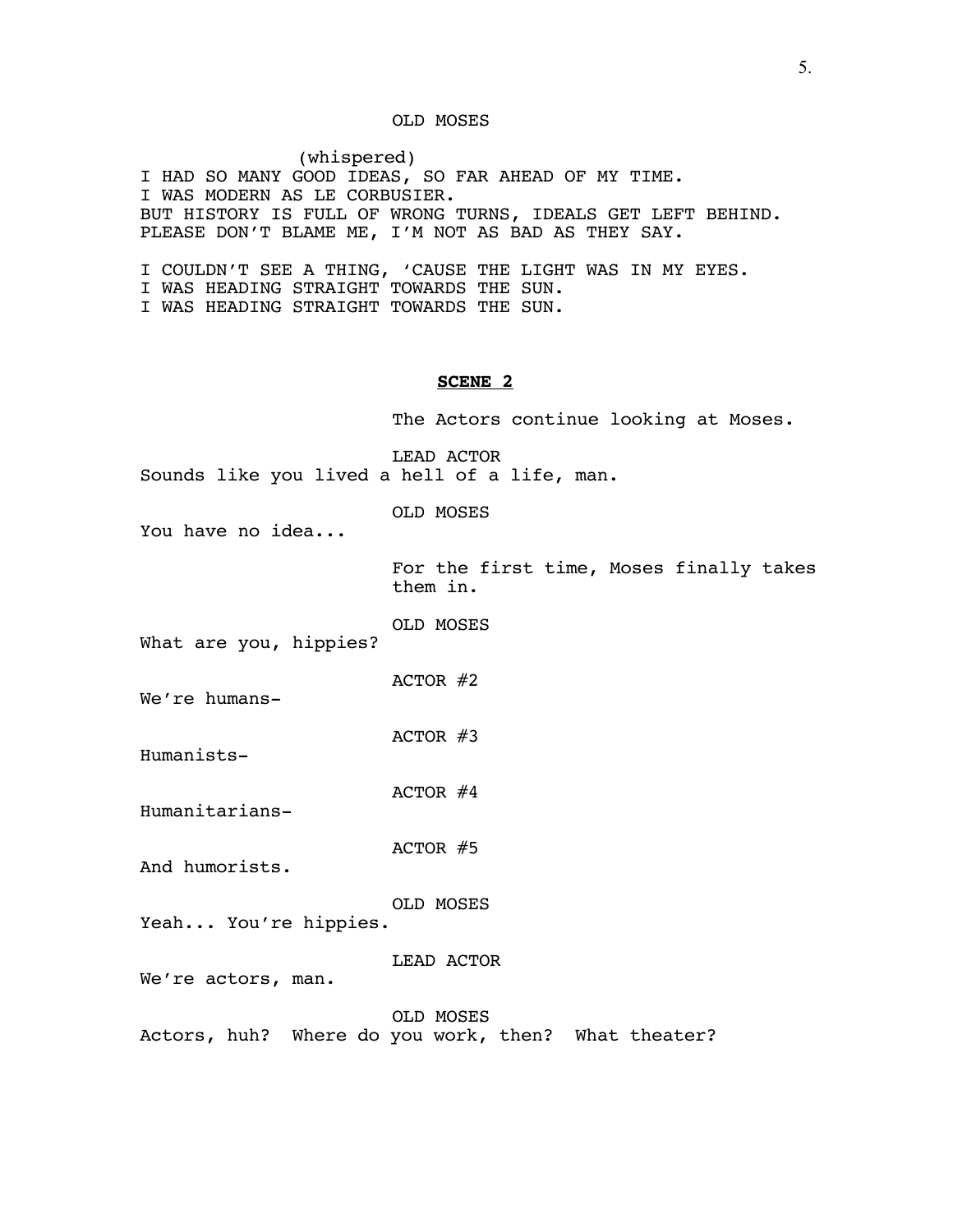LEAD ACTOR Our theater is the park. Our stage is the street. Our audience are the birds and the trees and the occasional good soul who stops by for a moment to be entertained-ACTOR #2 And make a contribution. LEAD ACTOR Our plays are the stories of the people of this city that we see, every day. OLD MOSES This city has gone to hell. Why don't you try getting a real job? ACTOR #3 Like you? OLD MOSES Yes, like me... LEAD ACTOR I dunno man, for all you say you did, here you are... With us. OLD MOSES I'm old. You're young. The life I had, you kids can't even imagine-LEAD ACTOR How about we try? OLD MOSES The hell are you talking about? LEAD ACTOR Today, we're telling the story of Old Man Moses... Your story. OLD MOSES First of all, I was never called "Old Man Moses." I was called many things, but not that. ACTOR #4 So what did they call you? OLD MOSES The Power Broker. The Master Builder. LEAD ACTOR Right on... Today, in full view of the city he helped to reshape and remold in his image, we present... The life and times of Robert Moses... The Master Builder!

6.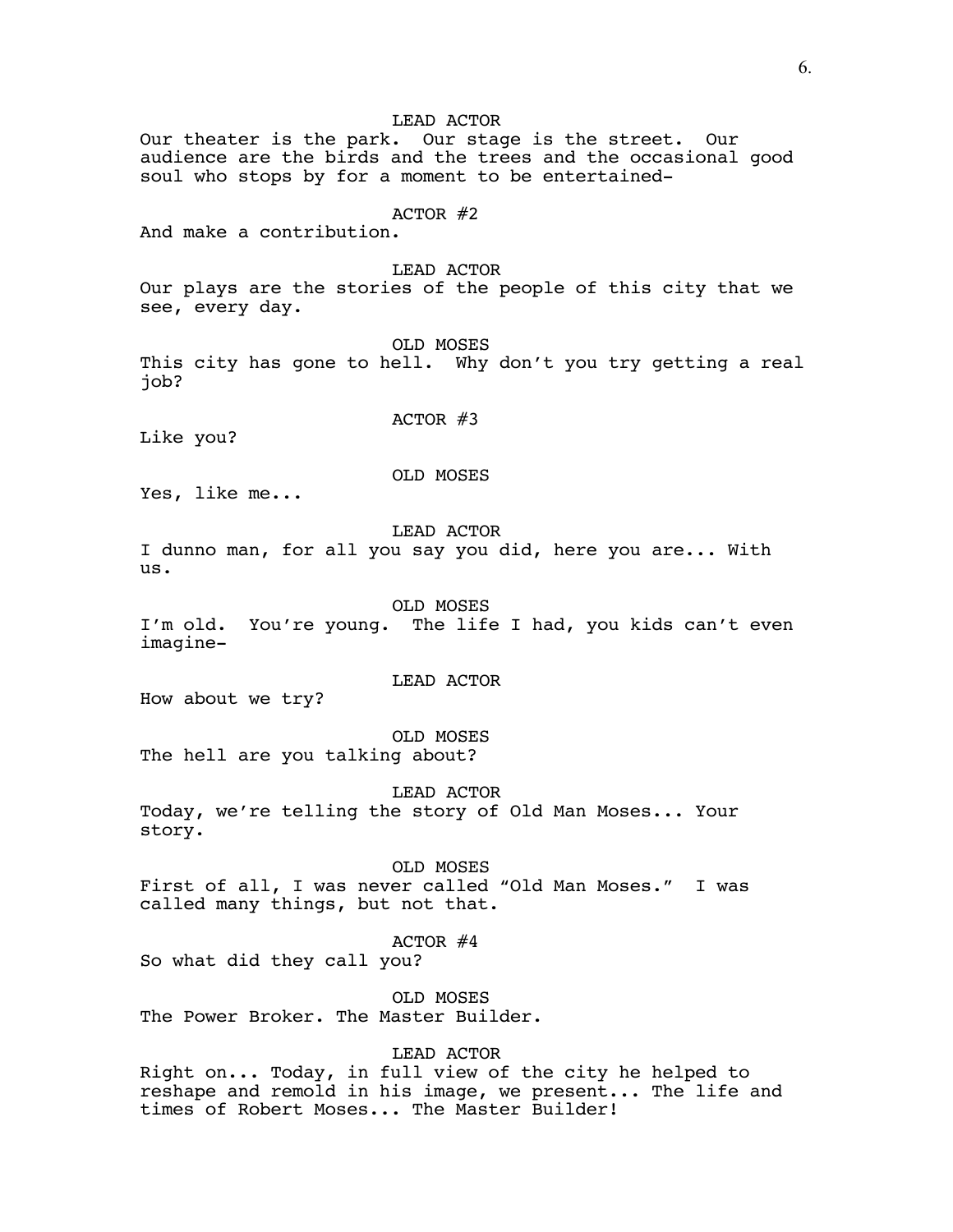I like that...

LEAD ACTOR The life he lived... the times he had... the city he built...

OLD MOSES

OLD MOSES

I'll play me-

LEAD ACTOR

Oh no you won't... I'm playing that part...

OLD MOSES

You're too young-

LEAD ACTOR

And you're too old. Now sit back and enjoy. Not many people get to see their life pass before their eyes...

Music and light change.

We create a sense of magical realism is this play really happening, or is it only taking place in the mind of Moses.

## **SCENE 3**

LEAD ACTOR Where should we start? In the beginning?

OLD MOSES

The beginning of my career, not my life. Because that's when my life really began... 1921... When I told the great Al Smith my plans for the future...

ACTOR #3

Who?

OLD MOSES

Al Smith... Greatest Governor this state ever had. A true man of the people.

Lead Actor comes D.S.

LEAD ACTOR

The year is 1921... Warren G. Harding is sworn in as president, beginning the most corrupt political regime in history, at least until Nixon. There's less than three million people in the city...

ACTOR #2

*Shuffle Along* is the hit on Broadway-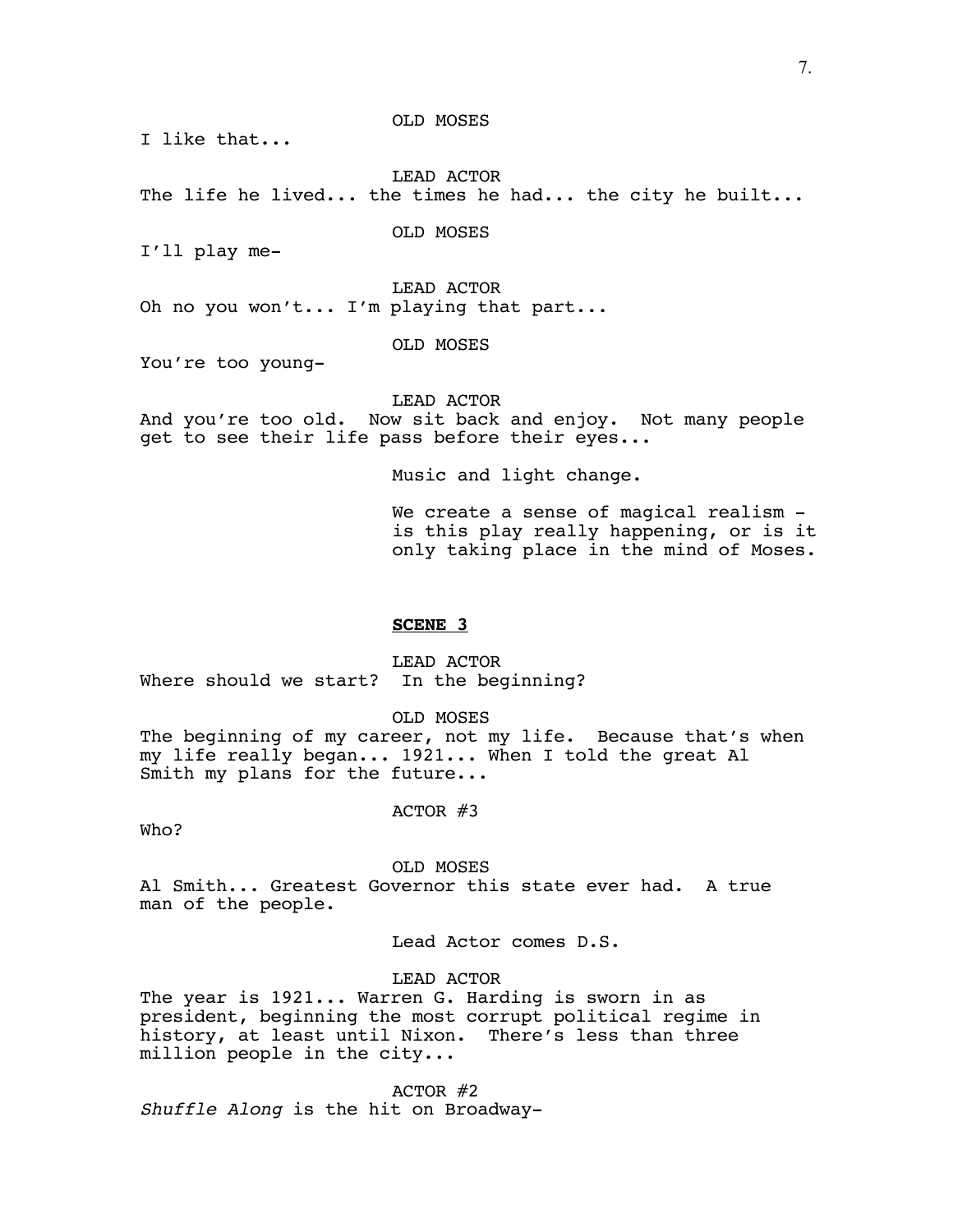ACTOR #3 Valentino is the biggest star in the movies-

ACTOR #4 *Look for The Silver Lining* was the hit song-

ACTOR #5 And a charismatic Irishman named Al Smith was Governor of New

Old Moses stands, caught in the memory.

OLD MOSES The greatest Governor New York ever saw!

> ACTOR #2 plays AL SMITH, outgoing, gregarious.

(Note: Every actor other than Moses and Lead Actor will be known as the character they play in a particular scene).

AL SMITH

I hear you're the young man with all the plans. All the big ideas. What's your name again?

LEAD ACTOR

Robert Moses.

York-

AL SMITH

Moses... Like in the Bible?

LEAD ACTOR

That's right, Governor. I have some ideas about a parkway along the Hudson, bridges and automobiles connecting all the boroughs-

AL SMITH

How about we start with the state parks commissioner position. Let's see how you do with that first... Build slowly towards taking over the world-

LEAD ACTOR I don't need the world... Just New York.

AL SMITH They're going to have a field day with you in Albany, son. Quite the imagination...

LEAD ACTOR It's not just imagination, Governor. I can promise you that. It's the future. Mine and New York's...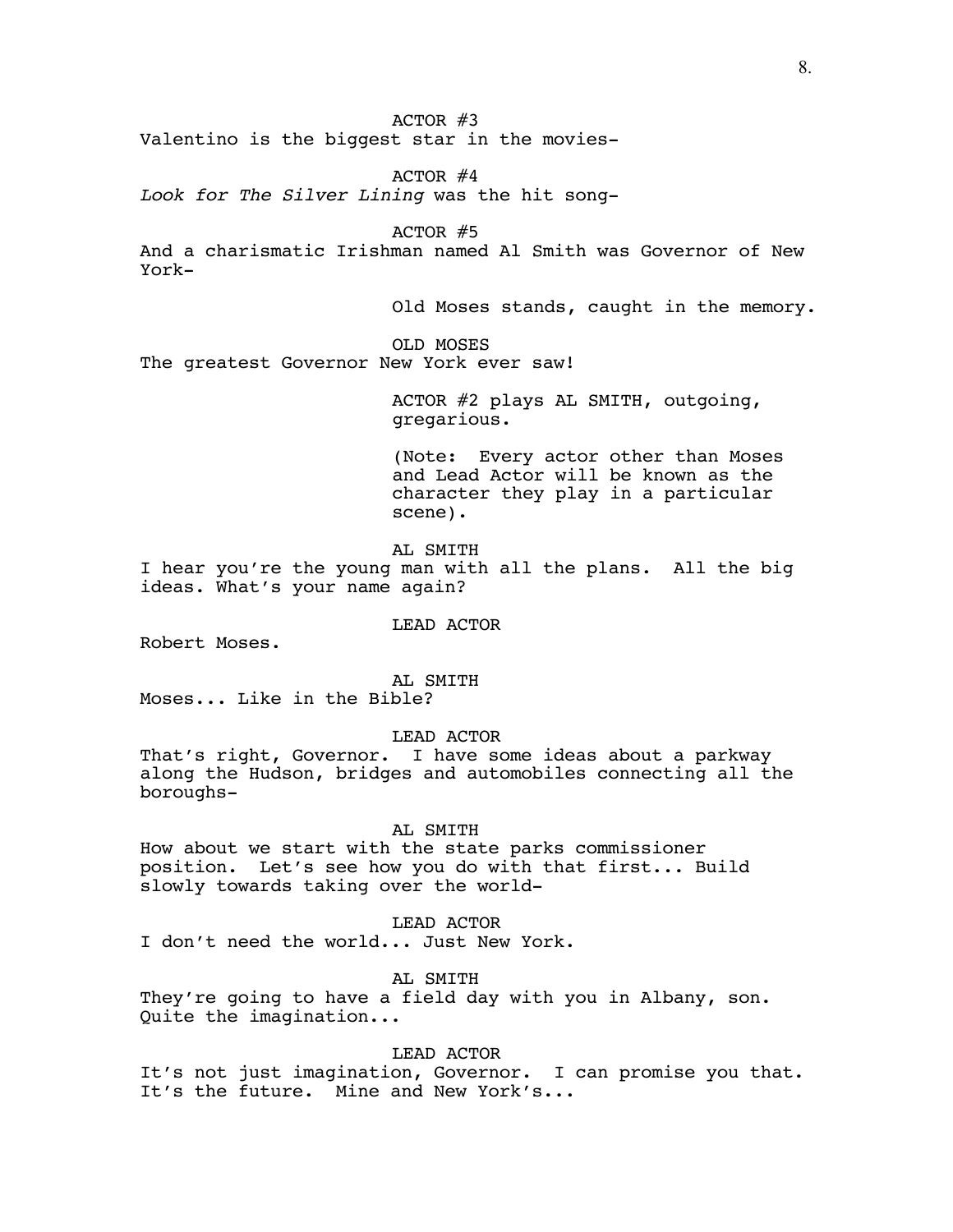# **TRACK #4: THE VIEW FROM MY IMAGINATION**

LEAD ACTOR I SEE A FUTURE, WHERE OTHERS SEE NOTHING, WITH HIGHWAYS AND PARKS ALL ALONG THE SHORE. MAJESTIC BRIDGES, CONNECTING THESE ISLANDS, NOTHING LIKE THIS HAS BEEN DONE BEFORE.

I'LL MAKE IMPASSIONED PLEAS, FILLED WITH FACTS AND FIGURES, AND THE CITY'S LEADERS WILL SOON SEE...

THE VIEW FROM MY IMAGINATION THE VIEW FROM MY IMAGINATION

TURNING WASTELAND INTO PROMISE, A CITY WHERE TRAFFIC'S FLOWING FREE. I'VE STUDIED THE PROBLEMS, AND I'VE GOT SOLUTIONS, AND NOW I FINALLY HAVE THE OPPORTUNITY.

I'LL MAKE IMPASSIONED PLEAS, FILLED WITH FACTS AND FIGURES. AND THE CITY'S LEADERS WILL SOON SEE...

THE VIEW FROM MY IMAGINATION (4X)

MY AMBITION IS ALL I CAN OFFER, BUT I'LL DO ANYTHING TO SUCCEED.

(instrumental break, 4-bar)

LEAD ACTOR

(Scat) I'VE GOT SO MANY IDEAS, SO MUCH ON MY MIND, BUILDING THE GREATEST CITY OF ALL TIME. I'VE GOT FACTS AND FIGURES THAT'LL BACK ME UP, I KNOW WHAT I'M DOING, I JUST NEED A LITTLE LUCK.

THE VIEW FROM MY IMAGINATION (2X)

# LEAD ACTOR

And so, Robert Moses took his first steps toward his destiny. Under the guidance of Al Smith, he rose through the ranks of the New York State government. By 1924, he was head of the Long Island State Park Commission. There, he tied up the bright shiny gift of New York with a ribbon of highways. From that point on, he never looked back.

OLD MOSES There was more to me than concrete-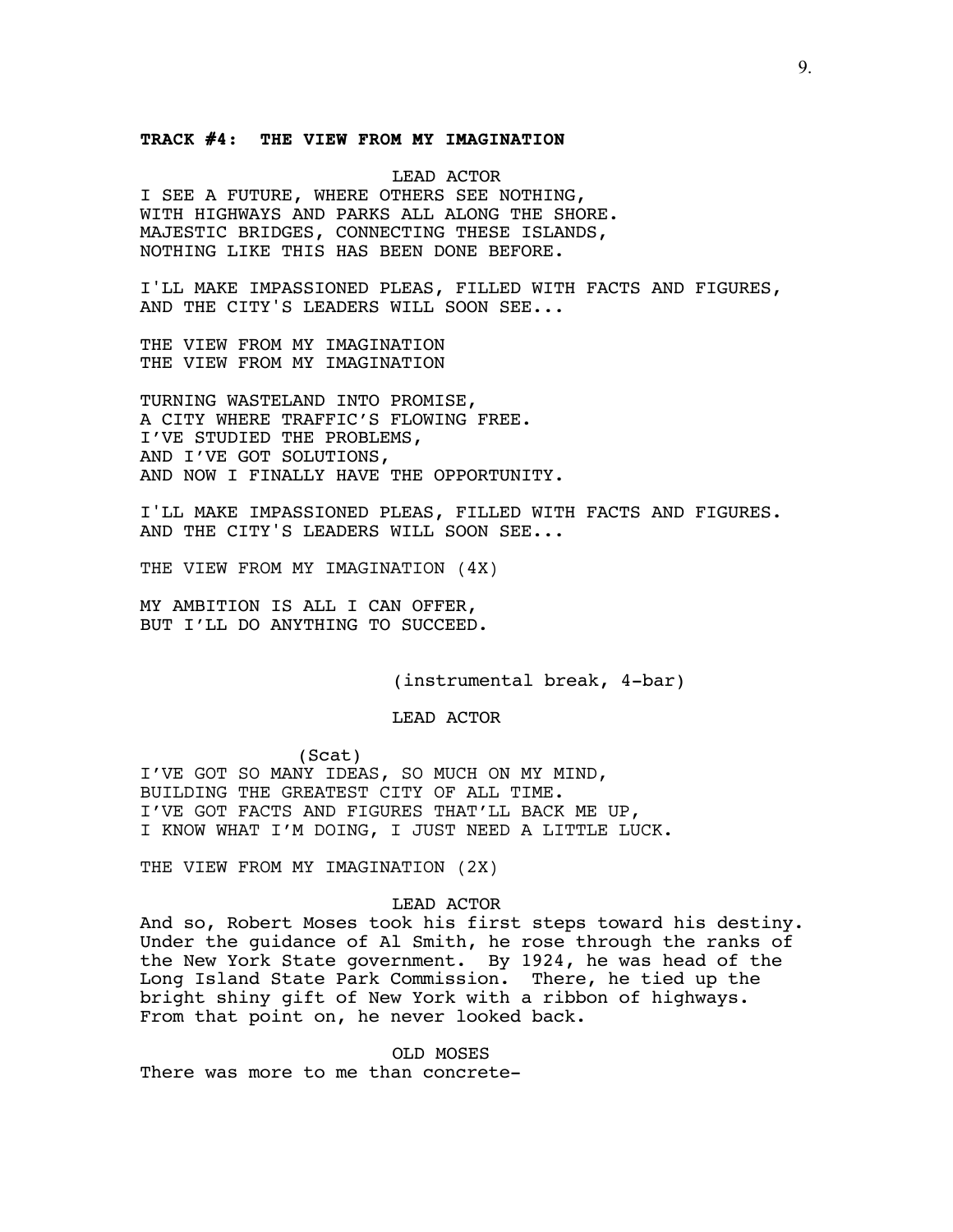# LEAD ACTOR

That's right, building might have been his first love... But it wasn't his only love...

Lights change.

LEAD ACTOR The year was 1928... The place... the glittering Central Park Casino. All the best...

ACTOR #2

and worst...

LEAD ACTOR

...people of New York City, under one dazzling roof...

# **SCENE 4**

LEAD ACTOR

Moses is now 36 years old... And that's where he saw her for the first time... After another dinner with Al Smith, New York Mayor Jimmy Walker and a few of their cronies... He saw her...

> Moses is caught up in the story as well.

OLD MOSES

Vera...

LEAD ACTOR 17 year old Vera Martin... A cigarette girl working for tips...

> ACTOR #4 plays Vera, coming on stage, as a cigarette girl.

(SFX #4 CUE – crowd noise)

VERA

I've got Cigarettes... Candy... Lucky Strikes... Camels... How about a Baby Ruth bar... I've got Jujubes... Fresh cut flowers for your sweetie...

> Moses looks at her, as if seeing her for the first time.

OLD MOSES

Vera... It's you...

Vera approaches the Lead Actor.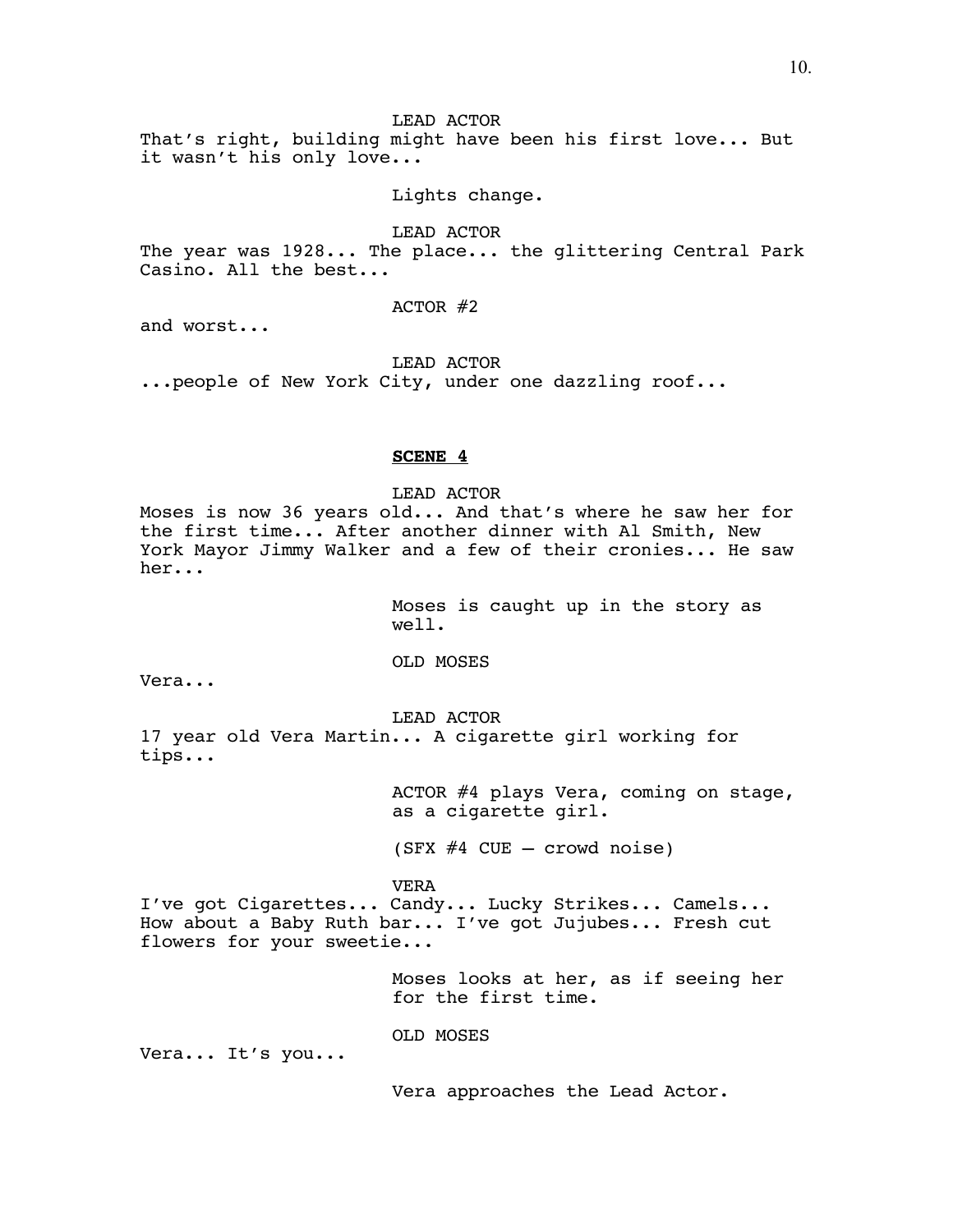11.

VERA Hey mister, buy your gal a nice flower? LEAD ACTOR No thank you-VERA How come? They're fresh... Well they was, this morning-LEAD ACTOR (quoting) "That which we would call a rose..." VERA Yeah, yeah, "Would smell as sweet." LEAD ACTOR You know Shakespeare? VERA I know a line when I hear it, no matter who wrote it. Now you want a flower or not? LEAD ACTOR I'd need a gal first. VERA You don't have a sweetheart? Sitting there with all them swells and ladies? LEAD ACTOR I can promise you, none of those women were "ladies." VERA You don't gotta tell me that twice. But in case you're getting ideas, I ain't like them-Moses chuckles, watching the scene. OLD MOSES That was Vera all over-

LEAD ACTOR You did recognize those "swells" I was with, didn't you?

VERA

Should I have?

LEAD ACTOR That was the governor, the mayor-

VERA Sure, sure... and the president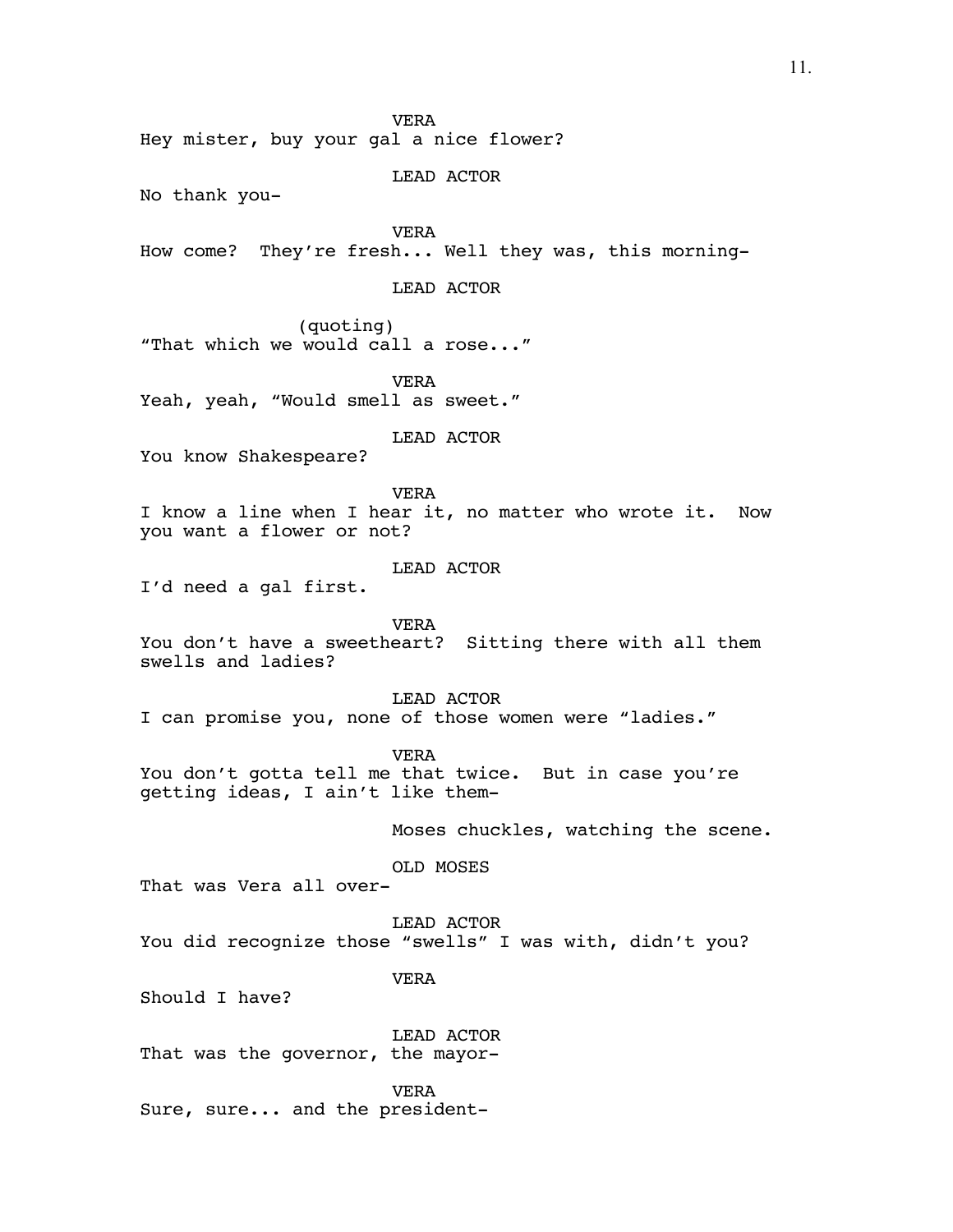LEAD ACTOR

It was them, I swear.

VERA So what were all them drawings you had? The ones you was showing `em?

LEAD ACTOR

Those?... I'm planning a new beach... On Long Island...

She looks at him skeptically.

VERA

You're building a beach?

LEAD ACTOR The greatest beach this city will ever see.

VERA

Nice try, Mister. People don't build beaches... God build's beaches.

LEAD ACTOR

True, but... I build better ones.

Vera starts laughing.

VERA

You're funny, even if you're a crooked politician-

LEAD ACTOR

Who said I was crooked?

VERA

If you're really keeping company with Gentleman Jimmy Walker, you're crooked.

LEAD ACTOR

What's your name?

VERA

Vera... Vera Martin.

LEAD ACTOR

You an actress?

VERA

Me? Heck no.

LEAD ACTOR

Chorus girl?

VERA

I look like a chorus girl?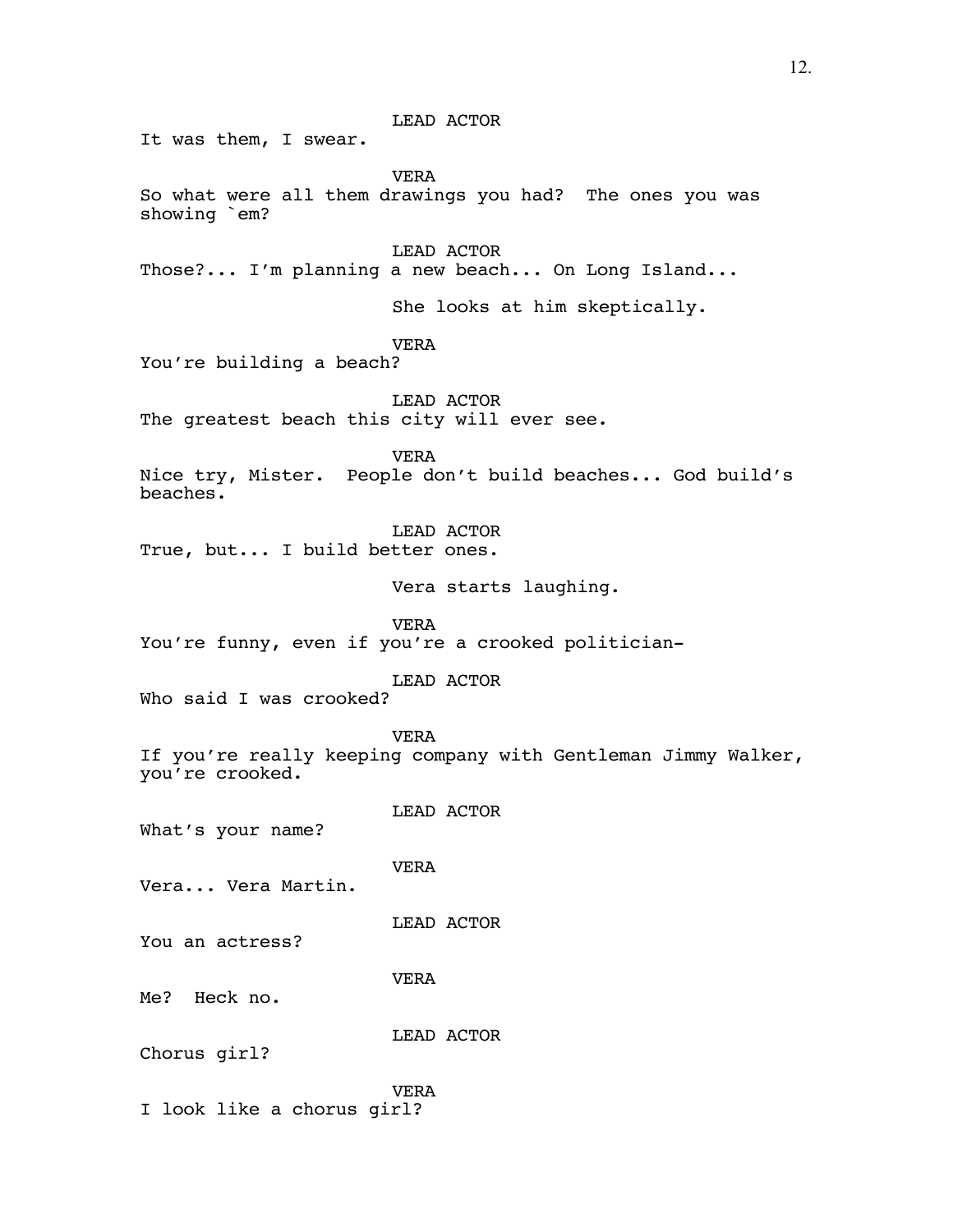LEAD ACTOR

You could be. I meant that as a compliment, by the way-

VERA

I'm like plenty of dames in this city. Just trying to make a living, selling fresh cut flowers and cigarettes.

**TRACK #5: FRESH-CUT FLOWERS AND CIGARETTES,** duet with Vera and Lead Actor

VERA EVERYONE'S HAVING SO MUCH FUN EXCEPT ME, BUT I GOTTA KEEP UP THIS SMILE, I CAN'T LET THEM KNOW IF I'M FEELING BLUE.

'CAUSE A GIRL LIKE ME DON'T HAVE TOO MANY OPTIONS, I NEVER LEARNED HOW TO TYPE OR FILE, I JUST GOTTA DO WHAT I GOTTA DO.

DON'T YOU SEE, YOU CAN HAVE ANYTHING YOU LIKE. SO WON'T YOU PLEASE, BUY SOMETHING FROM ME... TONIGHT.

FRESH CUT FLOWERS AND CIGARETTES, A LITTLE SOMETHING FOR YOUR FAVORITE GAL, NOW'S YOUR CHANCE TO SHOW HER WHAT SHE MEANS TO YOU.

PICKING UP TIPS AND POCKET CHANGE, HARDLY EARNS A GIRL A DECENT WAGE, KEEP YOUR HANDS TO YOURSELF AND PLEASE DON'T CALL ME HONEY.

DON'T GET ME WRONG, I CAN FLAUNT WHAT I GOT, BUT I'M NOT LIKE THOSE GIRLS ON STAGE, I JUST WANT A NICE FELLOW WITH A LITTLE MONEY.

(Vera & Moses duet) DON'T YOU SEE, YOU CAN HAVE ANYTHING YOU LIKE. SO WON'T YOU PLEASE, BUY SOMETHING FROM ME... TONIGHT.

FRESH CUT FLOWERS AND CIGARETTES, A LITTLE SOMETHING FOR YOUR FAVORITE GAL, NOW'S YOUR CHANCE TO SHOW HER WHAT SHE MEANS TO YOU.

I CAME FROM THE OTHER SIDE OF TOWN, ALL THIS GLITTER AND GOLD, I'VE NEVER KNOWN. BUT I CAN DREAM OF A BETTER WORLD FOR ME, 'CAUSE I KNOW I CAN NEVER GO HOME.

(Vera & Moses duet) DON'T YOU SEE, YOU CAN HAVE ANYTHING YOU LIKE. SO WON'T YOU PLEASE, BUY SOMETHING FROM ME... TONIGHT.

FRESH CUT FLOWERS AND CIGARETTES, A LITTLE SOMETHING FOR YOUR FAVORITE GAL, SOMEDAY I'LL BE SOMEONE'S FAVORITE TOO.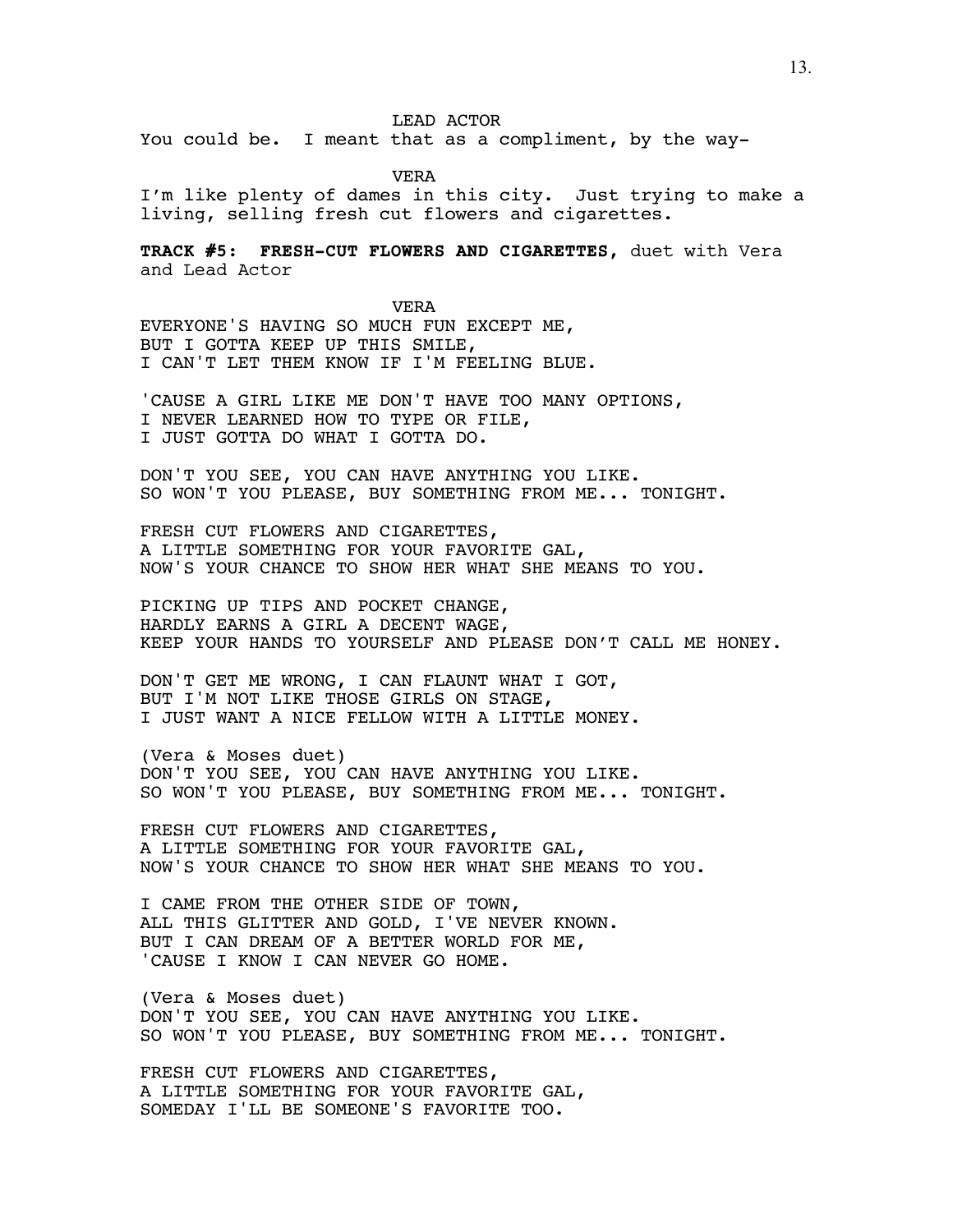SOMEDAY I'LL BE SOMEONE'S FAVORITE TOO. SOMEDAY I'LL BE SOMEONE'S FAVORITE TOO. Vera mimes giving him a flower. VERA That's for you. LEAD ACTOR How much for all of them? VERA All of them? LEAD ACTOR Cigarettes, flowers, candy... Everything. How much? VERA I'm not sure... He gives her a bill. LEAD ACTOR That should cover it all. VERA Sorry mister, I don't have change for a fifty. LEAD ACTOR Keep it. VERA I hope you're not expecting anything in return. LEAD ACTOR How about a date? VERA Just a date? LEAD ACTOR Just a date. Dinner... a show if you'd like... She smiles. VERA Sure, mister... uh... LEAD ACTOR My name is Robert Moses. VERA Moses? Like in the Bible?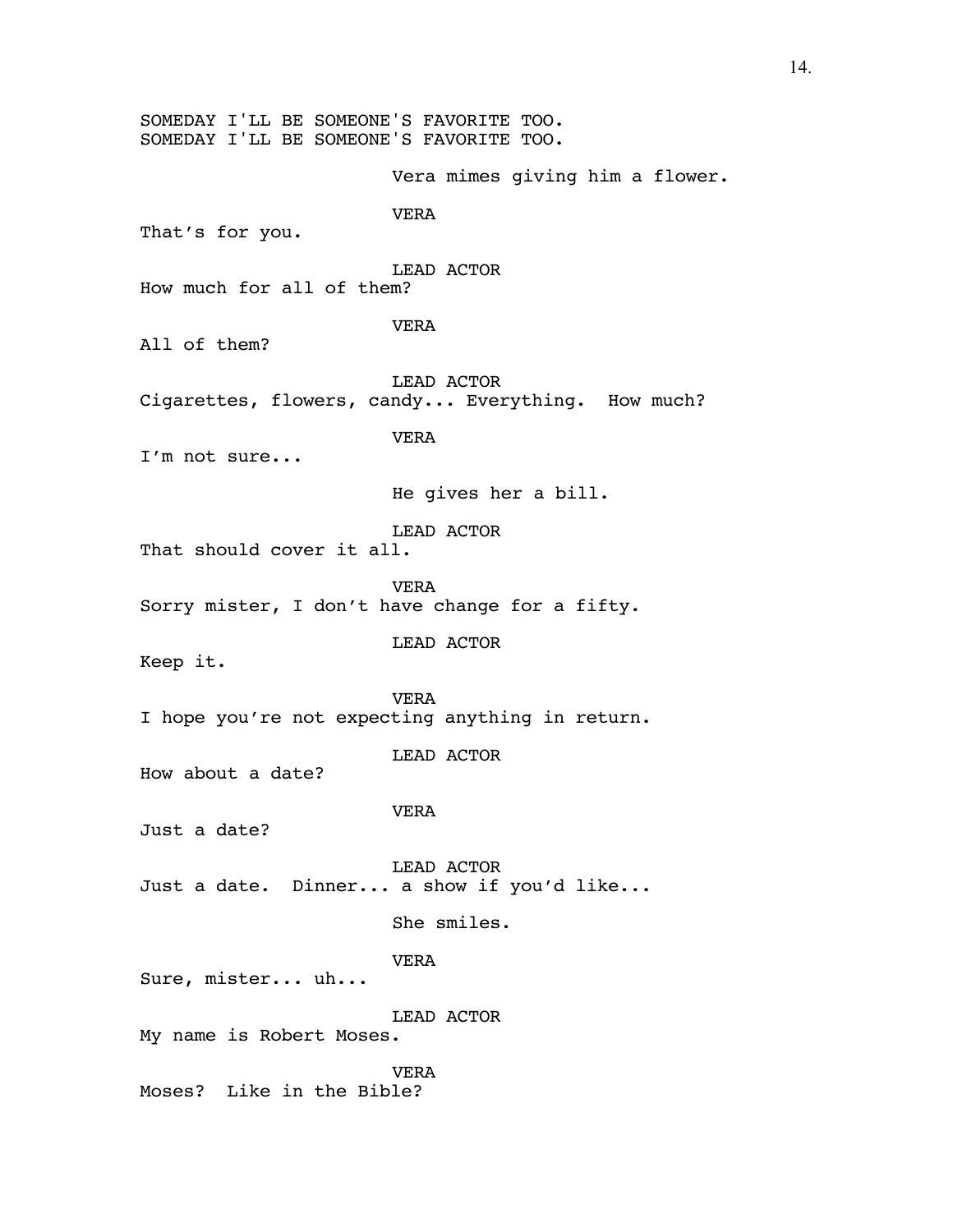LEAD ACTOR

Call me Robert.

VERA

Nice to meet you... Robert.

Song plays off as Vera blows a kiss to him (he catches it) and she runs offstage.

**TRACK #6: MASTERPLAN REPRISE V2**

LEAD ACTOR

HE WAS A PRINCE BORN TO THE FINEST OF FINEST FAMILIES. EDUCATED WITH CLASS AND STYLE BEFITTING HIS NAME. BUT HE WANTED TO DO EVEN MORE WITH ALL HE'D BEEN GIVEN, AS A ROCKEFELLER WITH UNTOLD RICHES AND FAME.

Moses stands, indignant.

OLD MOSES

Rockefeller! Don't mention that son of a bitch's name!

# **SCENE 5**

LEAD ACTOR

The year is 1934... Nelson Rockefeller, rich, handsome, young, is putting up his monument to the city... Rockefeller Center.

OLD MOSES

Imagine a man so vain he has to put his name on a building! And not just one! For everyone in the city to see!

LEAD ACTOR

He was your biggest rival...

OLD MOSES Not in the beginning. In the beginning he was my biggest fan...

> ACTOR #3 plays ROCKEFELLER. He talks with ACTOR #2, a REPORTER.

We hear the sounds of construction. Trucks, drilling, building. (SFX #5 CUE)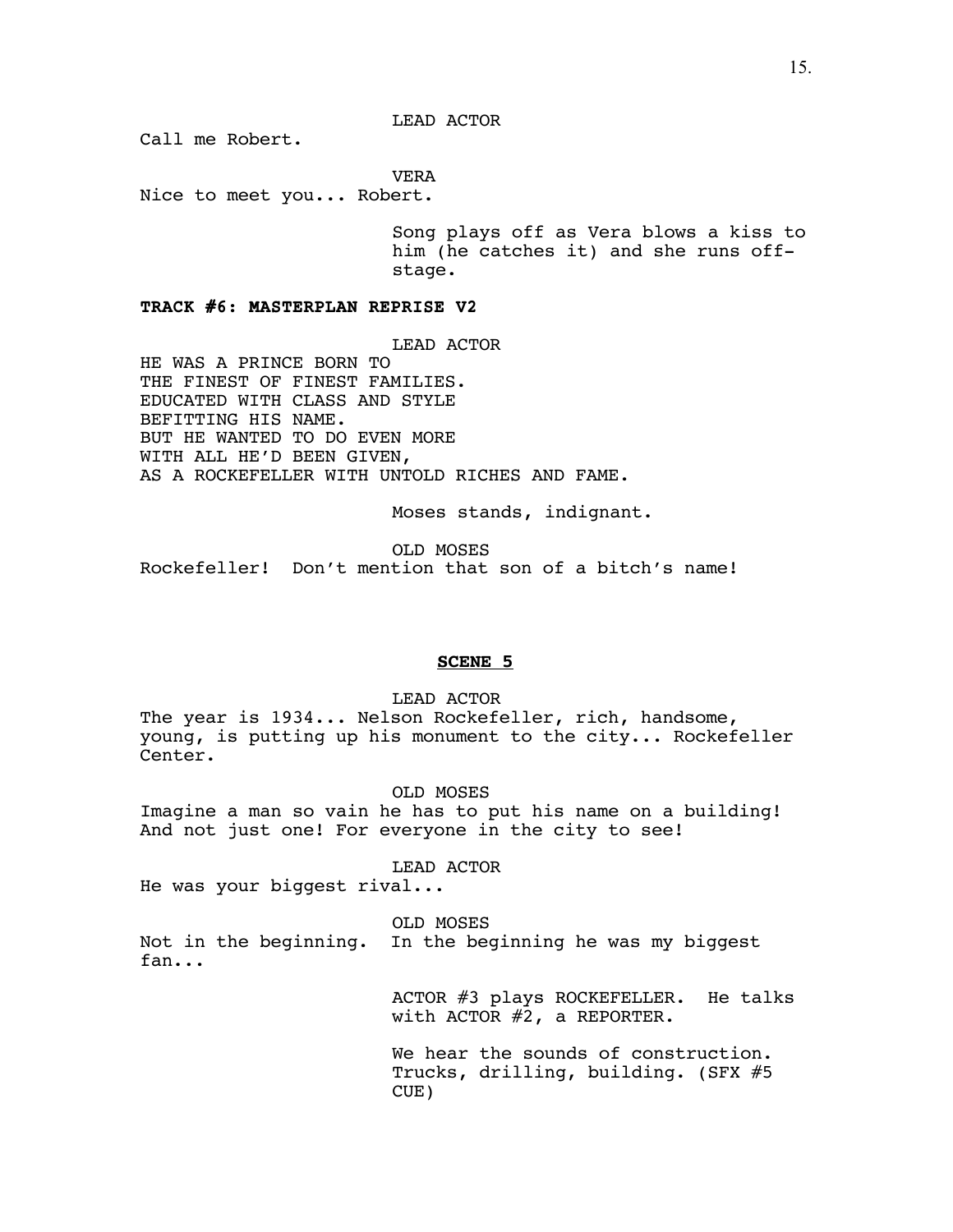# ROCKEFELLER

(mimes reading the paper) "One hundred thousand flock to Jones Beach, July 4th weekend..."

REPORTER

The whole city's buzzing about it.

ROCKEFELLER Moses... hmmm... Just like in the Bible.

REPORTER

Well, he hasn't led anyone through the desert...

## ROCKEFELLER

No, just to the ocean.

(beat)

He a Tammany man?

REPORTER

Nope, in fact, he's giving those Tammany boys a run for their money.

ROCKEFELLER

What else do you know about him?

REPORTER

People think he's a regular Johnny Appleseed, making roads and parks and beaches spring up everywhere.

# ROCKEFELLER

What about LaGuardia?

REPORTER

Fiorello likes the way Moses gets things done. He's got a knack for getting money out of Washington. Comes in handy...

ROCKEFELLER

Especially in an election year.

REPORTER LaGuardia said Moses could probably walk on water, if he wasn't a Jew.

# ROCKEFELLER

He said that?

REPORTER

In Italian, Greek and Croat... But that's off the record-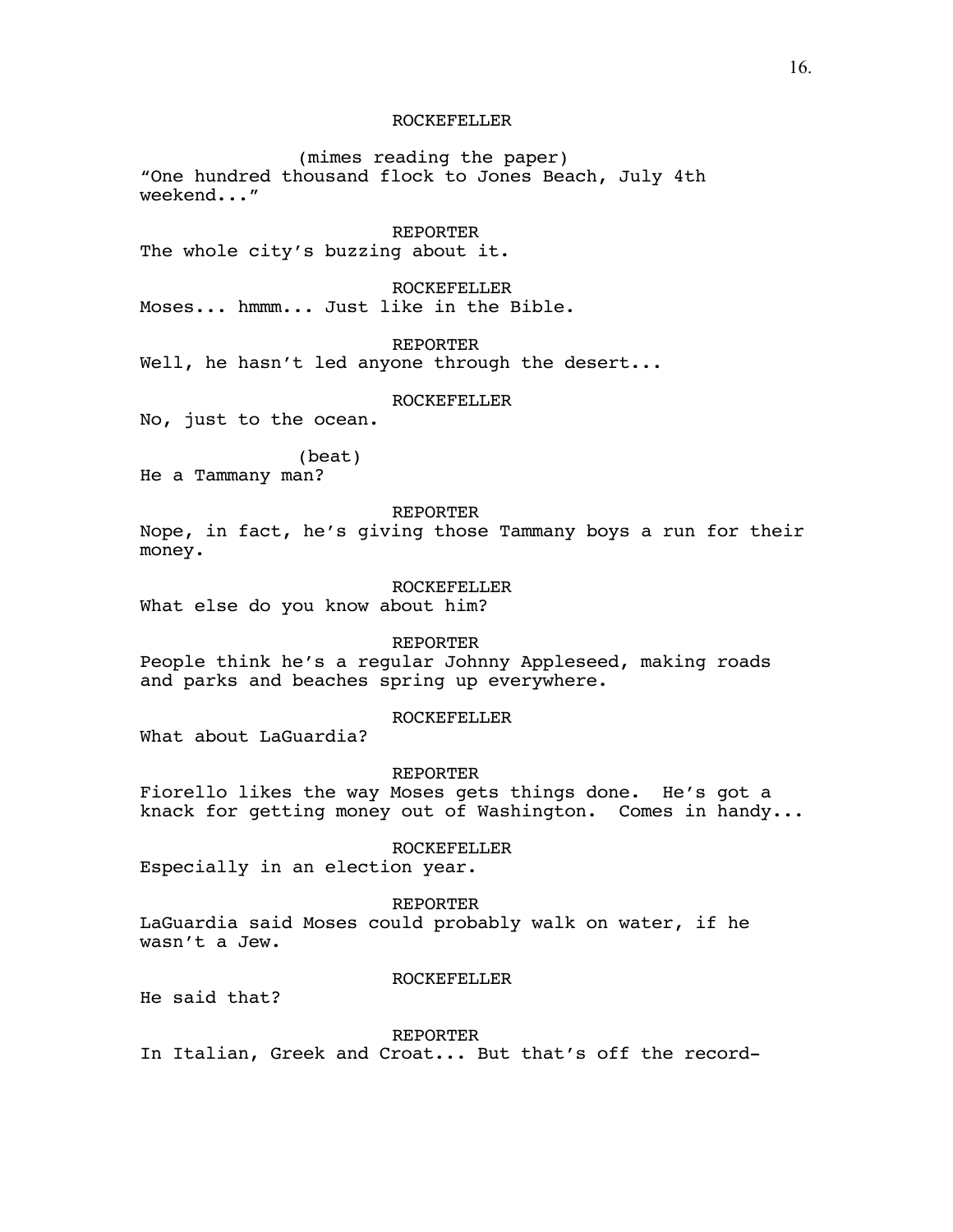ROCKEFELLER

Ironic, since the only man who ever pulled that off *was* a Jew.

REPORTER

Can I quote you on that?

ROCKEFELLER

You most certainly cannot. A man like Moses would be helpful to know. Anyway, he doesn't need to walk on water... He's already creating beaches.

(MUSIC CUE, 8-BAR)

#### **TRACK #7: WE'RE IMPRESSED**

REPORTER & ROCKEFELLER DUET WE'RE IMPRESSED, WE'RE IMPRESSED, HE'S GOT THE MAGIC TOUCH. WE'RE IMPRESSED, WE'RE IMPRESSED, AND HE CONTROLS SO MUCH. WE'RE IMPRESSED, WE'RE IMPRESSED, WITH HIS VISION FOR TOMORROW.

HIS SYSTEM IS SET UP SO EVERYONE PROFITS, EVERYONE IS BETTER OFF TODAY THAN THEY WERE BEFORE.

WE'RE IMPRESSED, WE'RE IMPRESSED, HE REALLY GETS THINGS DONE. WE'RE IMPRESSED, WE'RE IMPRESSED, HE'S ALWAYS ON THE RUN. WE'RE IMPRESSED, WE'RE IMPRESSED, AND HE DOESN'T TAKE NO FOR AN ANSWER.

HE'S GOT THE POWER AND HE'S GOT THE PLANS, (WE'RE IMPRESSED, WE'RE IMPRESSED) WE'LL FOLLOW HIM TO THE PROMISED LAND. (WE'RE IMPRESSED, WE'RE IMPRESSED) IT SEEMS NOTHING CAN STAND IN HIS WAY. (WE'RE IMPRESSED, WE'RE IMPRESSED)

HIS SYSTEM IS SET UP SO EVERYONE PROFITS, EVERYONE IS BETTER OFF TODAY THAN THEY WERE BEFORE.

REPORTER EXTRA, EXTRA, READ ABOUT HIS PLAN, OUR CITY PARKS ARE IN HIS HANDS, SOON OUR POOLS AND PLAYGROUNDS WILL BE NEW.

ROCKEFELLER HE'S BUILDING BRIDGES FOR ALL TO SEE, ADDING JOBS TO THE ECONOMY, HE'S DOING EVEN MORE THAN THE PRESIDENT.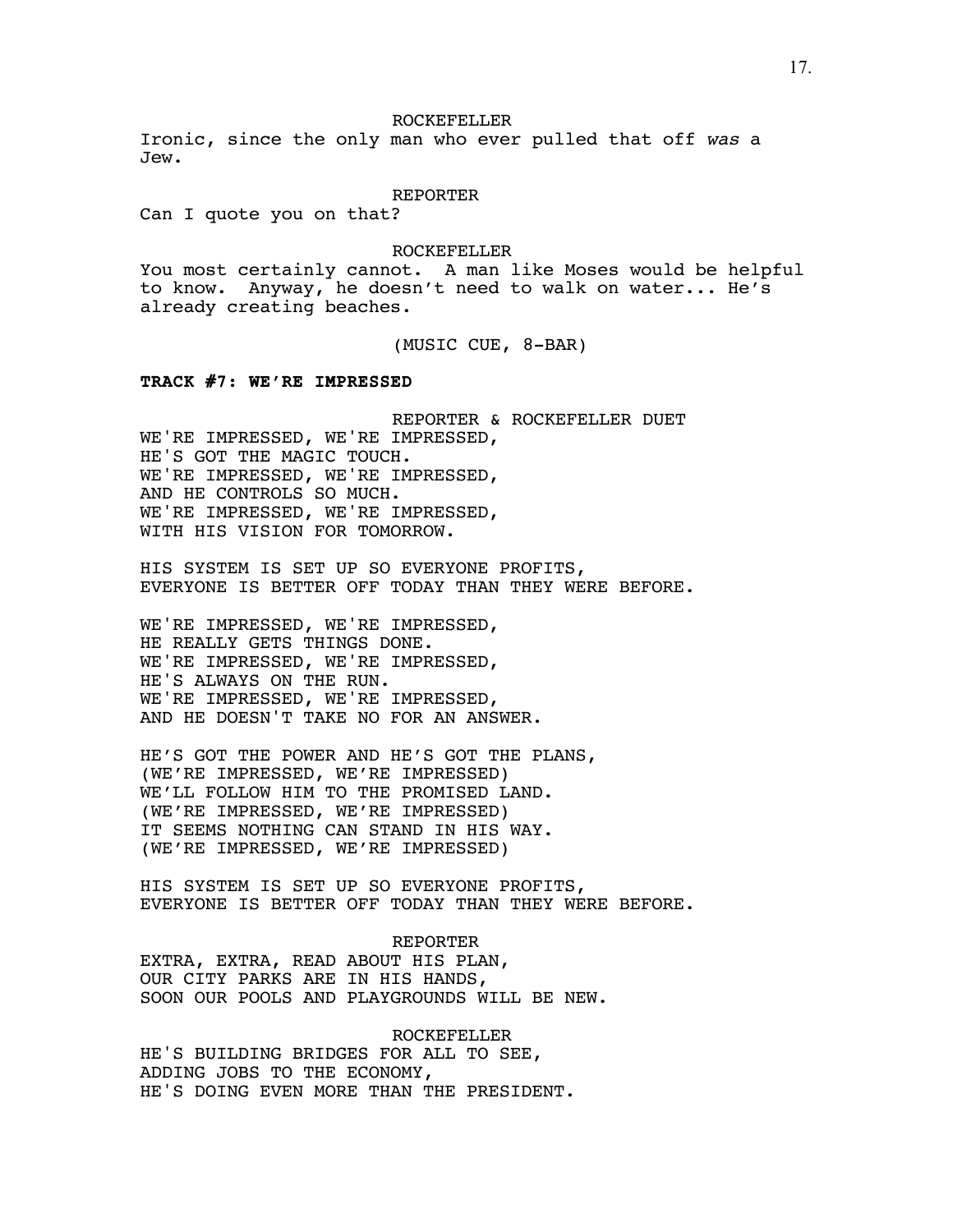8-BAR INSTRUMENTAL (WHISPER) WE'RE IMPRESSED, WE'RE IMPRESSED,

(ROCKEFELLER) HE'S GOT THE WORLD AT HIS BECKON CALL, (REPORTER) WE'RE IMPRESSED, WE'RE IMPRESSED HE'S SOMEONE WHO CAN STAND SO TALL, (WE'RE IMPRESSED, WE'RE IMPRESSED) WE'LL TRUST IN GOD TOMORROW, BUT MOSES TODAY. (WE'RE IMPRESSED, WE'RE IMPRESSED)

HE'S GOT THE POWER AND HE'S GOT THE PLANS. (WE'RE IMPRESSED, WE'RE IMPRESSED) WE'LL FOLLOW HIM TO THE PROMISED LAND. (WE'RE IMPRESSED, WE'RE IMPRESSED) IT'S SEEMS NOTHING CAN STAND IN HIS WAY. (WE'RE IMPRESSED, WE'RE IMPRESSED) WE'RE IMPRESSED.

Actor #2 plays the RADIO ANNOUNCER.

## RADIO ANNOUNCER

And in other news, earlier this week, the John D. Rockefeller family donated 740 acres of land overlooking the Hudson River to the palisades interstate park commission. The commission can now secure federal funding to build an interstate parkway which will connect the George Washington Bridge with the Bear Mountain Bridge in Rockland County...

## **SCENE 6**

Actor #2 crosses to Moses.

ACTOR #2 So what was Rocky like back then, anyway?

## OLD MOSES

You mean before he was Governor, before he was Vice-President... Just another goyim with money who thought he could change the world. Thing is, he didn't know how to do that. He needed me... boy did he need me... to help him do the job.

> Lights crossfade, we hear the sound of an airplane propeller. (SFX #6 CUE)

> Lights up on Moses and Rockefeller flying in a plane. Moses is at the controls. They have headphones on, and have to speak loudly over the din of the plane.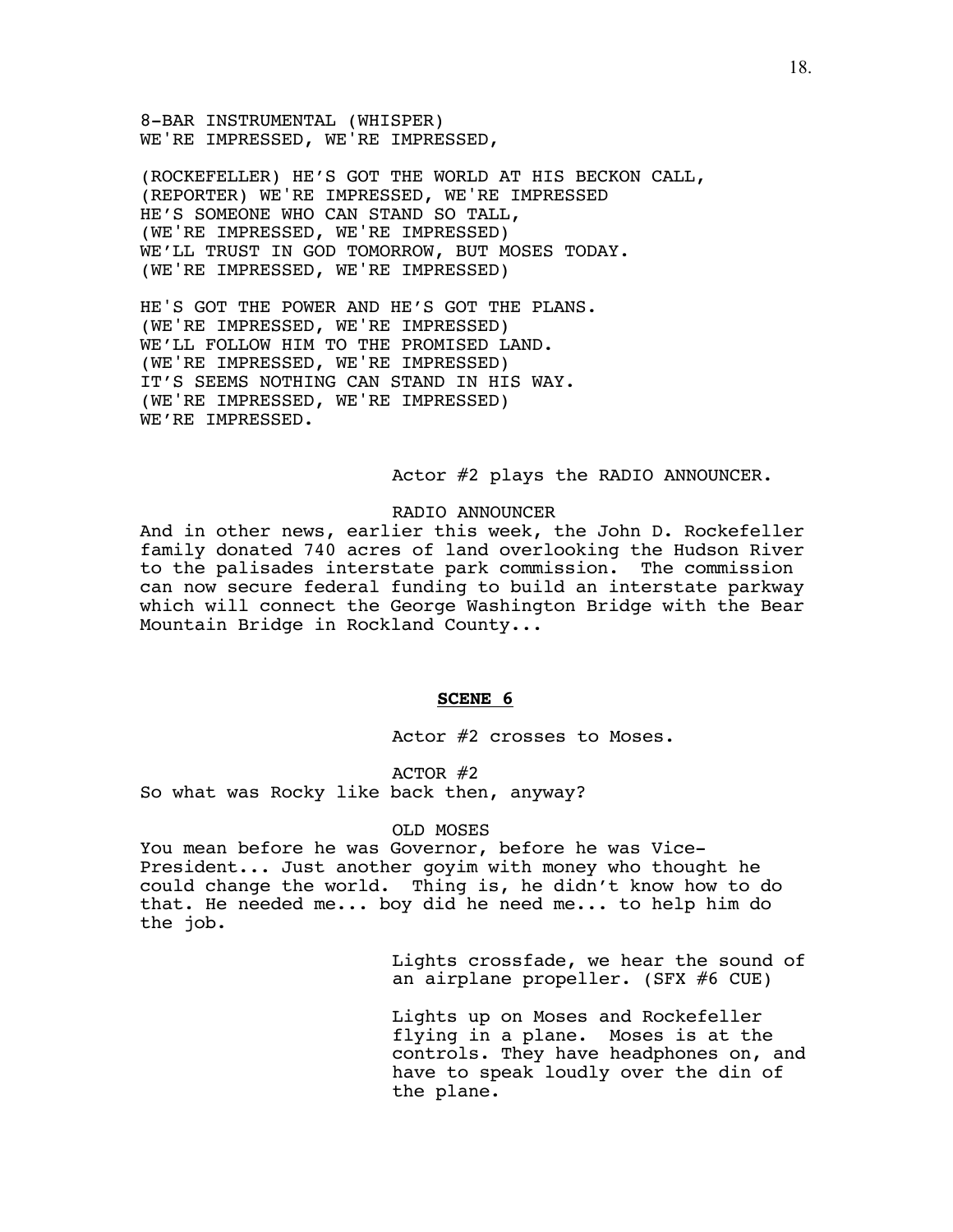LEAD ACTOR

How does it feel, Nelson? Looking down on the world, playing God?

ROCKEFELLER What?... You sure this thing is safe?

LEAD ACTOR

Safer than the subway-

# ROCKEFELLER

I'm feeling a little...

He starts to get nauseous.

LEAD ACTOR

I wouldn't throw up if I were you... That updraft is murder. Look down there... Our Palisades Parkway... Isn't it beautiful?

#### ROCKEFELLER

You mind if I ask why you insist on calling it a parkway instead of a highway?

# LEAD ACTOR

A highway is so pedestrian! A parkway has no limits. No buses, no public transportation, just cars. An unending river of automobiles, coming, going, in and out. Like blood through a vein. The life blood of this city... And soon, the country.

#### ROCKEFELLER

I think I'm going to be sick again-

LEAD ACTOR

You and I have something in common, Nelson...

ROCKEFELLER

Yeah... what's that?

## LEAD ACTOR

We believe in public service... Using our influence to make the world better for others. We're a lot a like, actually.

NELSON ROCKEFELLER

Oh? So you're an Episcopalian? I thought you were Jewish?

LEAD ACTOR A semite by birth, but not in practice.

> Moses looks at the Lead Actor, indignant.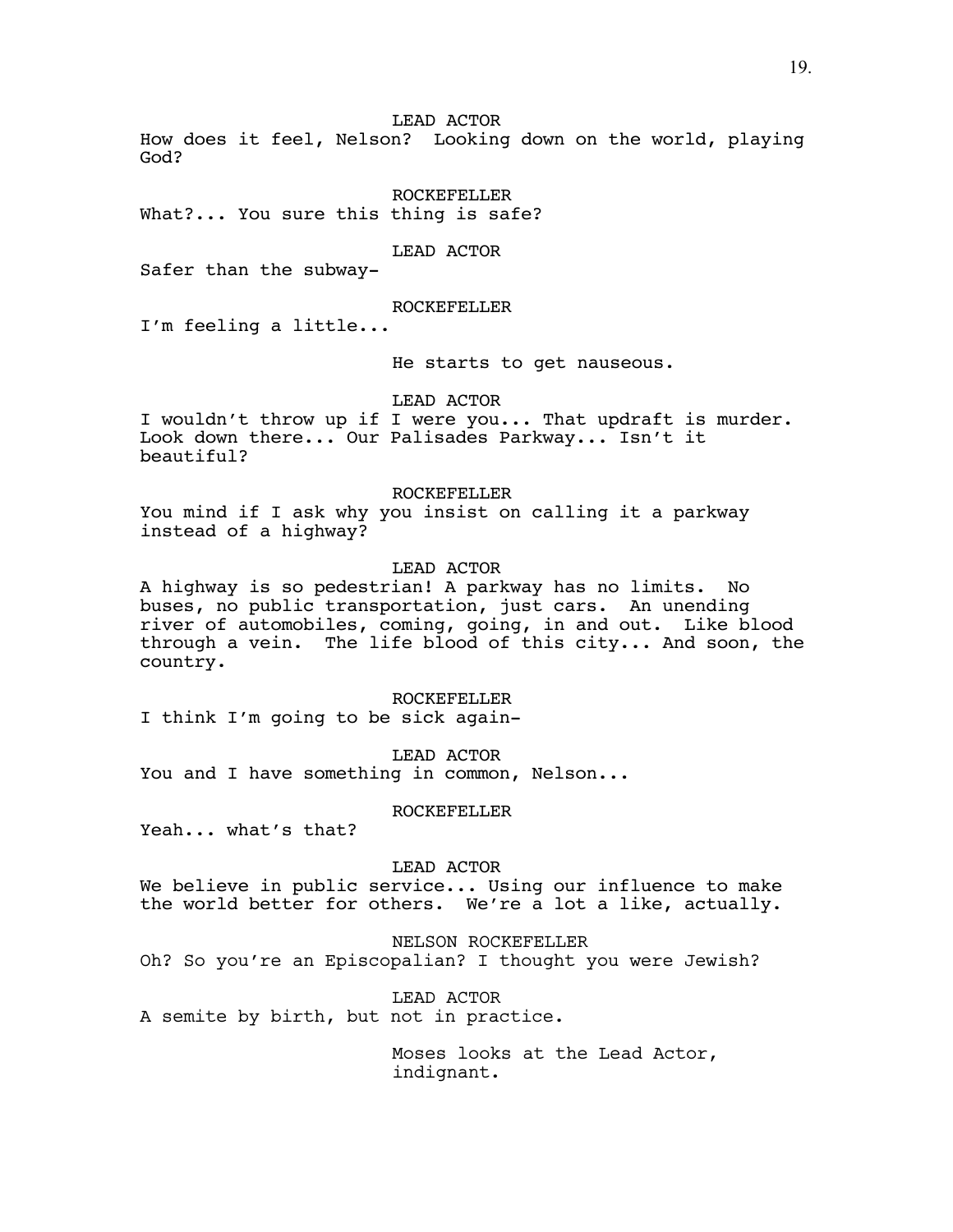# MOSES

I never said that-

LEAD ACTOR Allow me a little dramatic license, okay?

The scene continues.

NELSON ROCKEFELLER

Really? And what does your Rabbi have to say about that?

LEAD ACTOR

I quit consulting Rabbi's long ago. And let's face it, you've got a much better crowd. The music... it's uplifting... joyous even!

NELSON ROCKEFELLER

I've always hated those sanctimonious goddamn hymns.

# LEAD ACTOR

I want to show you something even more beautiful than our parkway... Nelson, look... to your right... the West Side Highway.

# ROCKEFELLER

I don't see anything...

LEAD ACTOR

No, but you will... once I build it. You want to fly?

He hands the controls to Rockefeller. He suddenly laughs, enjoying the power.

**TRACK #8: YOU AND I** (DUET)

# LEAD ACTOR

NOT MANY PEOPLE, CAN DO WHAT WE DO IT'S A VERY EXCLUSIVE CLUB, A MEMBERSHIP OF TWO I'VE GOT SO MANY IDEAS, NEVER ENDING PLANS AND WITH YOUR POWER AND MONEY, I KNOW YOU UNDERSTAND. MY DEAR FRIEND, PLEASE TRUST ME TO BE YOUR GUIDE, 'CAUSE IN THE END, WE KNOW HISTORY WILL DECIDE...

LEAD ACTOR & ROCKEFELLER YOU AND I, ARE IN THIS TOGETHER. YOU AND I, OUR NAMES WILL LIVE FOREVER. YOU AND I, WERE MEANT TO BE A TEAM.

ROCKEFELLER NOT MANY PEOPLE, GET TO SEE WHAT WE SEE, IT'S A VERY EXCLUSIVE CLUB, I'M SO GLAD YOU JOINED ME. TOGETHER WE'LL BUILD, LIKE NO ONE BEFORE, AND THE PEOPLE WILL THANK US, WE CAN ASK FOR NO MORE...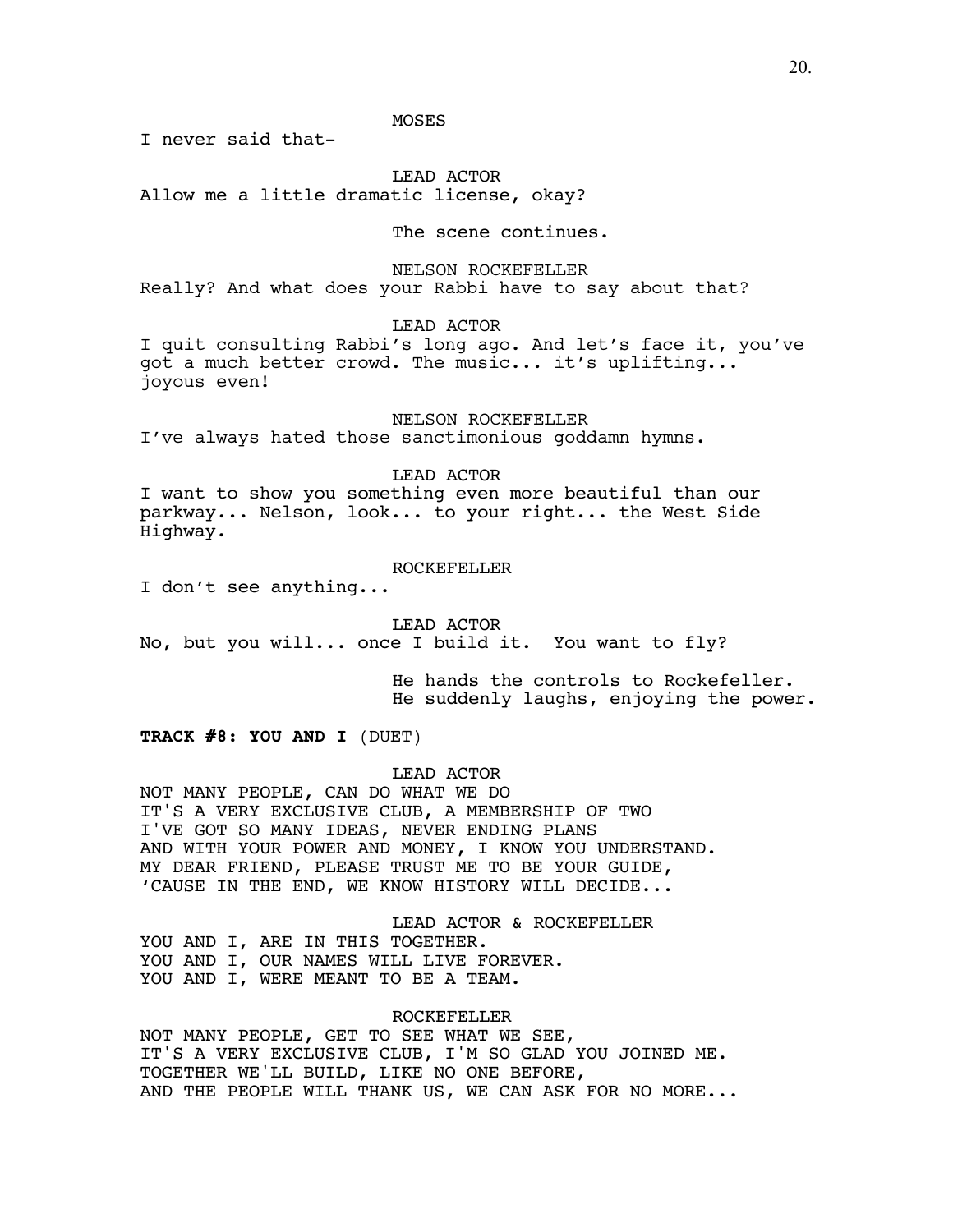THIS IS A LAND, OF PROMISE AND OPPORTUNITY PLACED IN OUR HANDS, A GREAT RESPONSIBILITY...

> Both men join together on the stage, momentarily forgetting that they are supposed to be in an airplane.

LEAD ACTOR & ROCKEFELLER THERE'S NO RIVER THAT WE CAN'T CROSS. NO MOUNTAIN STANDS IN OUR WAY. WE'VE GOT THE POWER, AND PROGRESS IS ON OUR SIDE, IT'S THE DAWNING OF A BRAND NEW AGE.

(8-bar instrumental break)

SFX #6 Cue (Airplane engine sputter sound)

LEAD ACTOR

WHOA, WHO'S FLYING THIS THING?

ROCKEFELLER

I THOUGHT YOU WERE!

OLD MOSES

That didn't happen either!

LEAD ACTOR & ROCKEFELLER

YOU AND I, ARE IN THIS TOGETHER. YOU AND I, OUR NAMES WILL LIVE FOREVER. YOU AND I, WERE MEANT TO BE A TEAM. YOU AND I, SHARE THE SAME VISION. YOU AND I, CREATE THE WORLD WE LIVE IN. YOU AND I, OUR PATHS WERE MEANT TO BE.

YOU AND I... YOU AND I... YOU AND I... YEAH!

SFX #7 Cue (Airplane sound at close)

# **SCENE 7**

LEAD ACTOR

1938... But while the Power Broker was busy amassing his power, the love of his life was finding herself less and less a part of it.

OLD MOSES I was busy... Vera understood that.

> Lead Actor makes as if he is looking through rolled blueprints.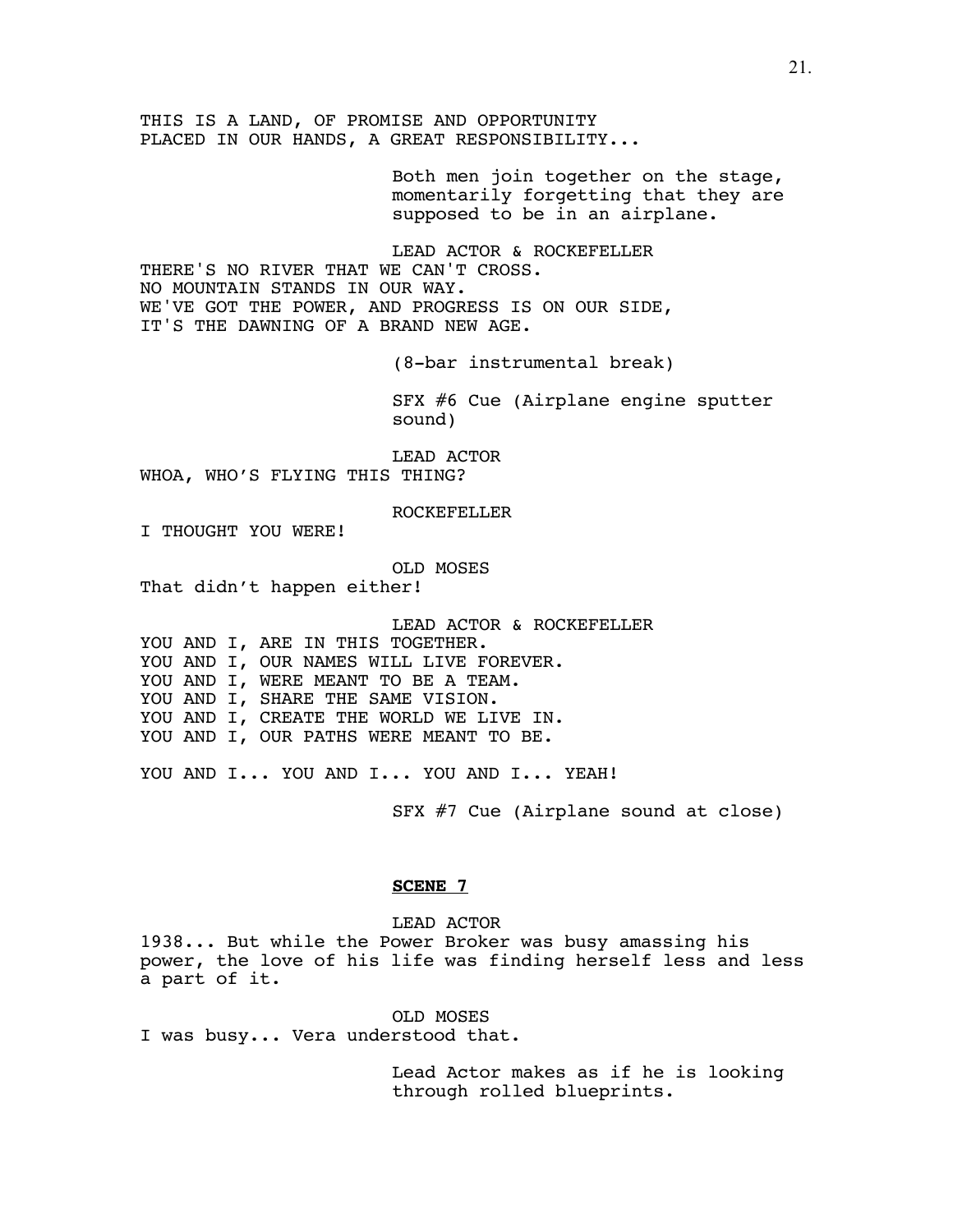Vera enters the scene.

VERA Robert, you're not even dressed?

LEAD ACTOR

Dressed? For what?

VERA For what? We got tickets to the theater... We're seeing Walter Huston in *Knickerbocker Holiday*-

LEAD ACTOR

We are?

VERA You got the tickets three weeks ago.

LEAD ACTOR

Sorry honey, I can't go-

VERA

What do you mean?

LEAD ACTOR

Something came up... But you go ahead without me...

VERA I want to go with you... We never go out anymore-

LEAD ACTOR

I'm busy-

VERA

With what?

LEAD ACTOR

Roosevelt is blocking me on the Brooklyn Battery Bridge project-

VERA

But... It's Walter Huston-

LEAD ACTOR I don't give a damn if it's Ethel Barrymore!

VERA

But I never see you anymore... You're always working... Just going over those drawings of yours... Those damn drawings!

LEAD ACTOR

I'm pitching a major project to the President of the United States next week! Do you understand what that means? How important this is?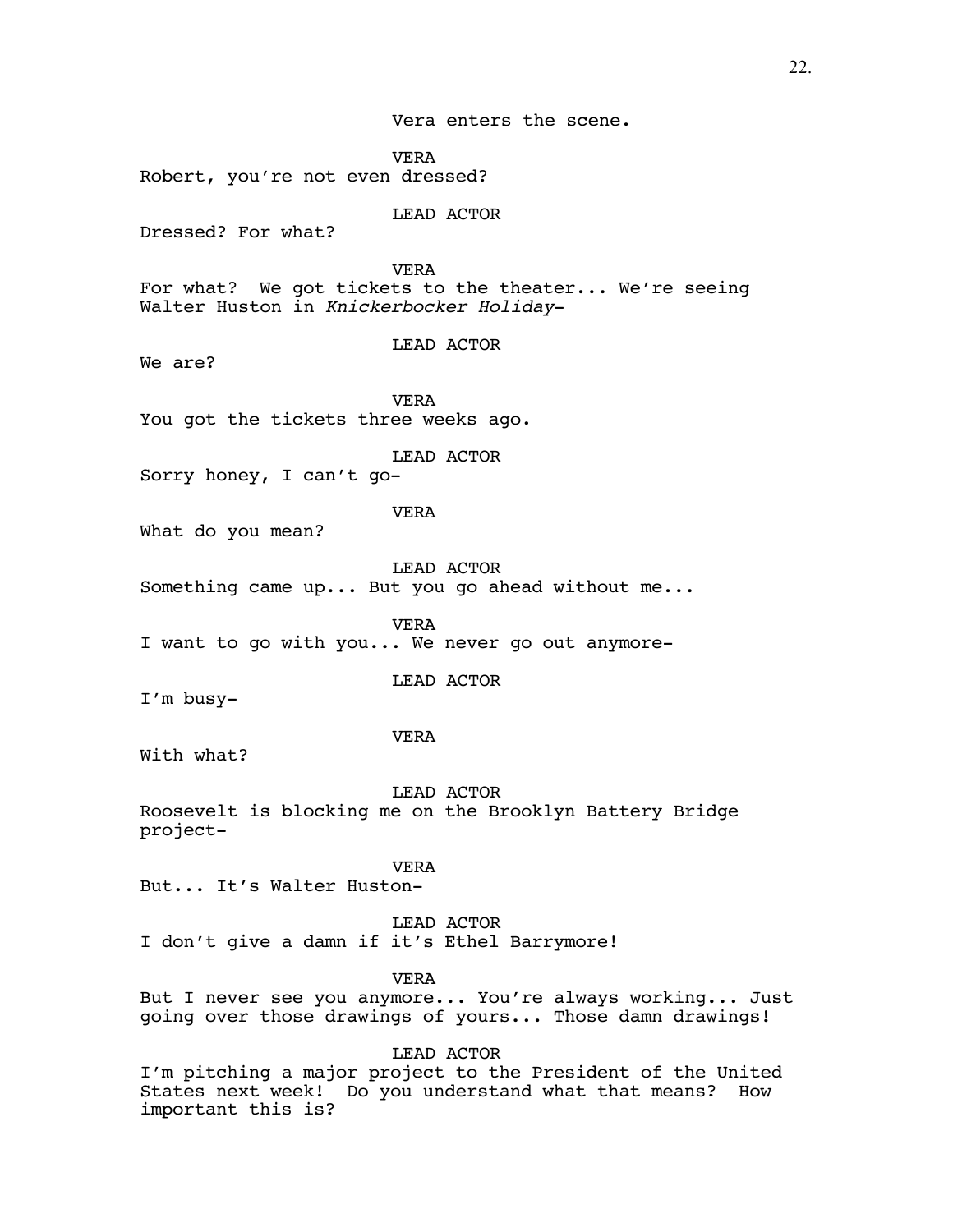VERA

Of course I understand, Robert... Because it's always important. Here's the thing... I want to be important, too.

LEAD ACTOR I'm sorry, Vera... Tell you what. How about next week, we go to the ballet. Agnes de Mille's premiering *Rodeo.*

VERA

Really?

LEAD ACTOR Then afterward, we'll go to dinner with her.

VERA

With Agnes de Mille?

LEAD ACTOR

The Met wants me to build them a new concert hall. I've got my eye on a site on the westside. Agnes will be happy to dine with us. Eager in fact! What do you think of that?

VERA

I think that's a very good plan.

Vera exits. The other Actors look at Old Moses.

Moses jumps in.

ACTOR #5 You were a real son of a bitch, weren't you?

OLD MOSES

What are you talking about?

ACTOR #2 That woman had to be a saint, putting up with all that.

OLD MOSES She understood me... that's why I loved her...

# **TRACK #9: WHEN THE WORLD ISN'T WATCHING**

Old Moses and Vera (actor #4) sing the duet.

OLD MOSES NO ONE UNDERSTANDS ME BETTER, SHE CAN READ MY EVERY THOUGHT. ALWAYS KNOW JUST WHAT I'M THINKING, SHE REMEMBERS WHAT I'VE FORGOT.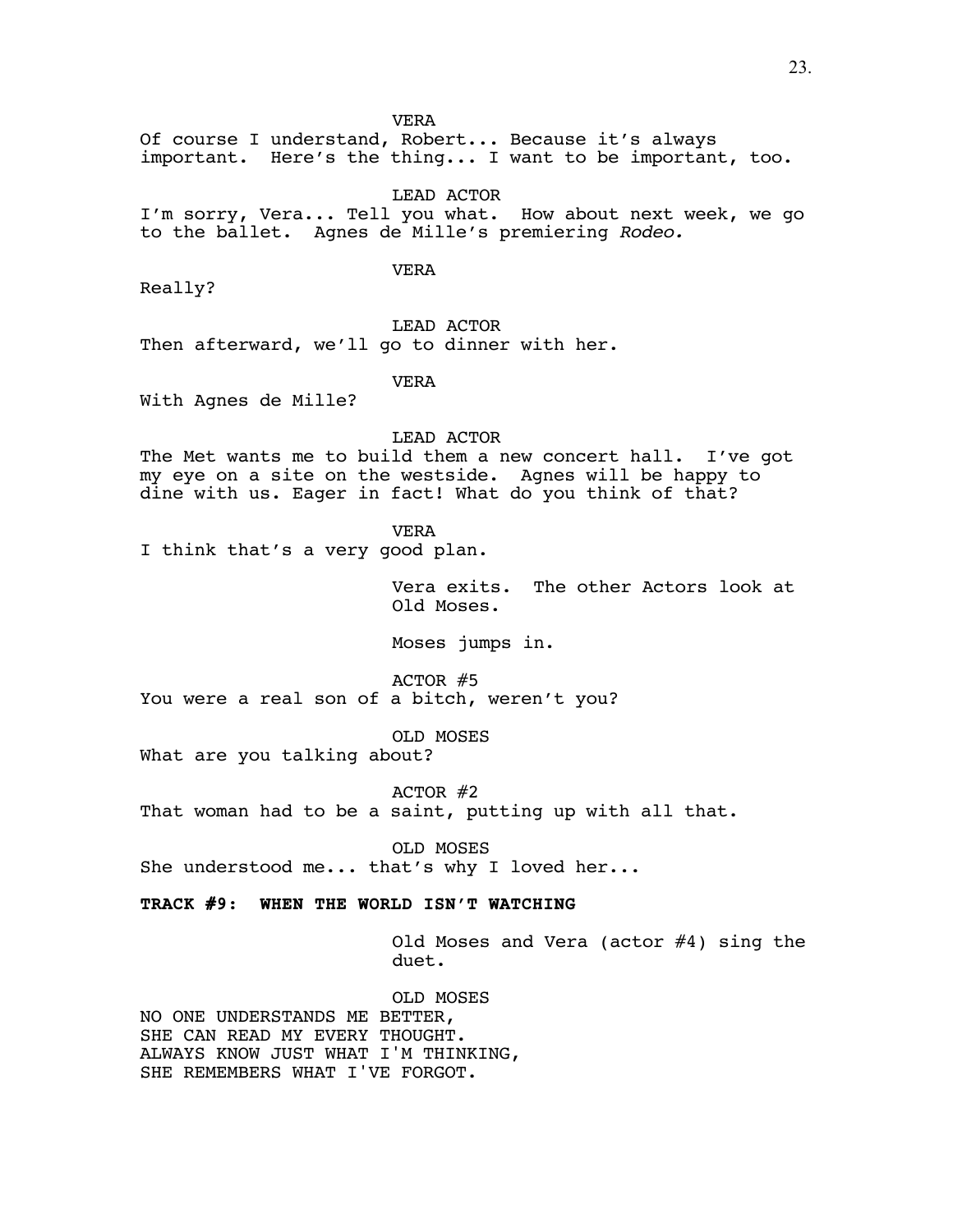VERA I'VE NEVER MET ANYONE QUITE LIKE HIM, SO SURE OF WHO HE IS. HE MAKES ME FEEL I CAN DO ANYTHING, BUT HE TAKES ALL THAT I CAN GIVE. VERA & OLD MOSES WHEN THE WORLD ISN'T WATCHING, NO ONE GETS ME THE WAY YOU DO. WHEN THE WORLD ISN'T WATCHING,

OLD MOSES IN A CROWD I CAN BE SO LONELY, ACROSS THE ROOM I'LL HEAR YOUR VOICE,

VERA AND REMEMBER THAT WE'RE TOGETHER, OUR FATE IS OUR OWN CHOICE.

NO ONE GETS ME THE WAY YOU DO.

OLD MOSES STAY WITH ME, WHEN I'M SAD AND LONELY

VERA STAY WITH ME, 'TIL WE'RE OLD AND GRAY

OLD MOSES AND I PROMISE THAT I'LL ALWAYS BE THE ONE FOR YOU.

VERA

BUT CAN YOU PROMISE THAT YOU'LL NEVER PUSH ME AWAY.

(8-bar instrumental break)

Moses and Vera dance together slowly, and he gives her a little spin that makes her laugh.

VERA (CONT'D) If, if you keep your promise... I'll let you off the hook tonight. But if you don't, you'll lose me.

OLD MOSES I won't... I'll never lose you. You know I love you Vera.

VERA & OLD MOSES WHEN THE WORLD ISN'T WATCHING, NO ONE GETS ME THE WAY YOU DO. WHEN THE WORLD ISN'T WATCHING, NO ONE GETS ME THE WAY YOU DO.

> The song finishes. Moses, slightly embarrassed, steps away from Actor #4.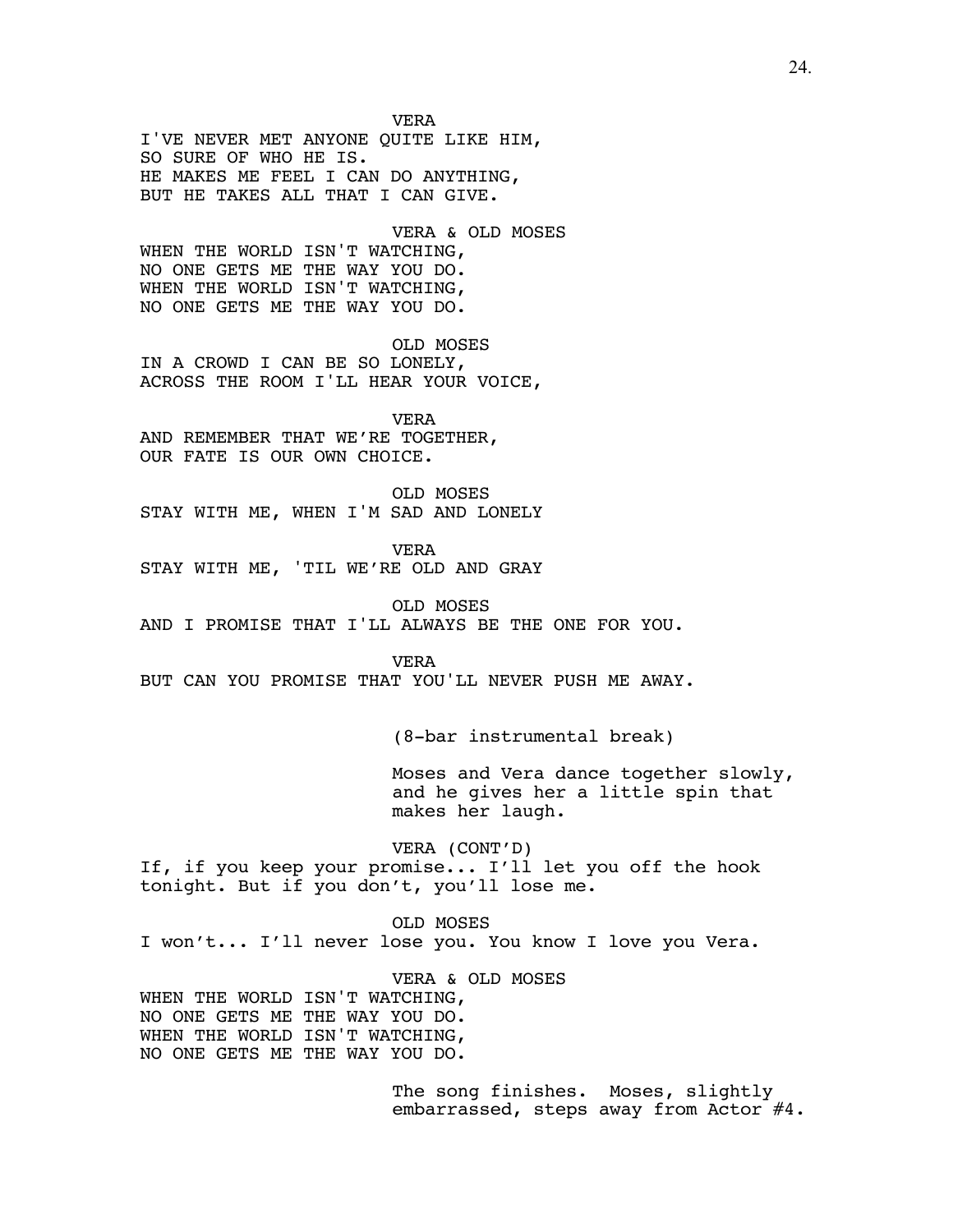ACTOR #5 Wow... Guess you really must've loved her...

OLD MOSES I forgot how much... She was the most important woman in my life... Besides my mother...

ACTOR #5

Really? But what about Jane?

OLD MOSES

Jane?

LEAD ACTOR

Yeah, man, Jane Ja-

OLD MOSES

Don't say that woman's name!

ACTOR #5

You mean, Jane Jacobs?

OLD MOSES

That woman...

Lead Actor launches into Masterplan Reprise V3.

# **TRACK #10: MASTERPLAN REPRISE V3**

LEAD ACTOR A YOUNG WRITER MOVED TO THE CITY FROM PENNSYLVANIA. SHE WAS A THINKER, A SEEKER, A SAGE BEYOND HER YOUTH. SHE KNEW THAT THE CITY STREETS WERE MEANT FOR MORE THAN JUST TRAFFIC. AND THE WEST VILLAGE WHERE SHE LIVED WAS THE LIVING PROOF.

OLD MOSES

I hated that woman!

# **SCENE 8**

We continue into the next scene.

ACTOR #4

What was so wrong with her?

OLD MOSES

Everything.

ACTOR #3 She seemed like a pretty cool chick-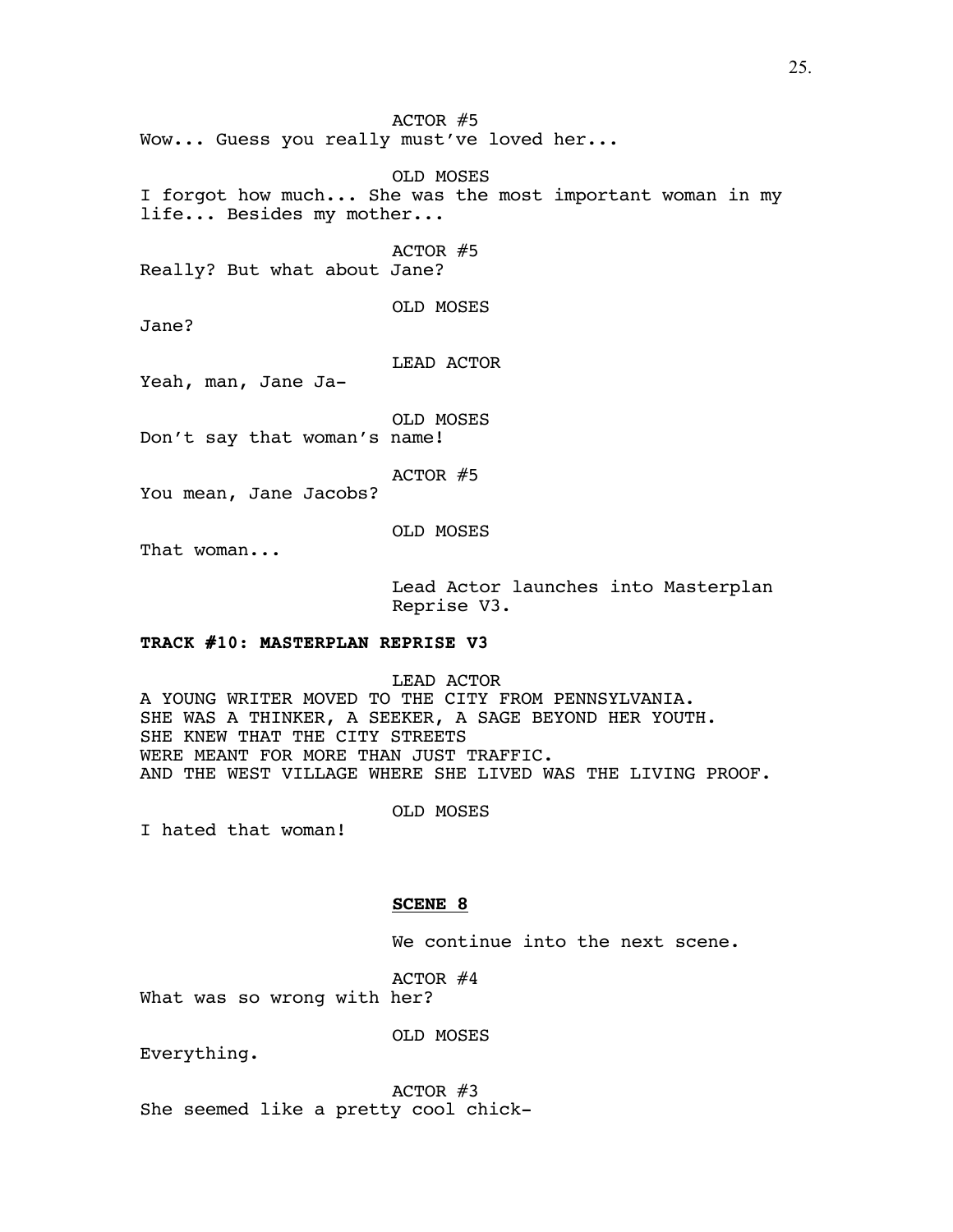# OLD MOSES

She was a rabble rouser... a troublemaker...

LEAD ACTOR She was an activist, man... she cared about the city...

# OLD MOSES

"Activist"... your generation is so misguided. You admire anyone who challenges the status quo... In my day, we called them Communists.

# LEAD ACTOR

You might not like her, but she was a big part of your story... am I right?

OLD MOSES

She thought she was an idealist... but she was naive... that bastard Rockefeller took advantage of her... Manipulated her...

Lead Actor steps forward.

LEAD ACTOR

The year is 1955... Jane Jacobs has written an obscure magazine article that's caught the eye of Nelson Rockefeller-

OLD MOSES We can just skip over this part-

LEAD ACTOR

It's your life, man... you already lived it... but we haven't.

> Actor #5 takes the role of JANE JACOBS. She talks to Rockefeller.

# JANE

You read my article?

ROCKEFELLER *Downtown is for People*... Inspiring-

JANE

How did you even find it?

ROCKEFELLER

My editor at the Rockefeller Foundation came upon it.

Moses calls out, bitter.

OLD MOSES Damnit Nelson, you're just using her-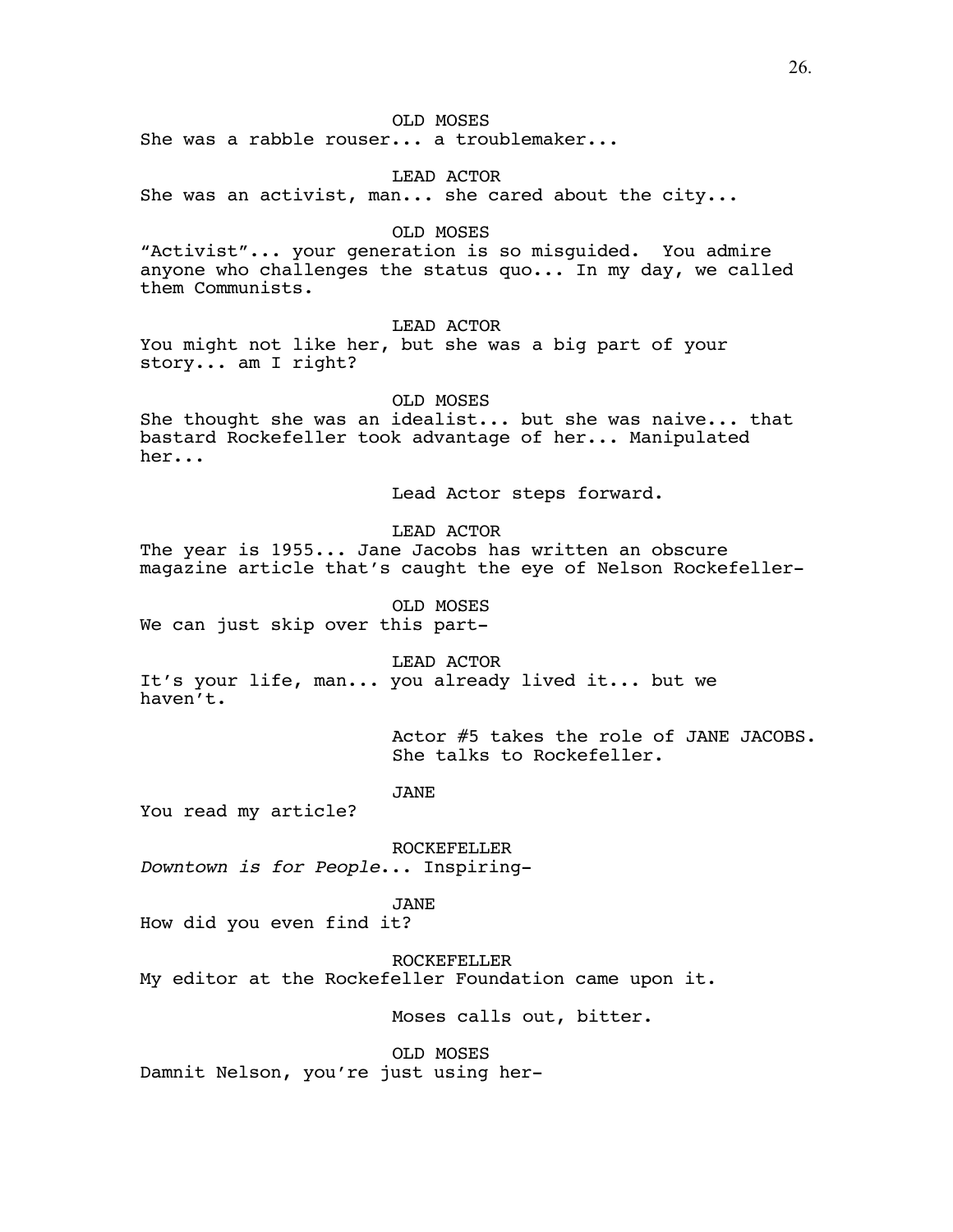# LEAD ACTOR

Quiet-

ROCKEFELLER

I was thinking, we might be able to help each other.

JANE

How? I mean, I'm a writer... and you're... a Rockefeller...

ROCKEFELLER

You're an insightful observer of the city... I like that.

OLD MOSES

Oh please-

JANE

I thought you liked the fact that my article took on Robert Moses and his outdated theories of urban renewal.

ROCKEFELLER

I liked that too.

OLD MOSES

Maybe she's not as naive as I thought...

JANE

His answer to solving the problems of the inner city is to tear things down... Why? Because they call it "urban blight." The answer isn't to tear down... to bulldoze over... the answer is to rebuild. The Cross Bronx Expressway displaced and destroyed the lives of tens of thousands of poor and middle-class New York families... but now, all the politicians and press can talk about is how much easier it will be for cars and trucks to get from New Jersey to Connecticut. And that wasn't the first and it won't be the last neighborhood Moses leaves in ruins.

OLD MOSES She doesn't know the first thing about traffic flow...

ROCKEFELLER

Your passion is infectious... are you working on anything else?

JANE

I have an idea for a study that's bigger than anything anyone has thought of... to explore the potential for urban design as a way to better understand how cities can serve the people, not the other way around. I want to call it *The Death and Life of Great American Cities.*

ROCKEFELLER

I think my grant foundation can assist you with that...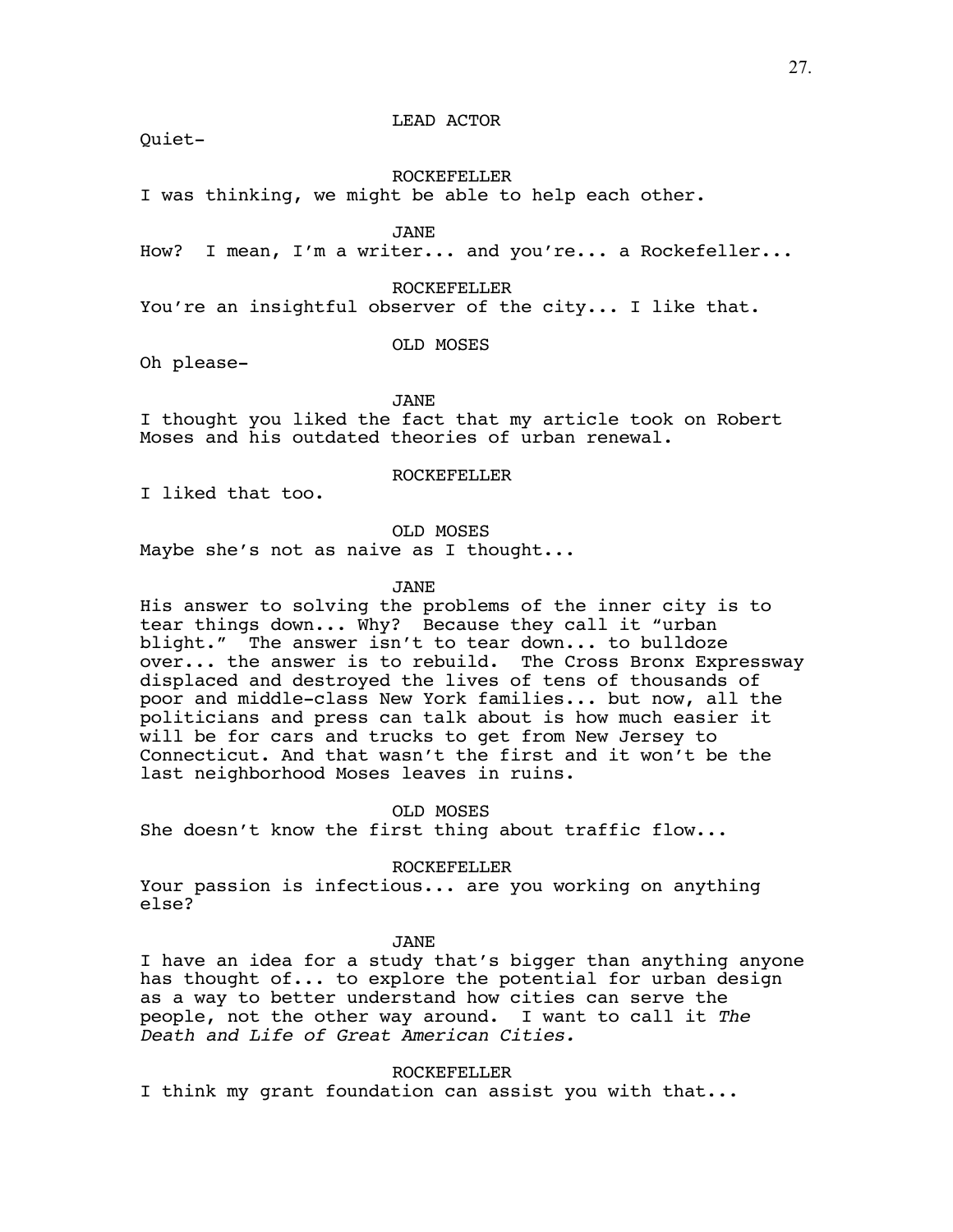JANE

Really?

They exit together.

OLD MOSES

You see? He used her to get to me! "I scratch your back, you scratch mine!" It's the way of the world-

LEAD ACTOR

Looks like it was the way of *your* world, man.

OLD MOSES

What's your point?

LEAD ACTOR

Well... it's okay for you to make backroom deals to get what you want... but anyone else try it-

OLD MOSES

What are you, an expert now? You don't know me... None of you do!

LEAD ACTOR

I know you lost the Dodgers for us.

ACTOR #2

And the Giant's too.

OLD MOSES

Oh... that.

LEAD ACTOR

I'm from Brooklyn. When I was a kid, my old man used to take me to Ebbets Field-

OLD MOSES Christ, I know where this is going-

#### LEAD ACTOR

He always told me, the one thing he could depend on is that the Dodgers would always stay in Brooklyn... then he came home one day, looking like he had a month left to live... he said the Dodgers were leaving New York. He was never the same after that.

OLD MOSES

What happened to your father wasn't my problem! And it wasn't my fault! If you want to blame someone, blame Walter O'Malley! He wanted a new stadium! In Brooklyn... You know what I told him?

> Moses mimes a phone call with O'Malley, continuing the diatribe.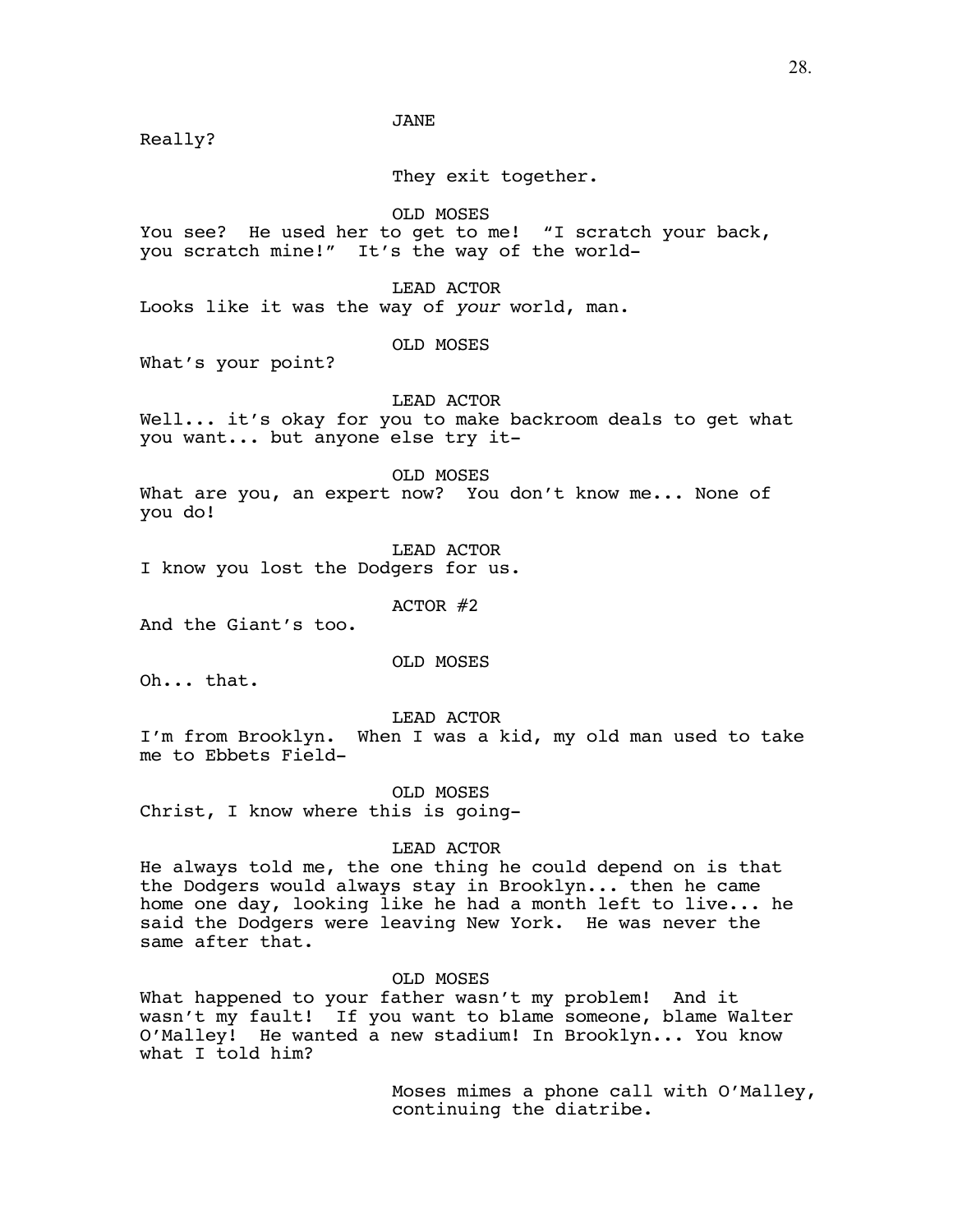# OLD MOSES

## (into phone)

...all your precious Brooklyn baseball fans have moved... ever hear of White Flight, O'Malley? Well, they flew... to the suburbs! That's where they want to go to see baseball! In a nice, clean, safe neighborhood! In Queens! Flushing Meadows Park... It's the perfect place... But that's not good enough for you, is it? Fine, take your boys, including that Jackie Robinson... to California... The Los Angeles Dodgers? You think that name will ever catch on?

He mimes slamming down the phone.

OLD MOSES

Everyone blames me... but you see? It's not my fault! I'm a lot of things, but dishonest isn't one of them. People do business with me, they know what they're getting-

LEAD ACTOR Sure... Blackmail, threats and intimidation...

OLD MOSES

Blackmail only works if you've got something to hide.

LEAD ACTOR

So you admit it-

## OLD MOSES

I admit I do whatever it takes to get my work done. If people have secrets, that's their problem. Exposing those secrets isn't immoral-

LEAD ACTOR

Then what do you call it?

OLD MOSES

Business.

**TRACK #11: EVERYBODY'S GOT SOMETHING TO HIDE**

OLD MOSES DON'T TELL ME THAT WE'RE OVER BUDGET, OR WORSE THAT WE'RE GONNA BE DELAYED. I JUST DON'T WANNA HEAR IT, UNLESS MAYBE YOU DON'T WANNA GET PAID.

WE BOTH KNOW YOU'VE GOT A WEAKNESS, A FETISH YOU'D RATHER NOT DISCUSS. BEST TO KEEP YOUR NASTY LITTLE HABITS, JUST BETWEEN THE TWO OF US. LIFE CAN BE SO EASY, OR IT CAN BE HARD...

'CAUSE EVERYBODY'S GOT A LITTLE SECRET.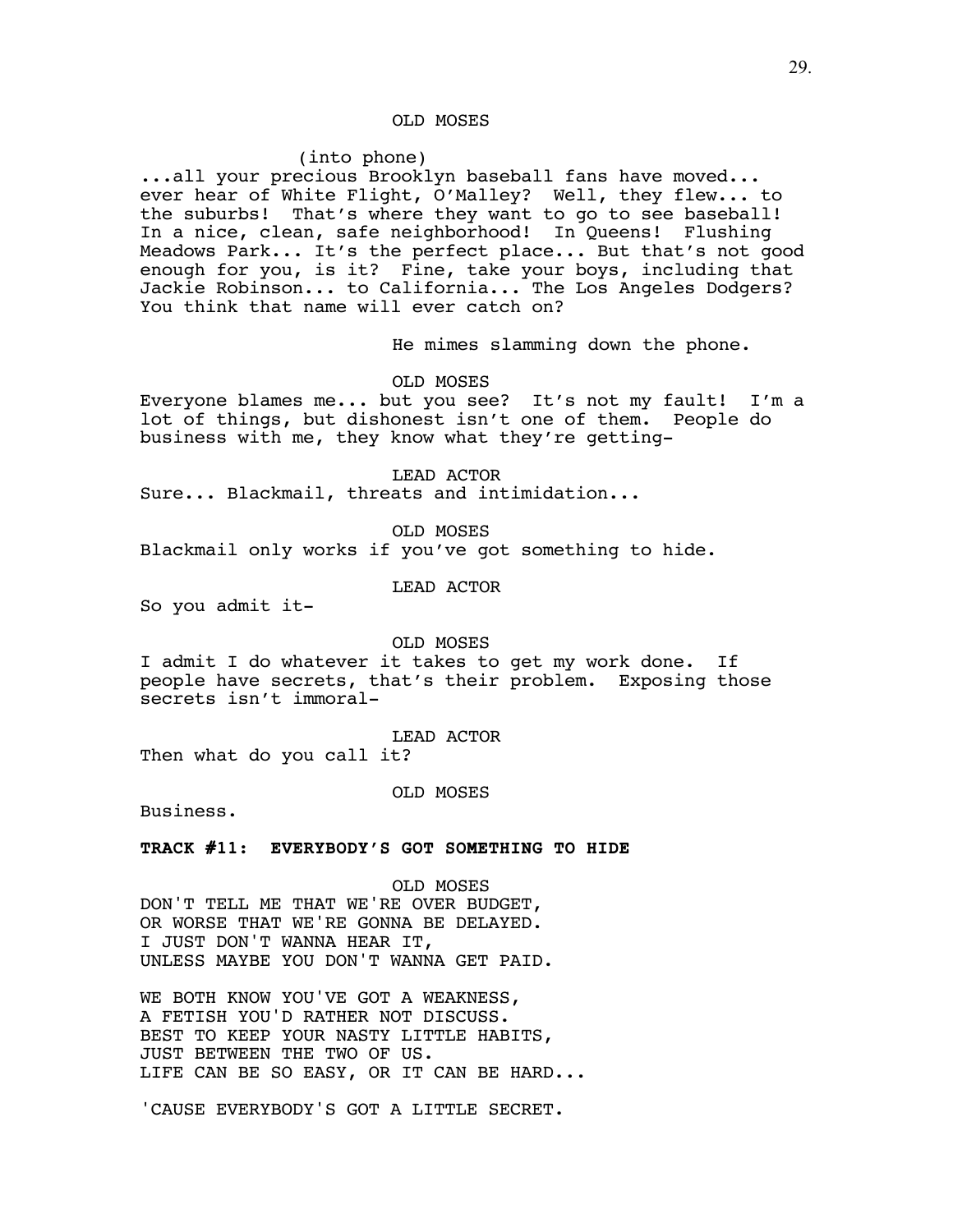EVERYBODY'S TOLD A LITTLE WHITE LIE. EVERYBODY'S DONE SOMETHING THEY'RE NOT PROUD OF. EVERYBODY'S GOT SOMETHING TO HIDE.

I KNOW YOU WANNA STAY BUSY, WANNA KEEP YOUR CREW EMPLOYED, BUT THERE'S A LITTLE BACK TAX ISSUE, IT'S GETTING TOO BIG TO AVOID.

BUT TELL YOU WHAT I CAN DO FOR YOU, IF YOU'LL JUST DO FOR ME... YOUR DEBTS COULD SUDDENLY VANISH, AS LONG AS WE'RE IN HARMONY. LIFE CAN BE SO EASY, OR IT CAN BE HARD... 'CAUSE EVERYBODY'S GOT A LITTLE SECRET. EVERYBODY'S TOLD A LITTLE WHITE LIE. EVERYBODY'S DONE SOMETHING THEY'RE NOT PROUD OF. EVERYBODY'S GOT SOMETHING TO HIDE.

> During the instrumental bridge, we see Moses mime talking to one of his contractors with something to hide.

## OLD MOSES

I don't care how many of your "boyfriends" are on your payroll, Morrie, the Triborough Authority needs you to clear out those tenements now. You make plenty of money from us, but that could all dry up real fast, if certain, shall we say, private personal preferences became public.

He mimes taking another call.

#### OLD MOSES

Arthur, I trust you'll have those revised plans for the parkway overpasses filed Monday... Yes, just a few inches lower, no buses allowed... but you didn't hear that from me... Well... I'd hate for your wife to learn about that cute blonde chippy I saw you with Saturday night... I thought so...

He goes into the final chorus.

OLD MOSES 'CAUSE EVERYBODY'S GOT A LITTLE SECRET. EVERYBODY'S TOLD A LITTLE WHITE LIE. EVERYBODY'S DONE SOMETHING THEY'RE NOT PROUD OF. EVERYBODY'S GOT SOMETHING TO HIDE.

'CAUSE EVERYBODY'S GOT A LITTLE SECRET. EVERYBODY'S TOLD A LITTLE WHITE LIE. EVERYBODY'S DONE SOMETHING THEY'RE NOT PROUD OF. EVERYBODY'S GOT SOMETHING TO HIDE.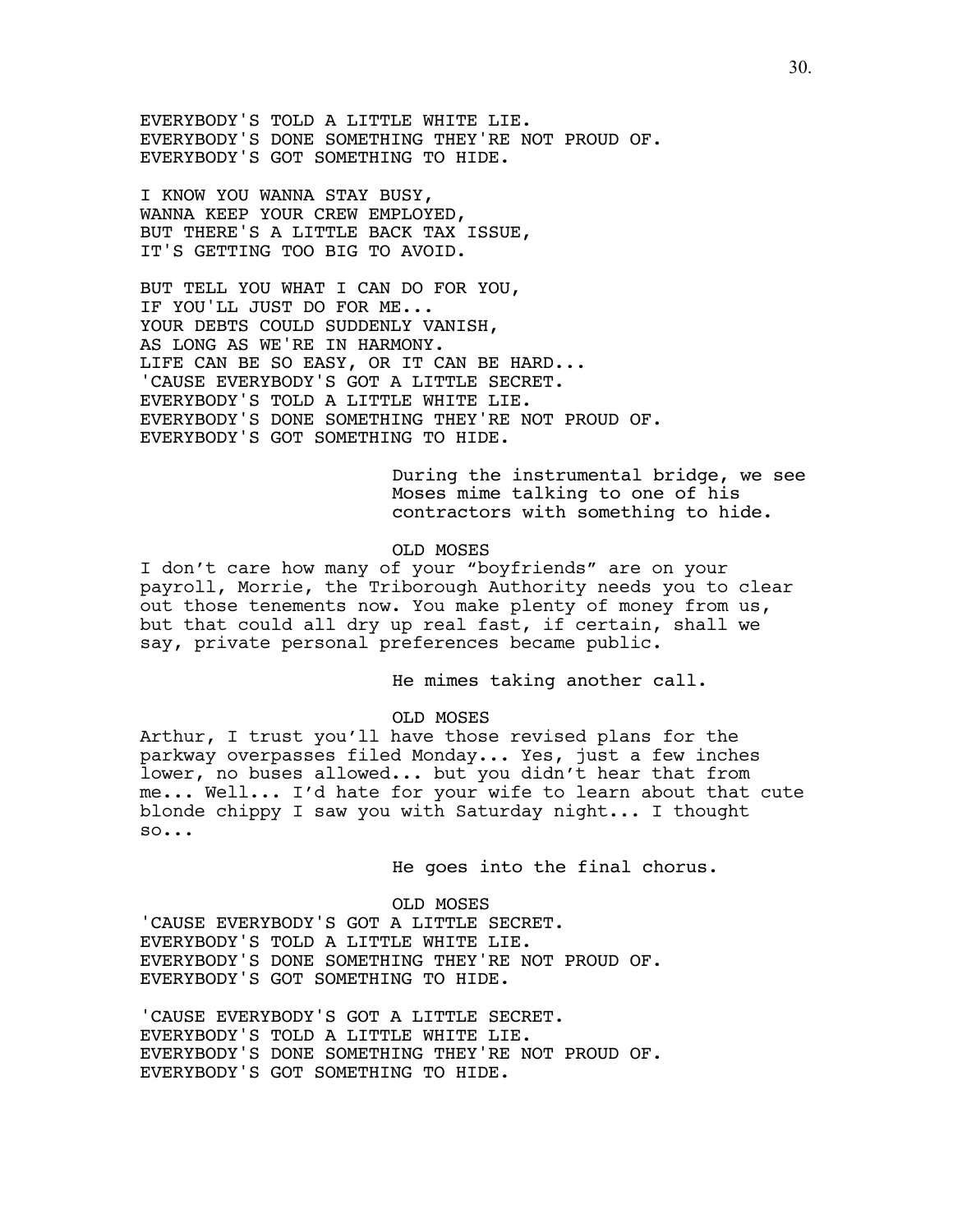# LEAD ACTOR

Speaking of business... and dirty little secrets... Nelson Rockefeller met with Jane Jacobs... The year is 1958... The place, a dingy West Village basement, where Jane is putting together her own broadside against Robert Moses.

#### OLD MOSES

Again with these two?

(SFX #8 cue - a printing press)

Jane and Rockefeller are in her basement. Actor #2 plays a REPORTER.

ROCKEFELLER

Is this the best you could do with my foundation's money?

## JANE

Mr. Rockefeller, it might not be the prettiest operation, but it's getting the job done. The public's finally going to learn the truth about the "great" Robert Moses. The housing discrimination against black veterans at Stuyvesant, his socalled "relocations", his illegal tactics and blatant misuse of "eminent domain."

## ROCKEFELLER

It's about time someone got him under control.

Jane eyes the Reporter suspiciously.

JANE

Who's your friend?

ROCKEFELLER

Don't worry, Jim's on our side. He writes for The Post.

JANE

Oh... hello...

#### ROCKEFELLER

Did you see his story on the front page today? What's your home address?

# JANE

555 Hudson. Why?

ROCKEFELLER

You're going to want to read this...

He hands her the newspaper which she scans intensely. Her eyes open wide.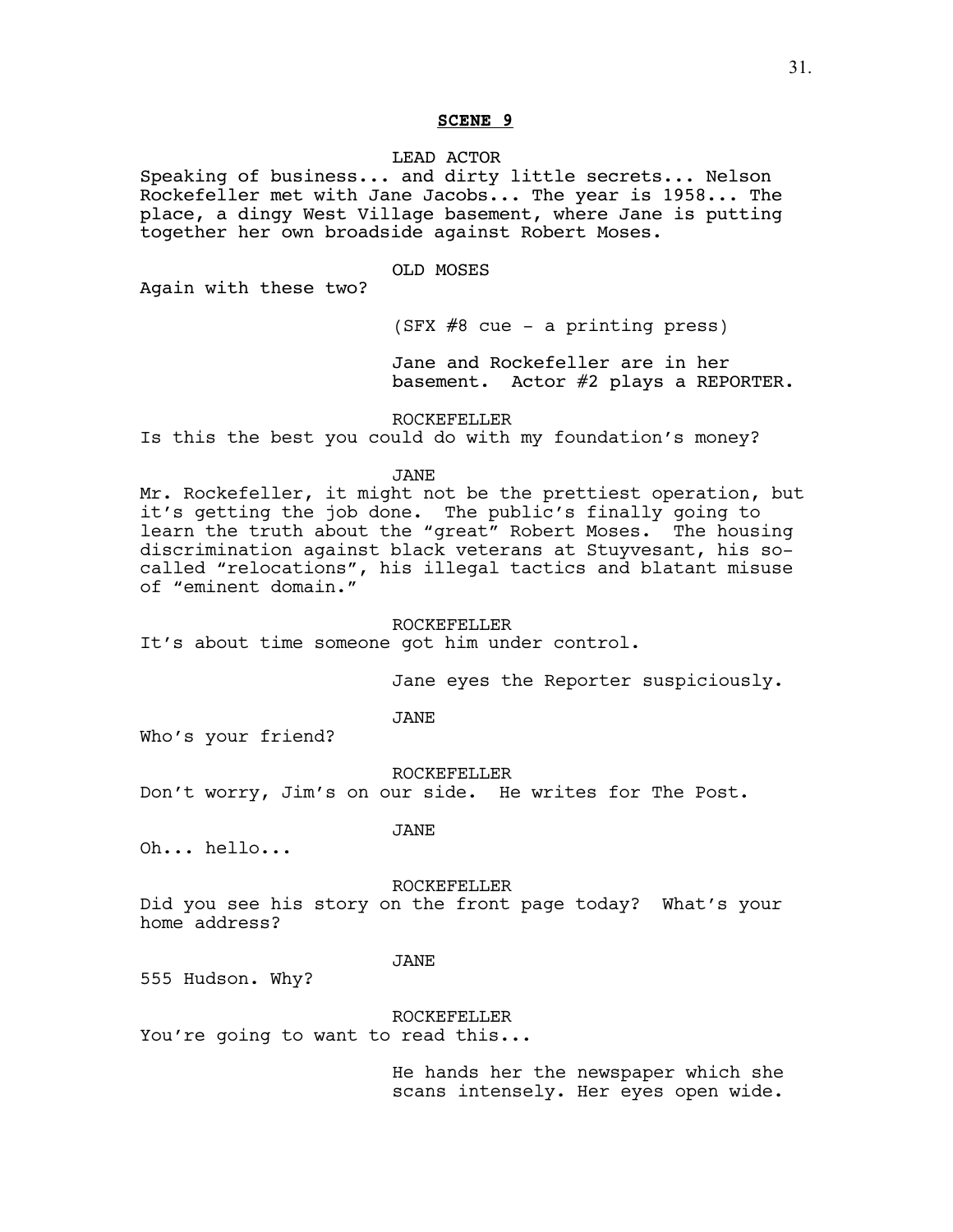JANE

"Moses is designating a large swatch of the West Village as a slum so he can seize it for his latest housing development".

REPORTER

It's moving forward and it looks like it's going right through your neighborhood.

ROCKEFELLER

Only if we let him, of course-

JANE

Wait... we? How is this your battle? Seems a bit populist for your taste.

ROCKEFELLER

Jane, I'm as interested in the common good as you are. I think we have a real opportunity here. But we need to take it slow. Nothing inciting, we don't want to hit Moses too hard.

JANE

Is there such a thing? You can't box tyranny with kid gloves. You need a fist, right in the face.

ROCKEFELLER

Jane, you've been reading too much Karl Marx.

(to himself)

"Can't box tyranny with kid gloves..." I'll have to remember that.

(to Jane)

The world doesn't only change through revolution, Jane.

JANE

Really? Tell that to the Russians, the French... The United States...

ROCKEFELLER

All of which ended in bloody mass murder.

JANE

Sometimes you've got to spill a little blood to change things...

(holds out her hands) Or in my case... Ink.

ROCKEFELLER

What would you say if we gave your ideas a more prominent platform...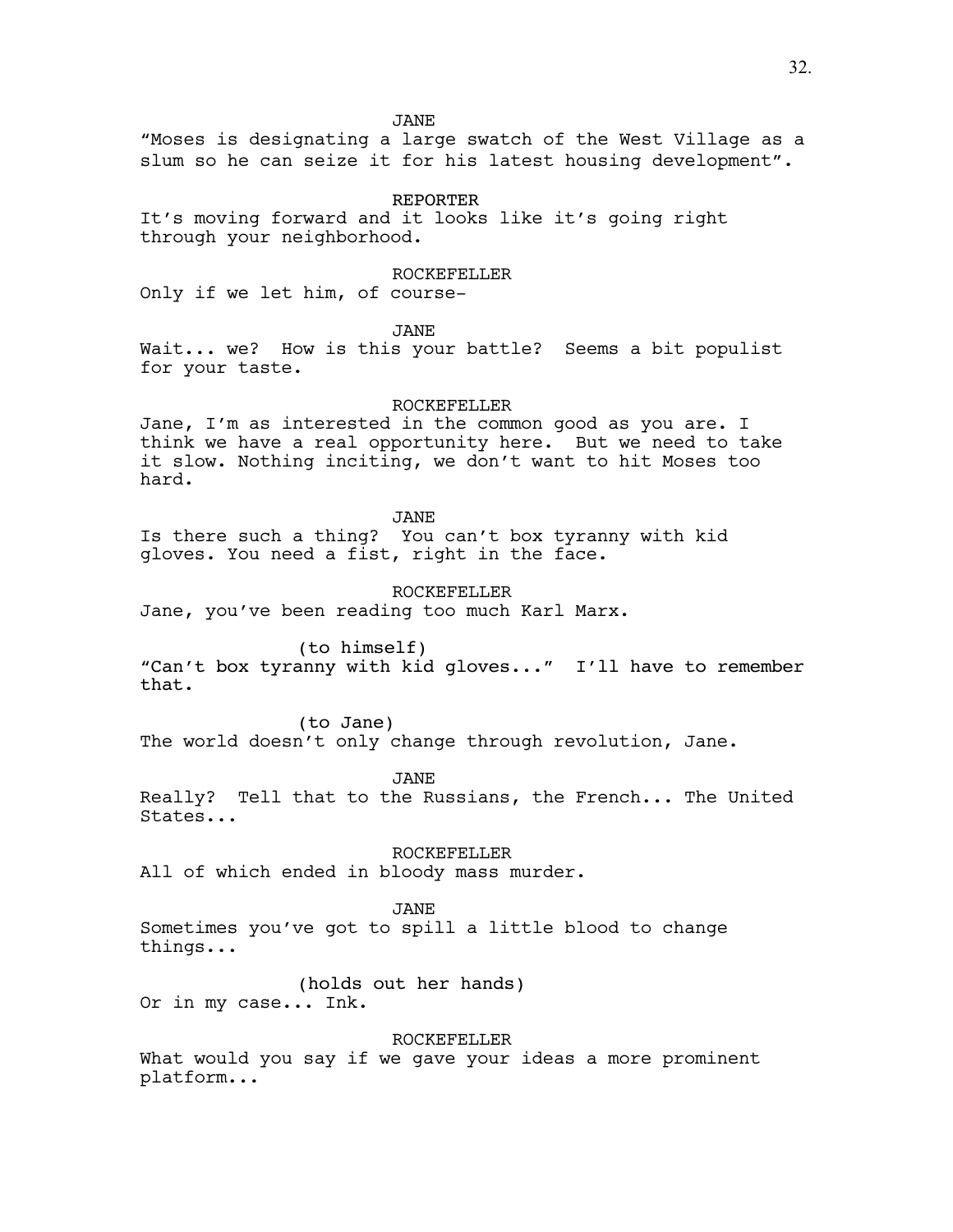JANE

How prominent?

ROCKEFELLER

Say... a hundred thousand readers? That would nudge public opinion in our direction. What do you say?

JANE

I would say that sounds like a win for both of us...

ROCKEFELLER

Exactly! Politics is all about compromise.

JANE

I'm not a politician.

ROCKEFELLER

You sure about that? If you can work with my friend here, and some of his colleagues down at The Post...

(MUSIC CUE, 4-bar)

ROCKEFELLER

We can help you take Moses down a notch or two, in due time.

## **TRACK #12: WE LIKE WHAT WE LIKE**

(8-bar instrumental intro)

REPORTER

LAST YEAR I WAS SO DARN EXCITED, FINALLY FOUND A CONGRESSMAN I COULD REALLY TRUST. spoken: I really did, very rare, like finding a unicorn. BUT THIS YEAR HE'S MIRED IN A SCANDAL AND THE TRUTH IS OUT, HE'S JUST LIKE THE REST OF THE ELITE UPPERCRUST.

REPORTER & ROCKEFELLER WE LIKE WHAT WE LIKE UNTIL WE DON'T LIKE IT ANYMORE (3X)

ROCKEFELLER DON'T GET ME STARTED ON OUR SO-CALLED LEADERS, AFTERALL WE'VE ONLY GOT OURSELVES TO BLAME, THEY'LL SAY ALMOST ANYTHING, JUST TO GET YOUR VOTE, AND WHEN THE PROMISES HAVE FADED AWAY, THE PROBLEMS WILL STILL REMAIN...

REPORTER & ROCKEFELLER WE LIKE WHAT WE LIKE UNTIL WE DON'T LIKE IT ANYMORE (3X)

REPORTER & ROCKEFELLER (CONT'D) POWER AND FAME ARE FLEETING AT BEST, WHEN SOMEONE'S UP, WE LOVE TO KICK 'EM DOWN.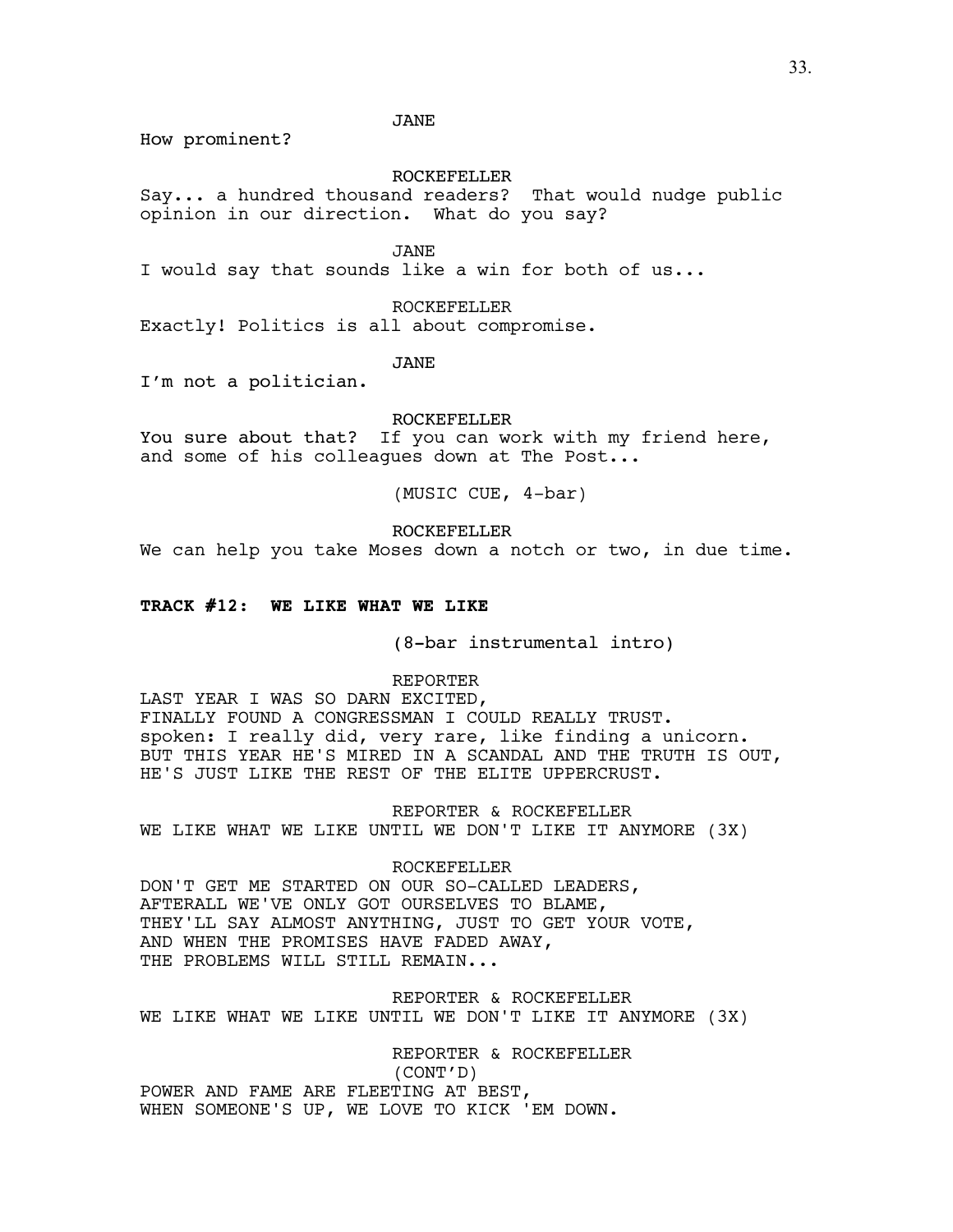PUBLIC OPINION NEVER TAKES A REST, IF YOU ACT TOO HIGH AND MIGHTY, WE KNOW IT'S TIME TO BRING YOU DOWN TO THE GROUND.

> 16-bar instrumental break w/ spoken dialogue

ROCKEFELLER Are you with us on this Jane?

JANE

Manipulating the press and the public, is that what you mean?

REPORTER

No manipulation Mrs. Jacobs, it's simply public opinion.

ROCKEFELLER C'mon Jane, don't be so naive, this is just human nature.

(SPOKEN BY JANE) WE LIKE WHAT WE LIKE UNTIL WE DON'T LIKE IT ANYMORE (3X)

REPORTER Yeah, that's the basic gist of it.

ROCKEFELLER

I think she's got it!

(SUNG BY TRIO) WE LIKE WHAT WE LIKE UNTIL WE DON'T LIKE IT ANYMORE (3X)

ANYMORE...

OLD MOSES That duplicitous son of a bitch! Slapping my shoulder with one hand and stabbing me in the back with the other.

# **SCENE 10**

Lights change. A hillside on Staten Island. SFX #9 cue (sounds of the ocean, sea birds, bells and buoys)

LEAD ACTOR

1959... Robert Moses and Nelson Rockefeller are together at the ground breaking ceremony of the Verrazano-Narrows Bridge. Rockefeller is no longer just one of the wealthiest men in the world. He's also, one of the most powerful.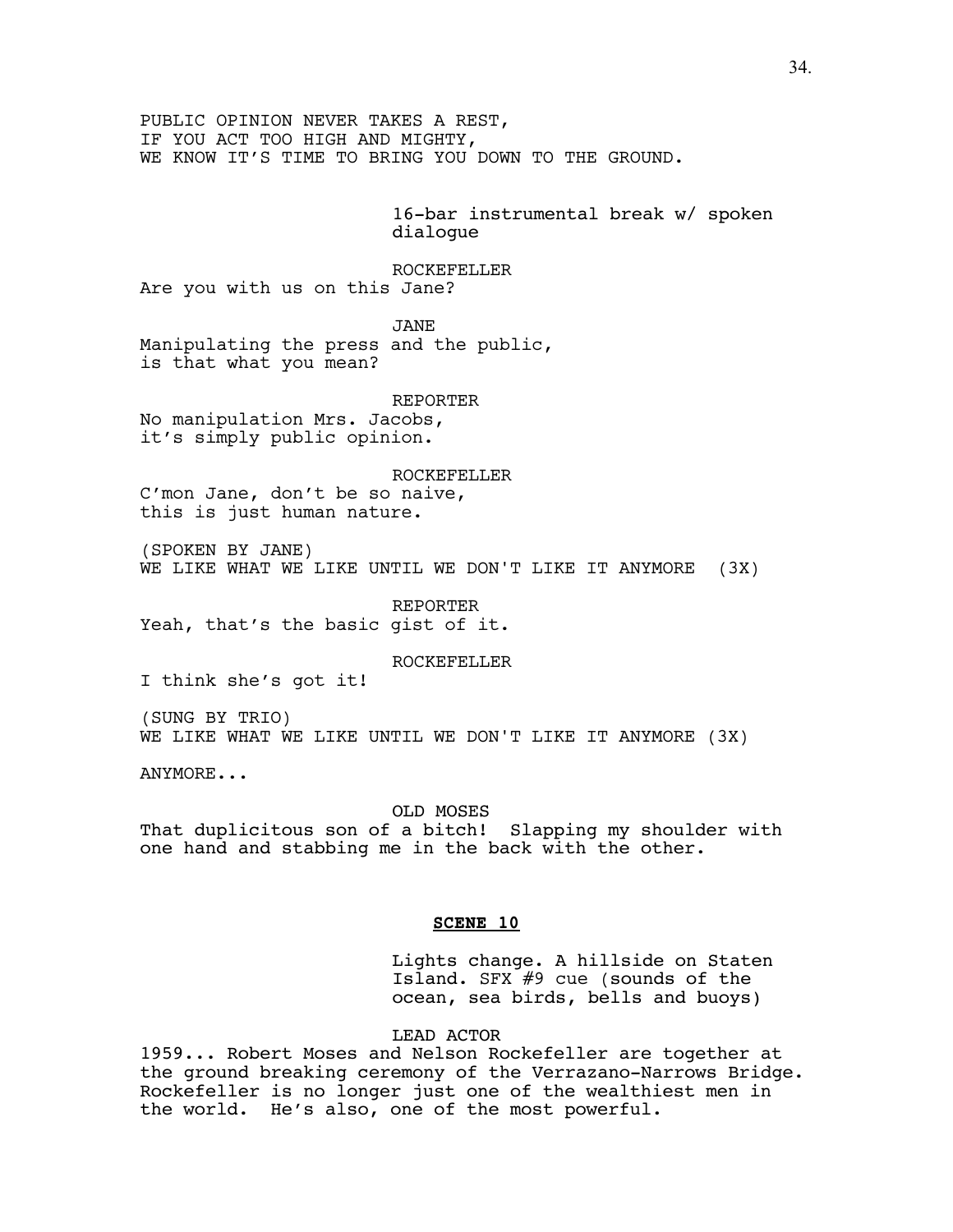Lead Actor and Rockefeller stand together at a podium in front of multiple news microphones.

# LEAD ACTOR

We are fortunate indeed to have with us today, our newlyelected Governor, Nelson Rockefeller, who I have asked to say a few words...

Scattered applause. (SFX #10 cue)

# ROCKEFELLER

Thank you Mr. Moses. And thank you to my fellow citizens for your support of my gubernatorial campaign. I see great things for our state, starting right here on Staten Island as we work closely with the Triborough Authority building this magnificent crossing. A bridge that will provide Staten Island-

> Lead Actor edges Rockefeller away from the microphone.

# LEAD ACTOR

# (interrupting)

Excuse me Governor... I just wanted to say to the people here today that the Triborough Authority has been working on these plans, part of our New York City "masterplan", for over six years-

> Rockefeller twists the mic back towards him.

# ROCKEFELLER

Yes, of course Mr. Moses. We are all aware of and greatly appreciate the dedication and diligence of you and your team at the Triborough Authority. The projects that my administration-

> Moses pokes his head in front of the microphone.

# LEAD ACTOR

If I may... the Triborough "masterplan" for New York City not only includes this Verrazano Narrows crossing, but also a Long Island Sound crossing that will allow motorists to drive from right here on Staten Island all the way to Connecticut without entering Manhattan-

> Rockefeller grabs the microphone from it's stand.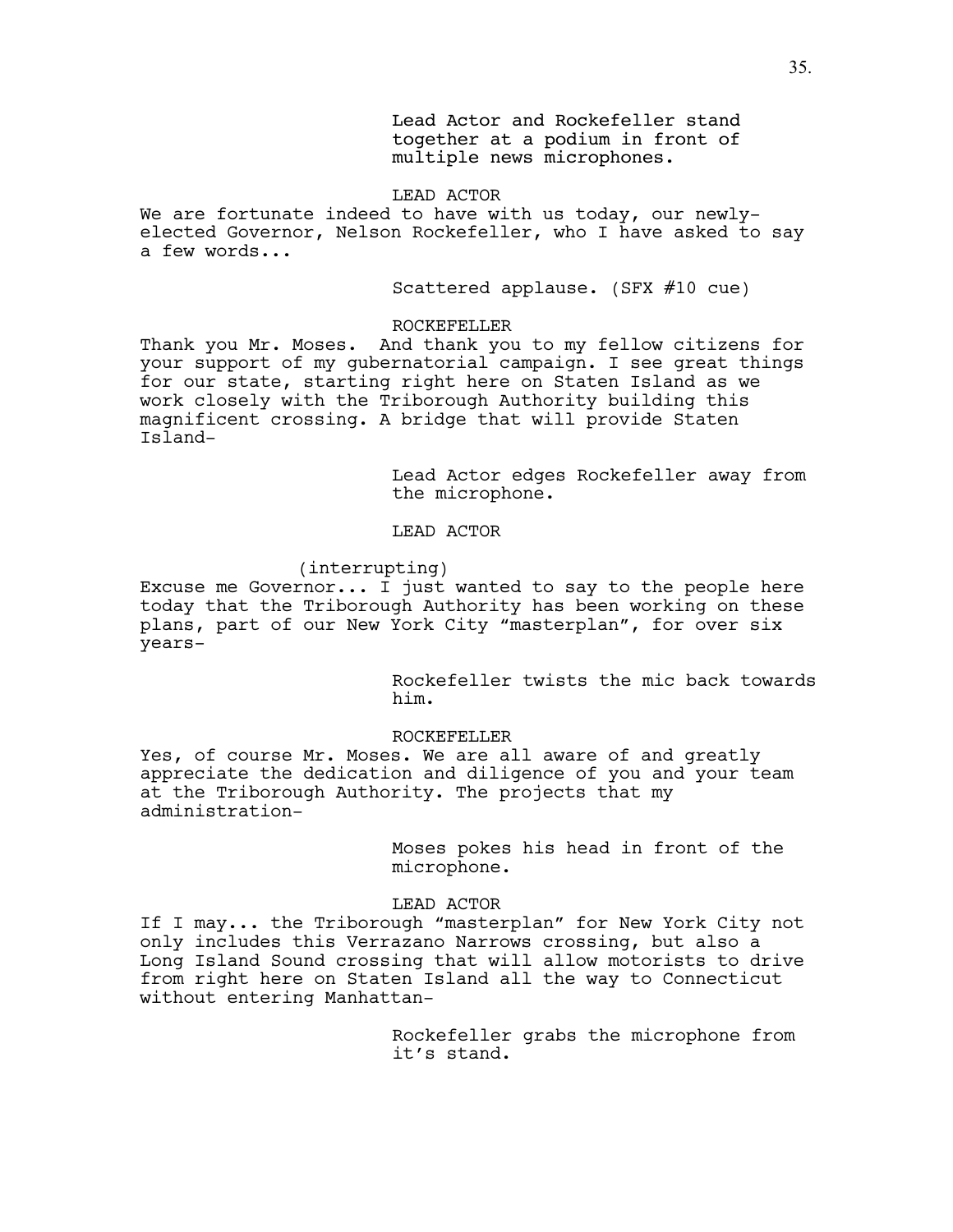## ROCKEFELLER

And if I may add, these projects will provide jobs, ease congestion, and add immensely to the livability of this great city. Thank you, to all of you for being here on this historic occasion.

> Applause (SFX #10 cue) as Rockefeller places the microphone back into the stand and glares at Moses.

LEAD ACTOR

--When this bridge is complete, no network of major urban vehicular arteries will be comparable to the one we've built, anywhere else on any continent at any time in history...

Actor #2 plays a HECKLER.

HECKLER

Jeez... I don't give a damn about your highways, bring back the Dodgers!

# LEAD ACTOR

(visibly angered)

...those of us gathered here today are looking towards the future, not the past.

HECKLER

And now you've kicked out the Giants too! What's wrong with you, you don't like baseball?! What are you some kind of Commie?

> Moses (lead actor) grabs a golden ceremonial shovel and smiles with Rockefeller for the press cameras as (SFX #11 cue) flash bulbs pop.

# **TRACK #13: YOU'LL DO IT MY WAY.**

LEAD ACTOR

I'VE BEEN WORKING ON THIS PROJECT LONG BEFORE YOU GOT HERE. SO WHY SHOULD I SHARE THE SPOTLIGHT TODAY WITH YOU? THIS CONSTRUCTION WILL TAKE LONGER THAN YOU'LL BE IN OFFICE. AND WHEN WE FINALLY CUT THE RIBBON I'LL STILL BE IN THE NEWS.

IT'S ALL PART OF MY MASTERPLAN, NO ONE ELSE HAS EVER THOUGHT THIS THROUGH. SO DON'T TELL ME, 'CAUSE I'M TELLING YOU...

TO DO IT MY WAY. I'LL TELL YOU WHAT TO DO. YOU'LL DO IT MY WAY. OR ELSE I DON'T NEED YOU.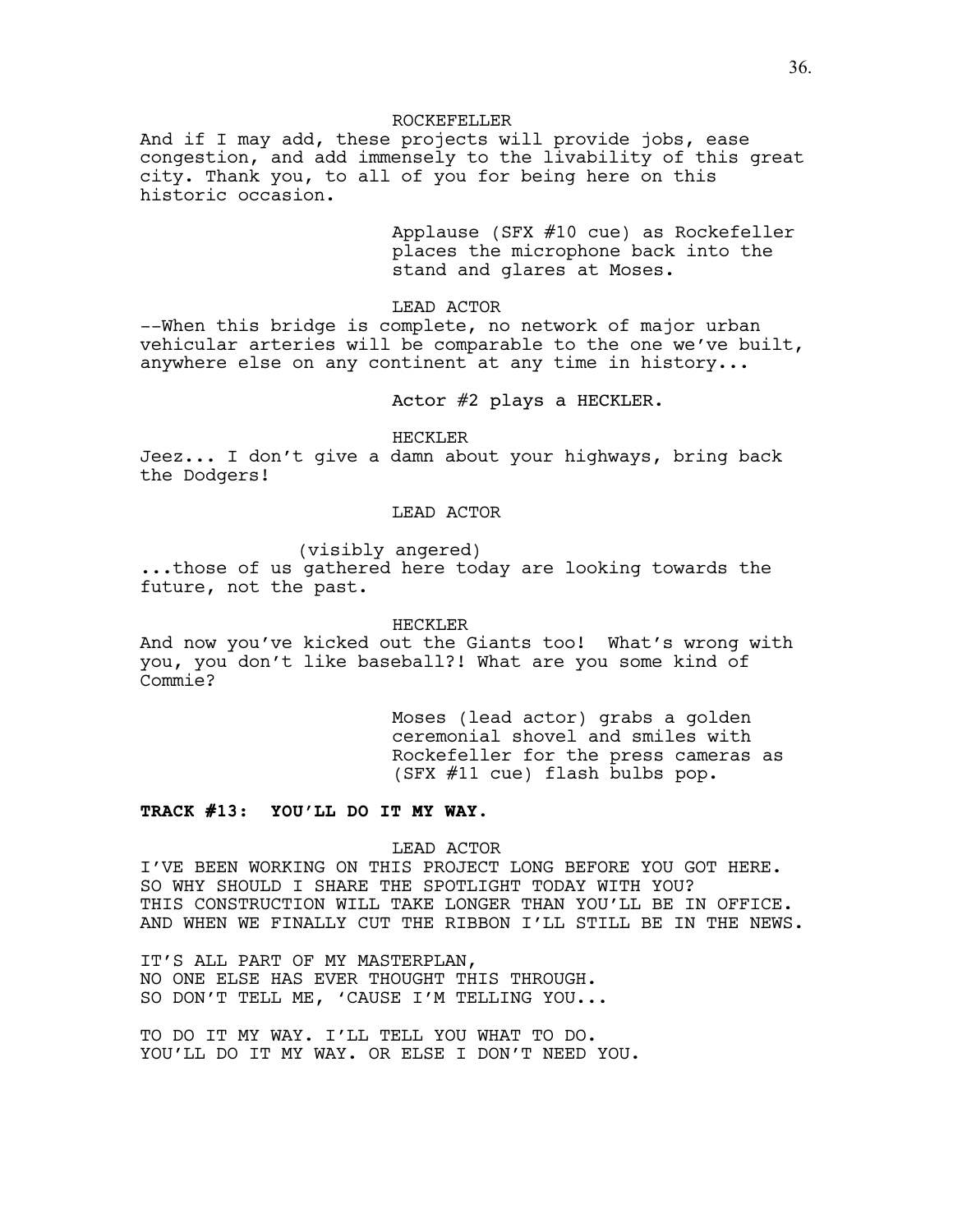## ROCKEFELLER

DON'T THINK FOR A MINUTE YOU DON'T NEED MY APPROVAL. I'VE GOT THE POWER OF THE STATE TO BACK UP WHAT I DO. THE VOTERS HAVE ENTRUSTED ME TO THIS HIGH POSITION. YOU'RE MY EMPLOYEE NOW, NO ONE ELECTED YOU.

I'VE GOT BIGGER PLANS THAN YOU'LL EVER KNOW, MUCH MORE THAN THIS BRIDGE IS AT STAKE. SO DON'T TELL ME, 'CAUSE I'M TELLING YOU...

TO DO IT MY WAY. I'LL TELL YOU WHAT TO DO. YOU'LL DO IT MY WAY. OR ELSE I DON'T NEED YOU.

## ROCKEFELLER

(spoken)

I can't work with Moses anymore, He's so corrupt and set in his ways. But he's got too much damn power, I'll have to wait and see how this plays.

## LEAD ACTOR

(spoken)

Nelson used to be a decent young fellow, but his money and position have gone to his head. He wouldn't know a nail from a screw... To me... he's good as dead.

> Moses and Rockefeller grapple over control of the shovel.

They pull each other back and forth in a menacingly playful tug-of-war that escalates into a shoving match.

LEAD ACTOR AND ROCKEFELLER YOU'LL DO IT MY WAY. I'LL TELL YOU WHAT TO DO. YOU'LL DO IT MY WAY. OR ELSE I DON'T NEED YOU.

(LEAD ACTOR) YOU'LL DO IT MY WAY. (ROCKEFELLER) YOU'LL DO IT MY WAY. (LEAD ACTOR) I'LL TELL YOU WHAT TO DO. (ROCKEFELLER) OH NO YOU WON'T. (LEAD ACTOR) YOU'LL DO IT MY WAY. (ROCKEFELLER) YOU'LL DO IT MY WAY. (LEAD ACTOR) I'LL TELL YOU WHAT TO DO. (ROCKEFELLER) THAT'S NOT HOW IT WORKS! (DUET) YOU'LL DO IT MY WAY.

> They plant the shovel into the dirt. Forced smiles as the flashbulbs pop.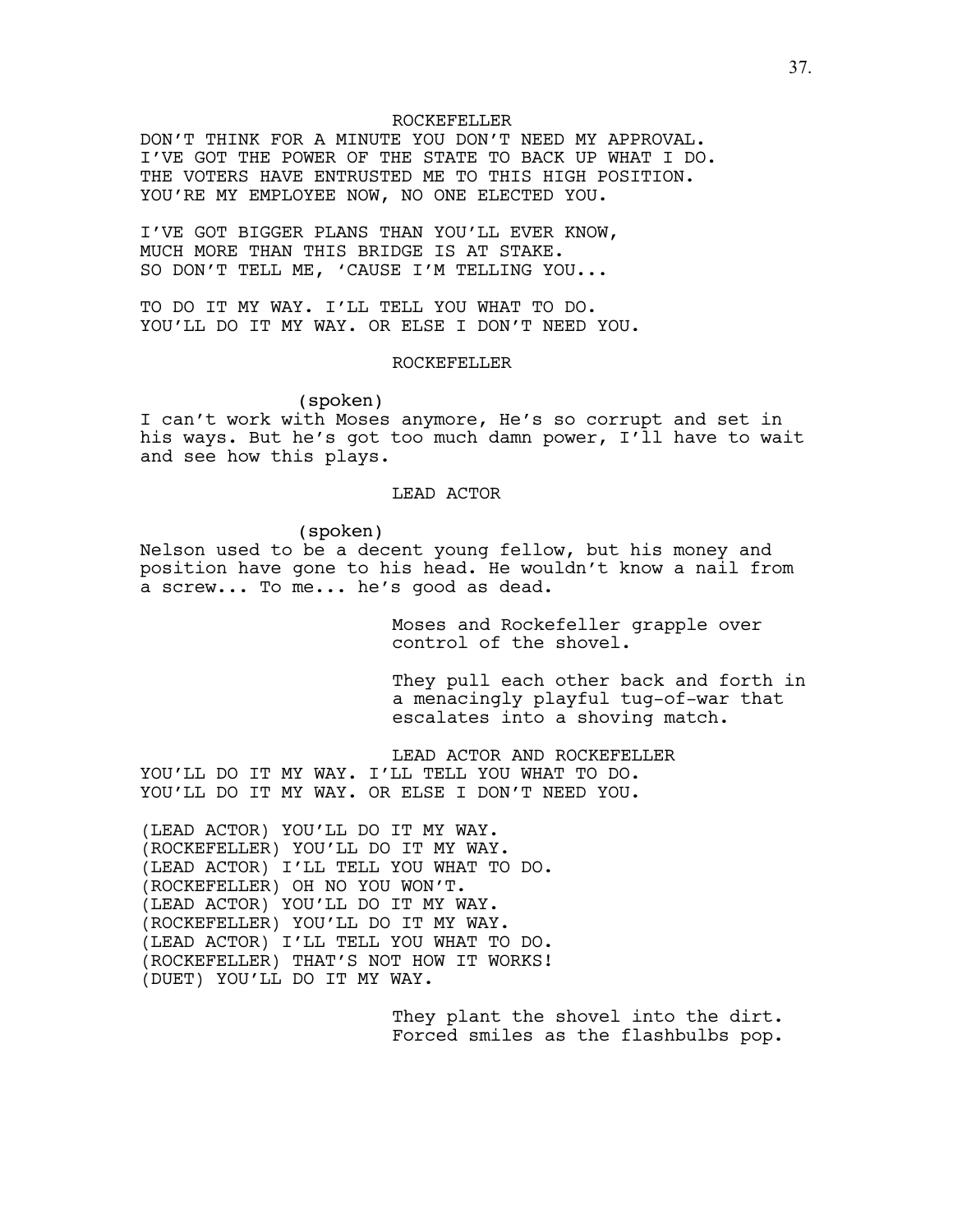(smiling) You've got some nerve, you know that?

# MOSES/LEAD ACTOR

(grimacing)

You think I'm letting you take credit for my work? Now smile for the cameras!

> They freeze, as if posing for a picture. Flash bulbs go off (SFX #11 cue).

Old Moses stands, indignant and agitated.

OLD MOSES Rockefeller, that little shit. Being born rich wasn't bad enough, he had to become Governor of my city!

He paces, frustrated.

OLD MOSES

You don't understand... the Triborough Authority was my greatest achievement! As far back as Albany I conceived how public authorities should be regulated-

LEAD ACTOR Which you used to keep financing your own projects-

OLD MOSES

It was genius-

LEAD ACTOR

It was graft... corruption...

OLD MOSES It was city politics... It was visionary...

# **TRACK #14: MASTERPLAN REPRISE V4**

OLD MOSES

I DRAINED THE SWAMPS, AND STRAIGHTENED OUT THE RIVERS I CREATED PARKS AND BEACHES FOR THE COMMON MAN.

LEAD ACTOR BUT TO BUILD HIS HIGHWAYS MOSES THREW OUT THOSE VERY SAME PEOPLE, AND HE SAID IF YOU STOOD IN HIS WAY-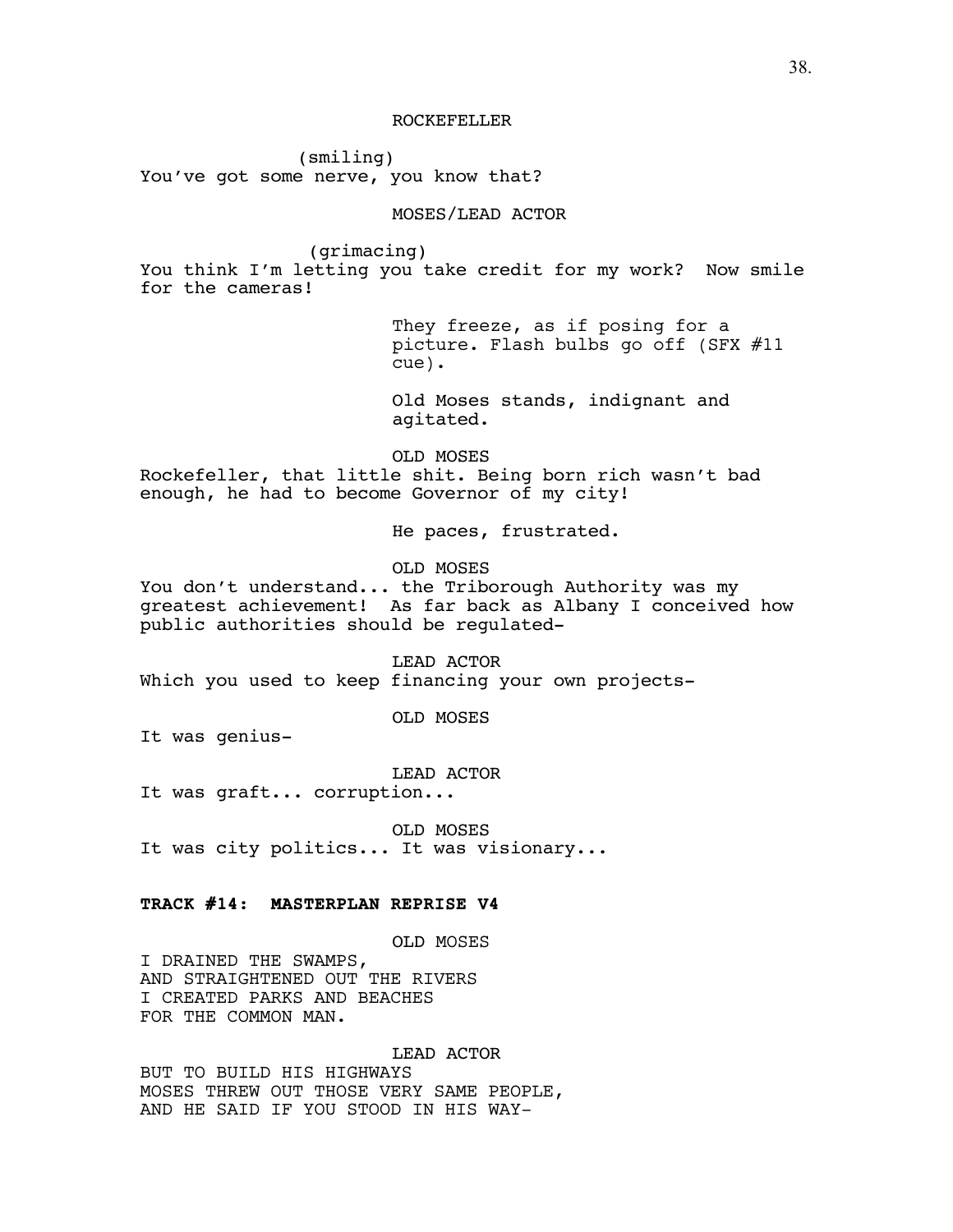# OLD MOSES

YOU DIDN'T UNDERSTAND.

## **SCENE 11**

#### LEAD ACTOR

1958... In a Greenwich Village community board room, Jane Jacobs addresses a packed crowd. And there, in the front row, sat Robert Moses and Vera Martin.

(SFX #12 cue - crowd murmur)

Actor #4 plays BOARD MEMBER.

BOARD MEMBER

(slamming down a gavel)

Order! Order!

JANE

It says in today's paper that a large swath... in fact, half of Greenwich village is set to be demolished...

LEAD ACTOR

That is not true at all! That is vastly oversimplifying the matter...

OLD MOSES

That's right! You tell her!

JANE

For another one of your highways... your LOMEX proposal, eight lanes that will slice lower Manhattan in half! It's unconscionable!

LEAD ACTOR

If we can dispense with the melodrama, Miss Jacobs, let me take this opportunity to take the podium, and correct the record.

BOARD MEMBER

Mr. Moses sit down, Miss Jacobs still has the floor.

JANE

Let him talk. Give him one of his ceremonial shovels and he can dig himself a deeper hole.

LEAD ACTOR

The things you've stated in your publications are completely and utterly false. Miss Jacobs, you are misrepresenting the vision this administration has for the city which, if you'll give me a few minutes I can explain...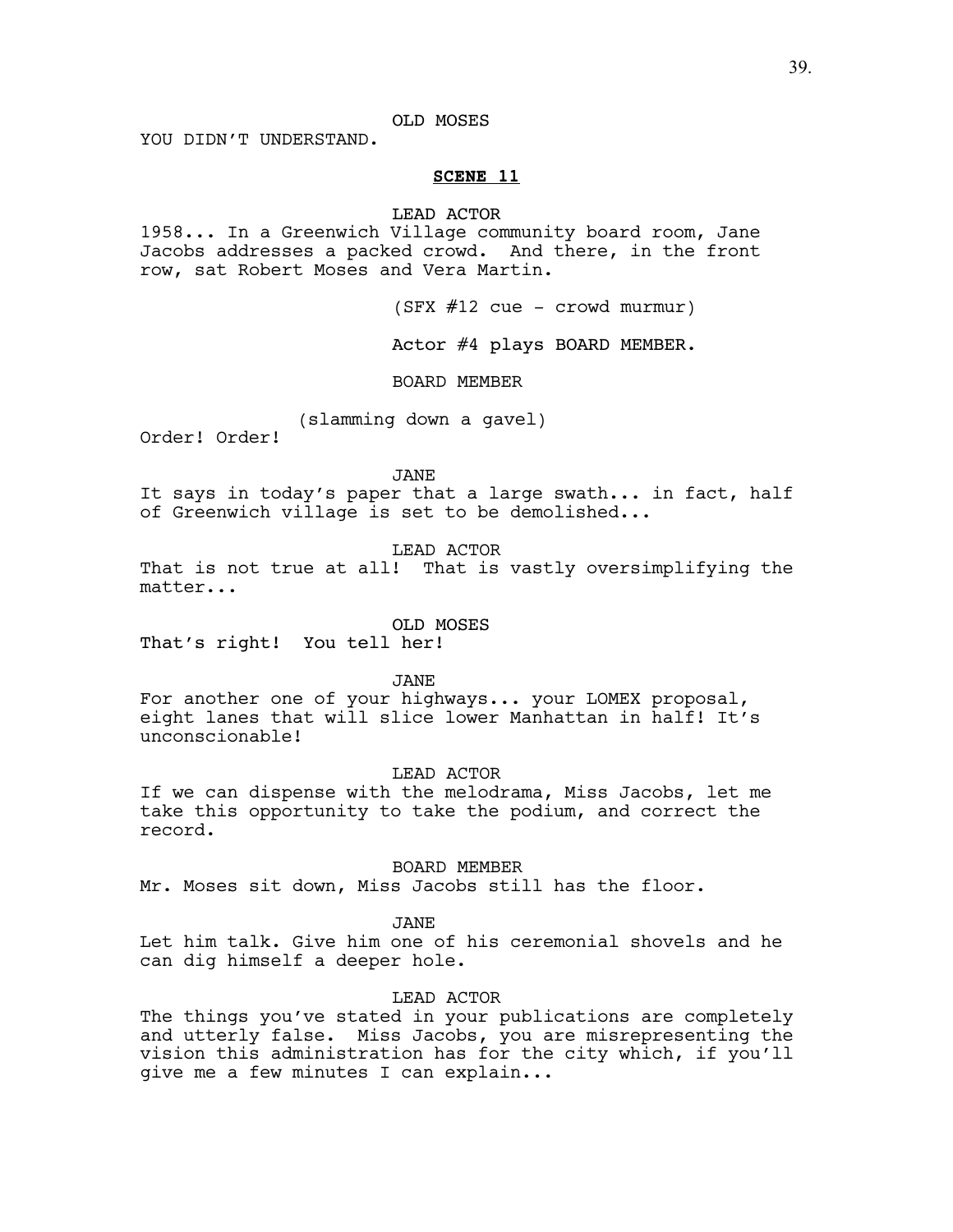JANE

You insult us Mr. Moses. You insult us and hide behind your insults with bureaucratic BS and long-winded explanations, which cover up the fact that what you really want to do is demolish our homes. Our neighborhoods.

LEAD ACTOR

That's not-

JANE

Greenwich Village is not a highway! It's a home to thousands, to the folks sitting right next to you, to all the people standing in the back of this room. These are my neighbors! Look at them! Look them in the eyes and tell them that you're demolishing their homes. This is our neighborhood, not yours, and for the love of God, we won't move an inch, not a goddamn inch!

> The crowd roars with approval. (SFX #13 cue)

LEAD ACTOR

That's not true and you know it! I'm creating thousands of jobs!

Moses joins in.

OLD MOSES

Thousands of jobs-

LEAD ACTOR

I'm building the infrastructure for a beautiful metropolis strong enough to support our vision of the future.

OLD MOSES

A beautiful metropolis!

LEAD ACTOR

A future lead by leaders, Miss Jacobs. And I do not know how you can lead when there are lingering suspicions regarding your own political sympathies, serious enough for investigation...

OLD MOSES

That's right-

JANE

Is there nothing beneath you? You're shameless! We won't stand for threats and intimidation. We won't be bullied by you or by your bulldozers. (MUSIC CUE) We will smash them where they stand!

OLD MOSES

You have no idea who you're dealing with! You never did!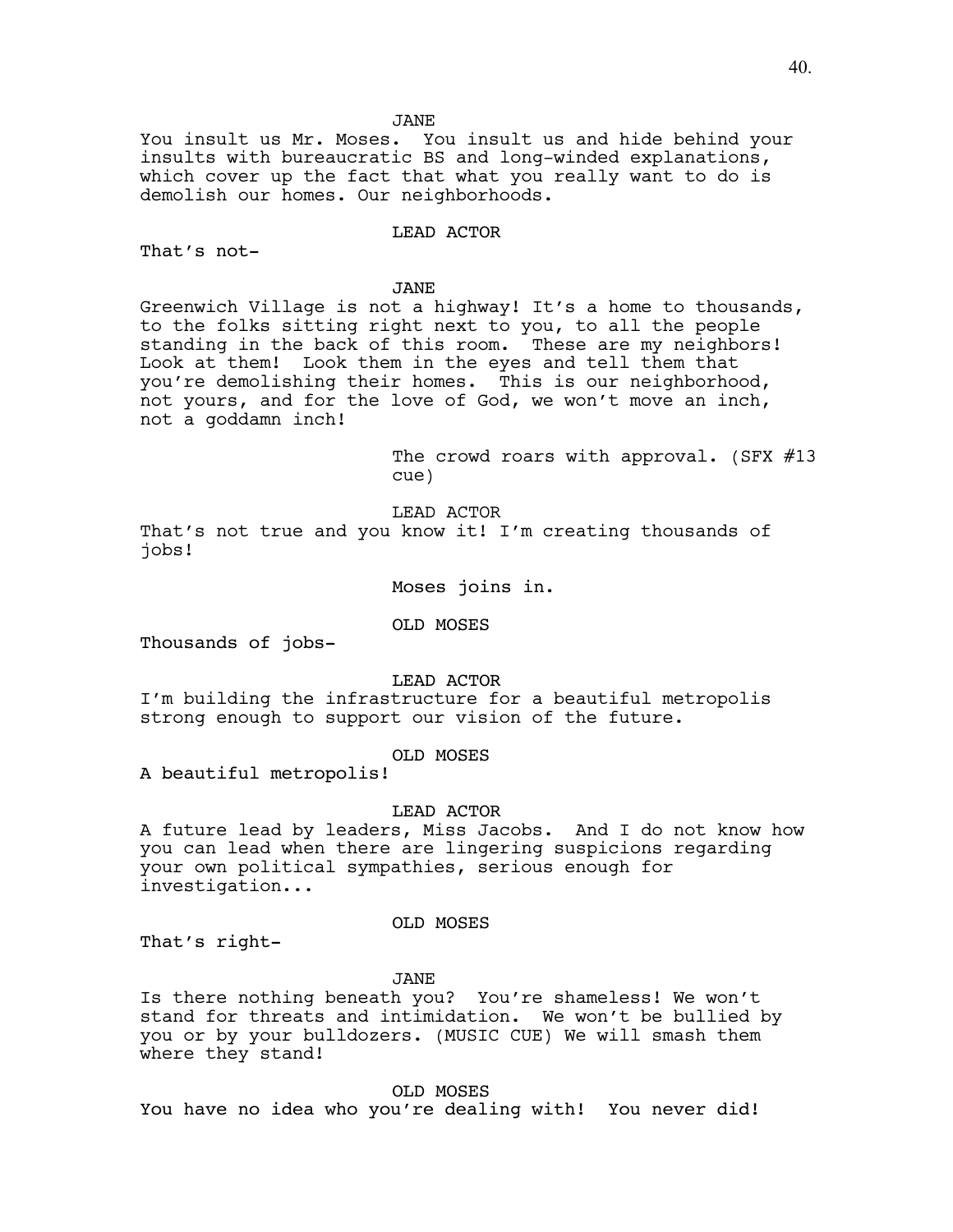## JANE

The hell I didn't.

The crowd roars (SFX #14 cue)

Jane exits. Vera looks at Moses, uncertain about the man she loves.

## **TRACK #15: DON'T YOU DARE**

JANE (CONT'D)

WE WON'T STAND STILL FOR THIS, WE WON'T BE PUSHED AROUND HERE ANYMORE. WHO THE HELL ARE YOU TO JUDGE HOW WE LIVE. THIS IS OUR COMMUNITY, AND WE'RE STILL HOLDING THE FLOOR, HOW DOES IT FEEL TO GET WHAT YOU GIVE.

OLD MOSES

BUT I'M DOING EXACTLY WHAT IS NEEDED, ALL THIS CONGESTION MUST BE RELIEVED. THE FUTURE IS IN PRIVATE TRANSPORTATION, FREE FLOWING TRAFFIC, TRAFFIC FLOWING FREE.

JANE

DON'T YOU DARE, WE'RE NOT GONNA COMPROMISE, DON'T YOU DARE DON'T YOU DARE, YOU'RE IN FOR A BIG SURPRISE, DON'T YOU DARE

> (Moses attempts to speak, but gets cut off by Jacobs.)

YOU TAKE AWAY OUR CHILDREN'S PLAYGROUNDS, TO FILL THE POCKETS OF THE RULING CLASS, AND YOU TREAT US LIKE WE DON'T EVEN EXIST. DON'T PUT AN X ON OUR BUILDINGS, YOUR GESTAPO TACTICS ARE THE PAST. (Moses spoken) That's uncalled for. JUST KNOW WE'VE GOT THE WILL TO RESIST.

# OLD MOSES

#### (spoken)

Just look around, look around and you'll see, This place is dying of a terminal disease, and the only way to cure it of it's ills, is to tear it down, down to it's knees. We're gonna build a highway right through here, it'll be grand and modern and swell, and you can scream, and you can shout, and you can go to hell...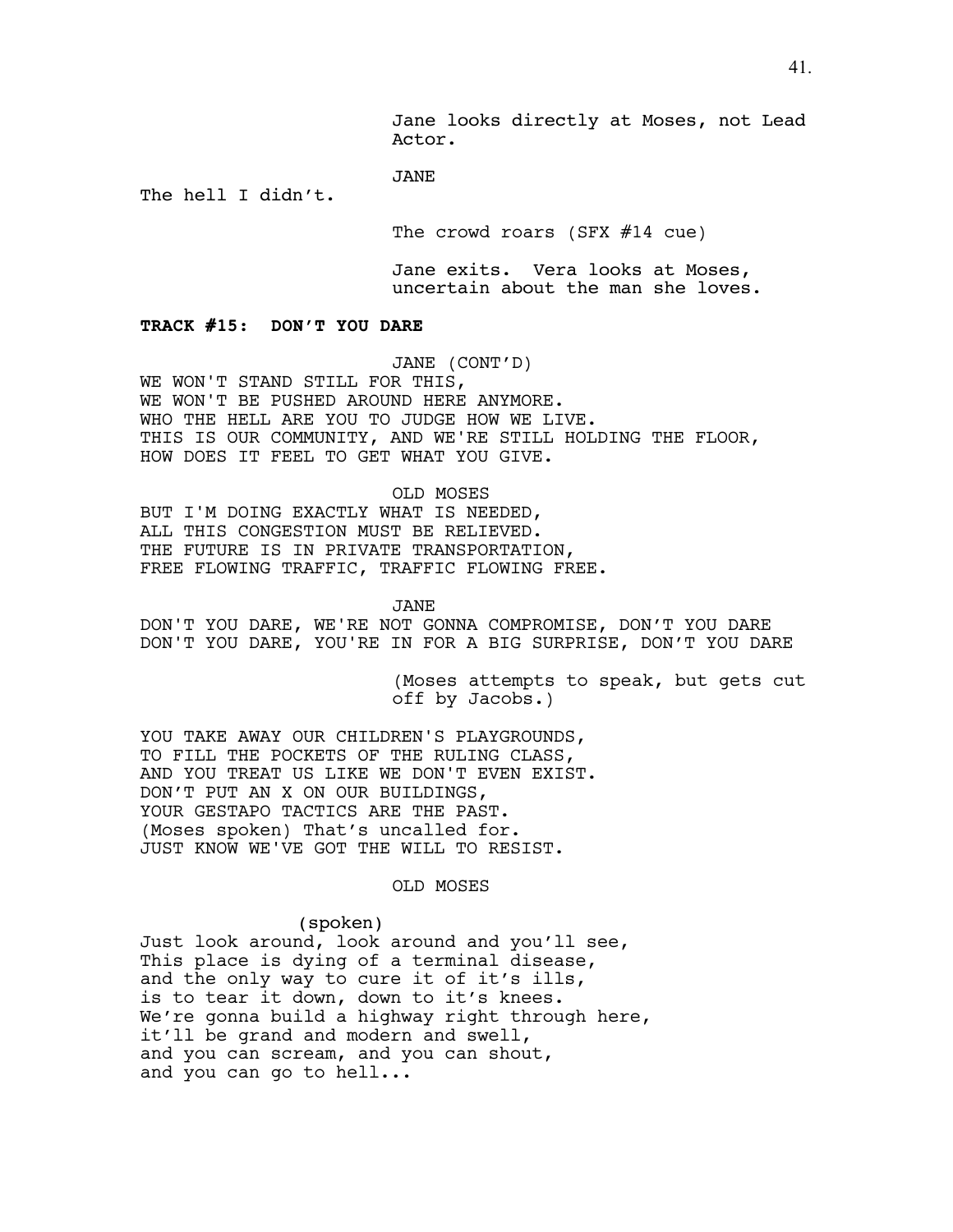JANE & MOSES

DON'T YOU DARE (Moses - THESE SLUMS ARE A CIVIC DISGRACE.) DON'T YOU DARE (Moses - WE'RE GONNA BRING COMMERCE TO THIS PLACE.) DON'T YOU DARE (Moses - BUT I DON'T EXPECT YOU TO UNDERSTAND.) DON'T YOU DARE (Moses - IT'S ALL PART OF MY MASTERPLAN.)

D, D, D, DON'T YOU (Moses - MY MASTERPLAN) D, D, D, DON'T YOU (Moses - MY MASTERPLAN) D, D, D, DON'T YOU (Moses - MY, MY, MY, MASTERPLAN) DARE.

Moses comes out of the reverie.

OLD MOSES

That woman! That damned, insufferable woman! She tried to stop me by spreading lies about our developers being involved in fraud... It made the papers...

LEAD ACTOR You're saying it wasn't true?

OLD MOSES

I denied it-

ACTOR #2

But was it true?

OLD MOSES

I... no comment...

LEAD ACTOR What happened when the story came out?

OLD MOSES

When it broke... Rockefeller used it as an excuse to clip my wings...

# **SCENE 12**

1959 - Rockefeller in his elegant office at Rockefeller Center.

**TRACK #16: THERE'S NO ONE ELSE**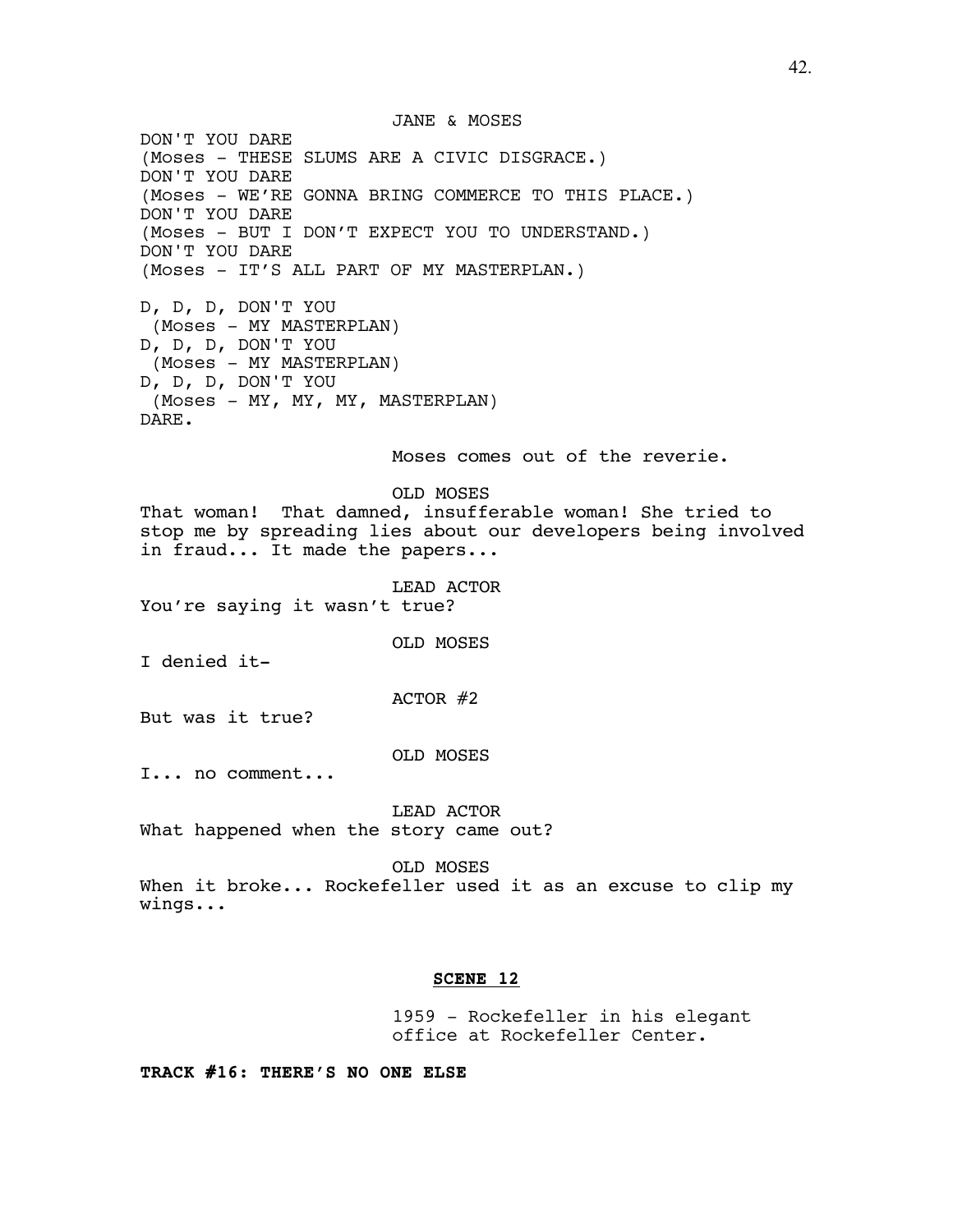ROCKEFELLER NEXT TIME I SEE HIM, I'LL TELL HIM IT'S OVER, HE WON'T BE NEEDED HERE ANYMORE. HE'S HAD A LONG RUN (OH YEAH) BUT THE TIME HAS COME, TO PUT AN END TO HIS ENDLESS CONTROL.

AND THERE'S NO ELSE, NO ONE ELSE LIKE ME, THERE'S NO ONE ELSE...

HE'S BATTLED WITH MAYORS AND GOVERNORS BEFORE ME, THEY HAD SOME POWER, BUT I'VE GOT SO MUCH MORE. THE FUTURE IS MINE (OH YEAH), HE'S GOT NO CHOICE, IF HE DOESN'T GO ALONG, I'LL SHOW HIM THE DOOR.

'CAUSE THERE'S NO ELSE, NO ONE ELSE LIKE ME, THERE'S NO ONE ELSE, THERE'S NO ONE ELSE I SEE. THERE'S NO ONE BUT MYSELF, IT'S REALLY UP TO ME, THERE'S NO ONE ELSE...

(spoken) Margie... set-up an appointment with Moses. I want him in my office next week.

I'LL MAKE HIM A DEAL AND SEAL IT WITH A HANDSHAKE, HE'LL JUST HAVE TO TRUST ME TO THE VERY END. AND BY THE TIME HE FIGURES IT OUT (OH YEAH), IT'LL BE TOO LATE, THE TRUTH IS I'VE NEVER BEEN HIS FRIEND.

'CAUSE THERE'S NO ELSE, NO ONE ELSE LIKE ME, THERE'S NO ONE ELSE, THERE'S NO ONE ELSE I SEE. THERE'S NO ONE BUT MYSELF, IT'S REALLY UP TO ME, 'CAUSE THERE'S NO ONE ELSE.

> Fade out from Rockefeller's office to...

OLD MOSES And that women... working against me... scheming...

LEAD ACTOR

You think so? You think she wanted to go up against the Power Broker? You think it was easy for her?

ACTOR #5

She was just trying to protect her home. Did you ever think about that?

OLD MOSES I don't know, or care what she thought...

## **SCENE 13**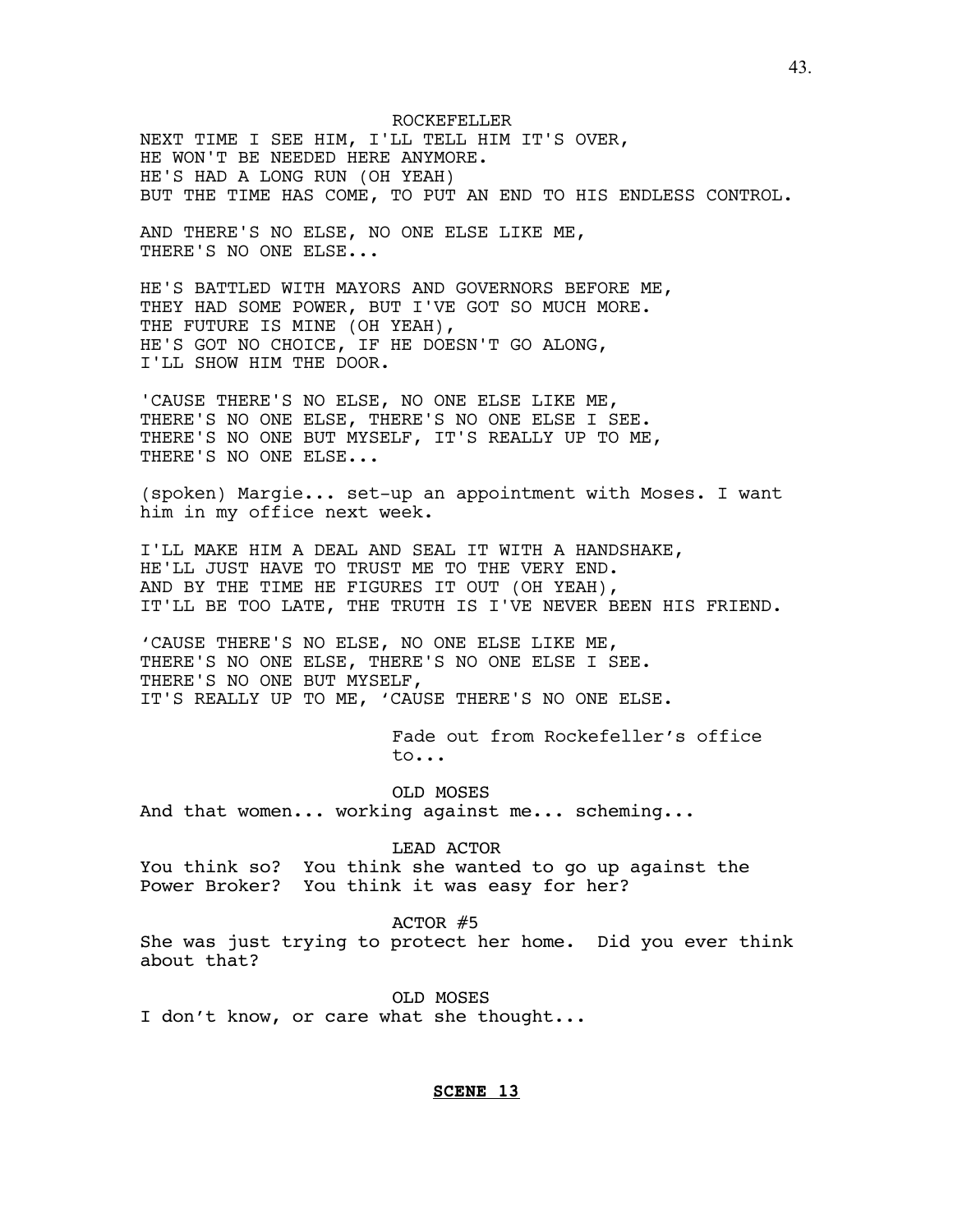We see Jane in the dimly lit basement print shop. She is alone and is proofreading her latest flyer. She looks tired.

# **TRACK #17: YOU CAN'T SEE**

JANE THIS LOOKS LIKE AN UPHILL STRUGGLE, I HOPE I'M UP TO THE TASK. I DIDN'T ASK FOR THIS BATTLE, BUT I CAN'T LET YOU DIVIDE US BY CLASS. AND NOW THE ONLY THING THAT SEEMS TO MATTER IS TO SAVE SOME OF OUR PAST...

HOW MANY OTHERS ARE THERE JUST LIKE US, WHO'VE LOST THEIR HOMES, WHO'VE BEEN REMOVED AND UPROOTED, AND LEFT OUT HERE ALL ALONE. ALL IN THE NAME OF PROGRESS, YET WE'VE GOT NOTHING TO CALL OUR OWN.

BUT YOU CAN'T SEE, WHAT THIS CITY SHOULD BE. YOU CAN'T SEE, WHAT THIS CITY SHOULD BE.

THESE POLICIES OF URBAN RENEWAL DON'T REFLECT THE WAY WE LIVE. YOU'RE TREATING THESE STREETS LIKE JUST SOME LINES ON A GRID. BUT WE'RE REALLY TALKING ABOUT PEOPLE, AND THAT'S WHEN SOMETHING'S GOTTA GIVE.

WHO GAVE YOU THE RIGHTS TO OUR NEIGHBORHOOD. YOU AND YOUR GODDAMN PROPOSALS, YOU'RE ALWAYS UP TO NO GOOD. BUT I KNOW THAT YOU WILL NEVER STOP, JUST BECAUSE WE THINK YOU SHOULD.

BUT YOU CAN'T SEE, WHAT THIS CITY SHOULD BE. YOU CAN'T SEE, WHAT THIS CITY SHOULD BE.

(8-bar instrumental Bridge)

BUT YOU CAN'T SEE, WHAT THIS CITY CAN BE. YOU CAN'T SEE, WHAT THIS CITY CAN BE. OH, CAN'T YOU SEE, WHAT THIS CITY CAN BE, YEAH WHAT THIS CITY CAN BE. OH, CAN'T YOU SEE, OOH, OOH, OOH, OOH

#### **SCENE 14**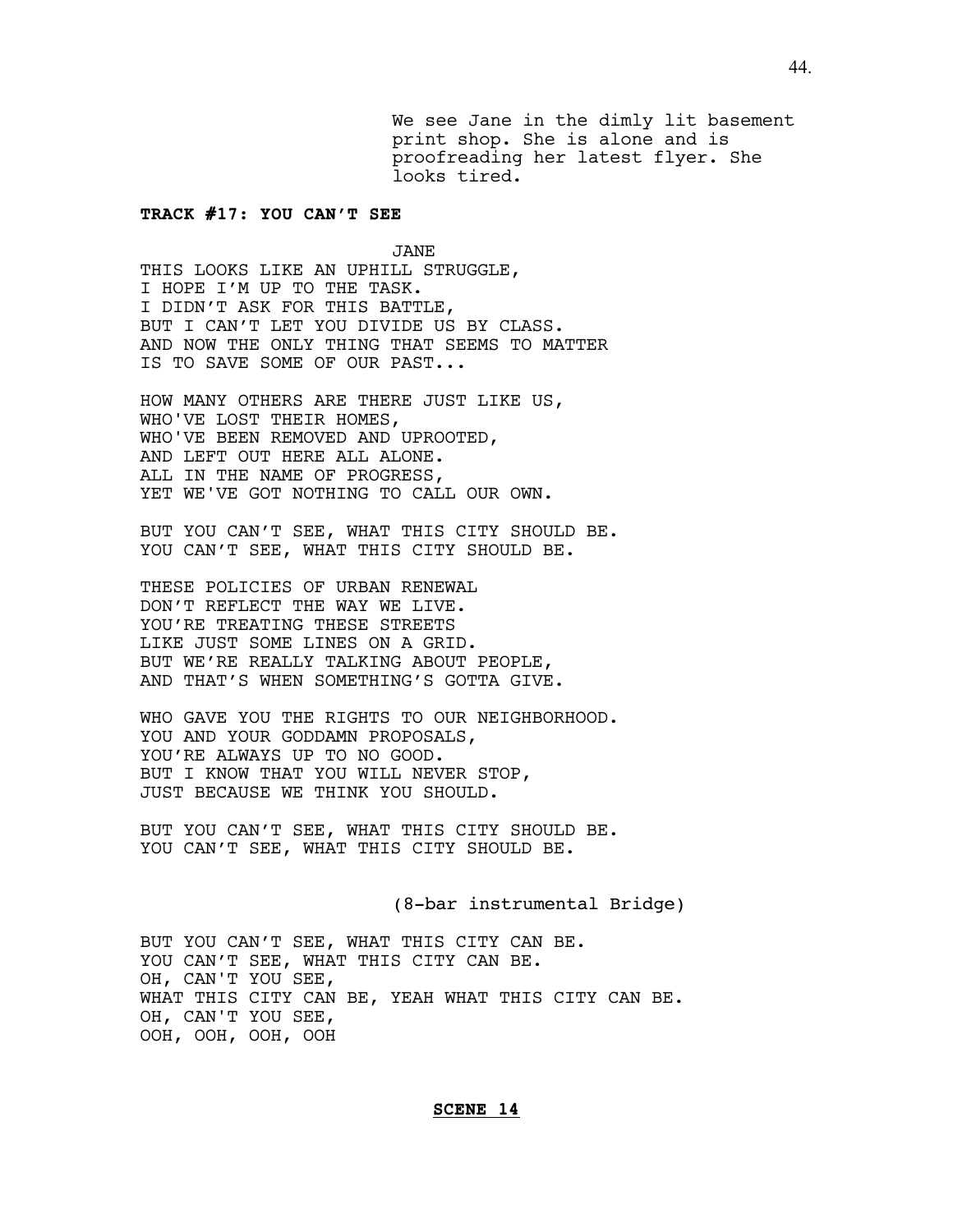(SFX #14 cue) The sounds of the city, children in a playground, muted traffic. Jane sees Vera on the street. JANE Excuse me... Aren't you Vera Martin? VERA Do I know you? JANE You were at the community board meeting... with Mr. Moses. VERA Um, yes-Jane extends her hand. Vera doesn't take it. JANE Jane Jacobs... VERA I know who you are. JANE You're his wife, right? VERA No, we're not married. I work for him... I, uh, manage his office. JANE That must be a tough job. My sympathies. VERA Why would you say that? It's a privilege working for Mr. Moses. JANE I meant it must be tough to evict people from their homes. VERA I just work for him okay? I need to go. Vera starts to walk up the street, but Jane follows. JANE You can't just walk away from what's happening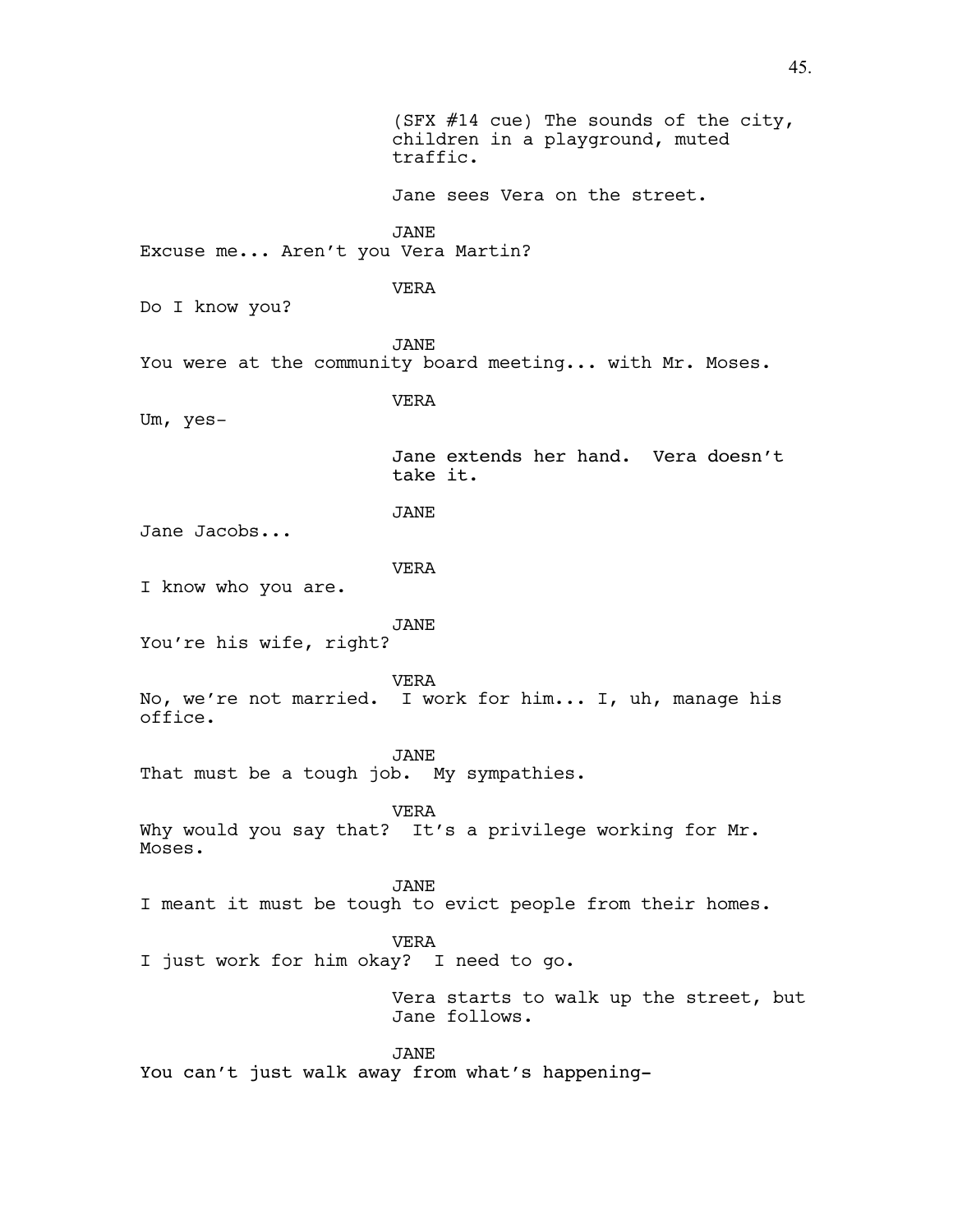I'm not walking away from anything. I told you, I just work for him-

JANE

You were there that night. You heard what he's doing. You saw those people. People he wants to leave homeless.

VERA

He said you'll be okay, so I'm sure you will be-

JANE

Tell me how we'll be okay after his highways devastate our neighborhood?

VERA That's not what's going to happen.

JANE

Oh yes it is. That's what his plan calls for.

VERA

No, he's making sure everyone is taken care of, he's got these beautiful high-rise buildings for people to move into, with lots of, uh amenities, you know, like new refrigerators and buzzers...

JANE

New refrigerators and buzzers? Are you kidding me? Where are we supposed to live while all this new construction is happening?

VERA

I'm sorry, I'm not sure exactly how it works...

JANE

Exactly! No one knows how it works! But I'll tell you this, everything will be taken from the people who have nothing, just so rich folks can drive their cars over our heads...

VERA

That's not true, the rich people will have to move, too!

JANE

Bullshit, no one in the village has any money.

VERA

Robert cares about the future and the future is about making this city better for everyone. All this stuff people are saying about automobiles... Turning the city into one big highway... it's just not true... He doesn't even have a driver's license.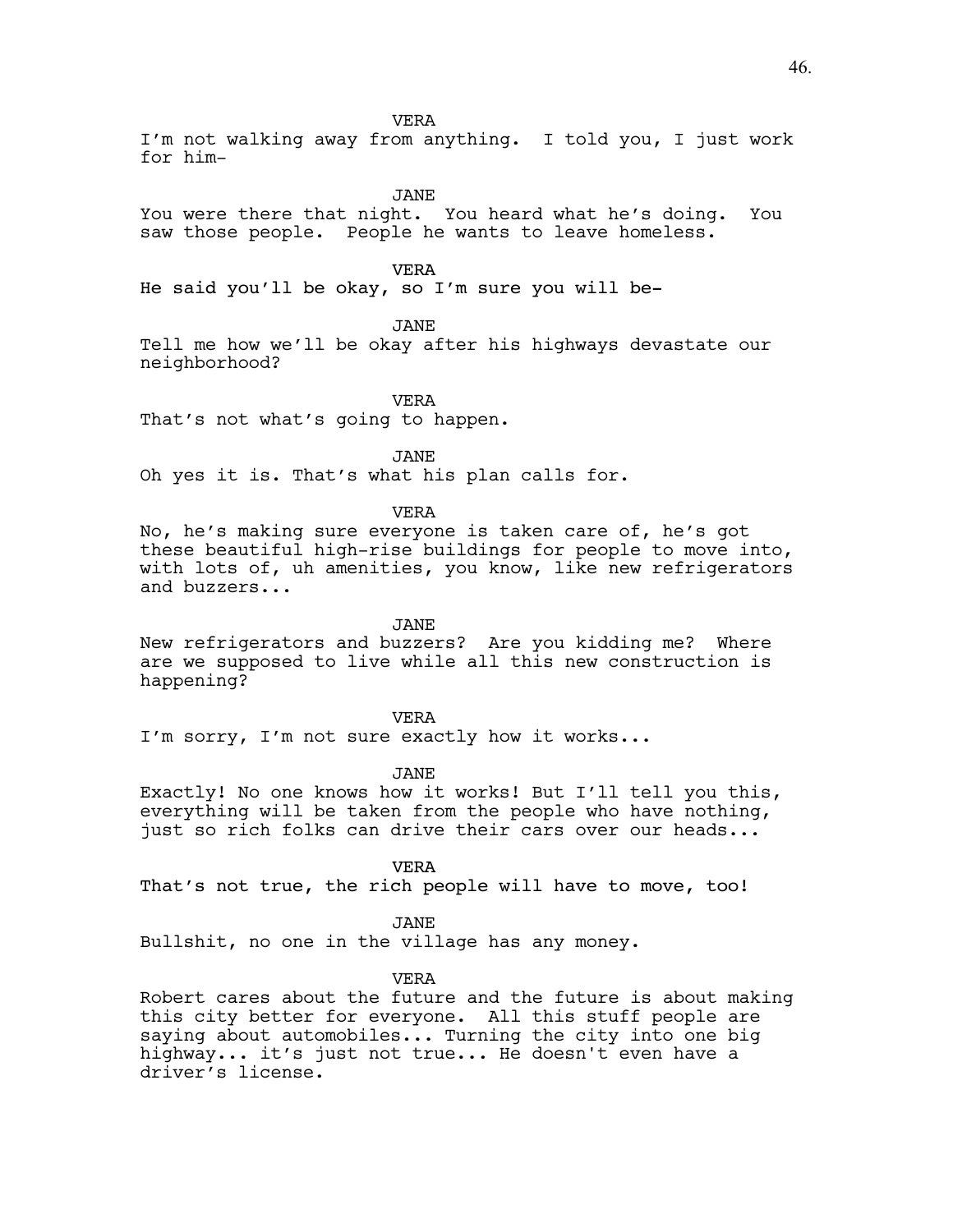Vera, my home is slated to be condemned. Does that seem right to you?

VERA

JANE

Condemned?

JANE

Right on Hudson Street. Do you even know where that is?

VERA

Look, I'm just a girl from Coney Island.

JANE

And I'm just a girl from Scranton. But the Village is my home and your "boss" is trying to destroy it.

VERA He's just trying to make it better.

JANE

You know that isn't true. You can tell yourself whatever you want... but you know who he is.

Vera doesn't say anything.

JANE

I'm not your enemy, Vera. Remember that.

Vera walks off.

Moses watches them.

OLD MOSES

Vera?

Vera doesn't respond.

OLD MOSES

Vera... Don't listen to her... Please...

# **TRACK #18: LOST ALL SENSE OF DIRECTION**

VERA WHERE DID I GO WRONG? HOW DID I END UP HERE? I'M ON UNFAMILIAR GROUND. I FOLLOWED ALL THE RULES. LIKE ALL GOOD LITTLE BOYS AND GIRLS. NOW THE RULES HAVE LET ME DOWN.

I DON'T KNOW WHERE TO GO, I CAN'T SEE WHERE I'VE BEEN, 'CAUSE I'VE LOST ALL SENSE OF DIRECTION.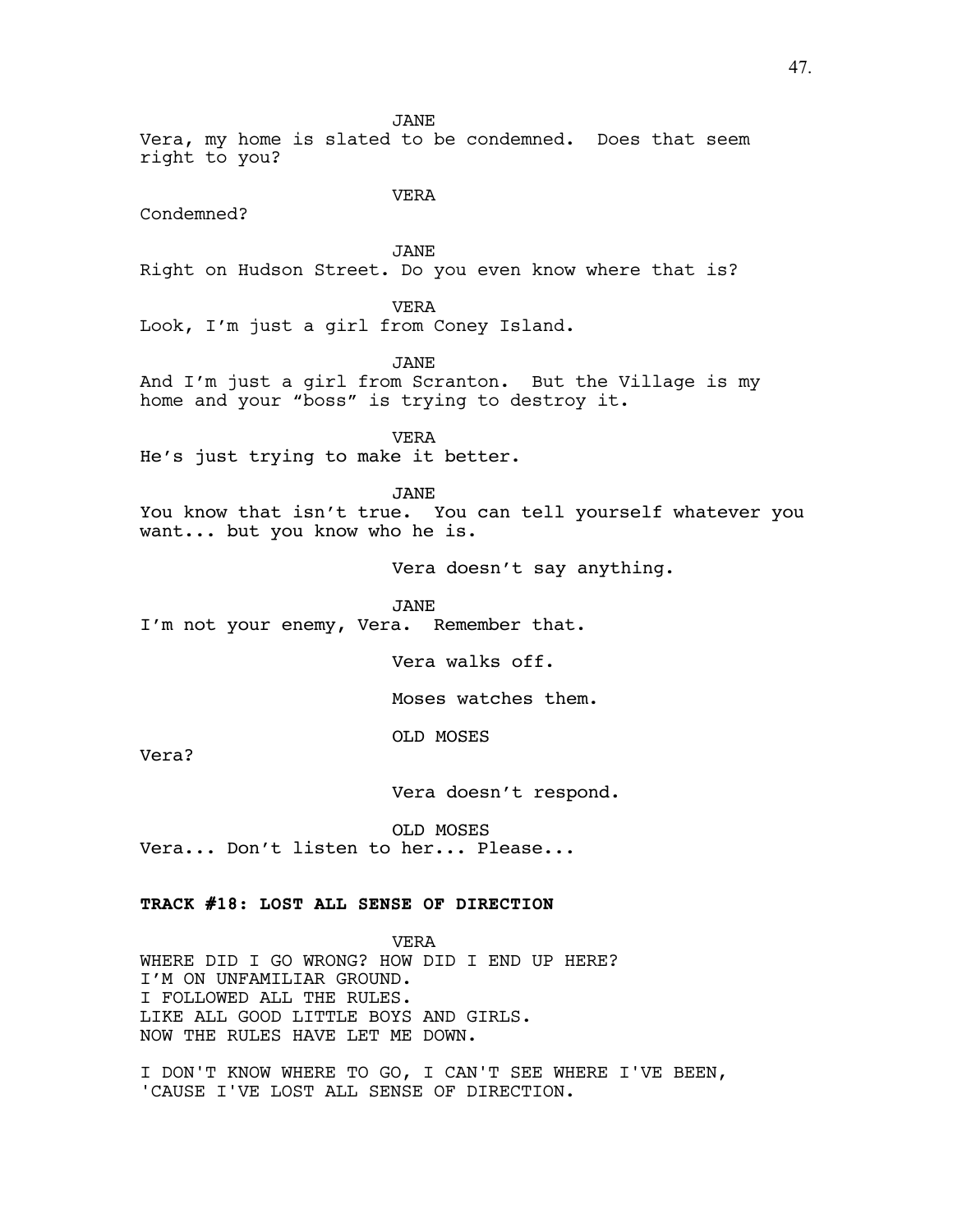THE FUTURE LOOKED SO BRIGHT. THERE WAS PROMISE IN THE AIR. AND TOMORROW WOULD BE BETTER STILL. I HAD EVERYTHING AND MORE. BUT I DIDN'T KNOW THE TRUTH, AND IT LOOKS LIKE I NEVER WILL.

I DON'T KNOW WHERE TO GO, I CAN'T SEE WHERE I'VE BEEN, 'CAUSE I'VE LOST ALL SENSE OF DIRECTION.

I DON'T KNOW WHERE TO GO, I CAN'T SEE WHERE I'VE BEEN, 'CAUSE I'VE LOST ALL SENSE OF DIRECTION

(8-BAR INSTRUMENTAL BREAK)

I ONCE WAS JUST LIKE YOU. THOUGHT THAT I KNEW THE WAY. I BELIEVED IN THE GOLDEN LIE. NOW I STRUGGLE TO GET UP, BUT GRAVITY PUSHES ME BACK DOWN, AND THE WORLD RUSHES BY.

I DON'T KNOW WHERE TO GO, I CAN'T SEE WHERE I'VE BEEN, 'CAUSE I'VE LOST ALL SENSE OF DIRECTION.

I DON'T KNOW WHERE TO GO, I CAN'T SEE WHERE I'VE BEEN, 'CAUSE I'VE LOST ALL SENSE OF DIRECTION.

Vera exits the scene.

MOSES Vera... please... don't listen to her!

## LEAD ACTOR

But the tide had turned. The Master Builder, the Power Broker could no longer do whatever he wanted, painting swaths of progress across the city with his brush. He had the people to answer to.

## LEAD ACTOR

A little lady from Greenwich Village, a David to his Goliath, had stood up to him. And she was bringing him to his knees. The papers were having a field day.

#### **SCENE 15**

The sound of a press conference. (SFX #15 cue). City Hall steps.

Lead Actor steps up, as if answering questions from the press.

Actor #2 plays the REPORTER.

REPORTER Mr. Moses, can I get a quote for the evening edition?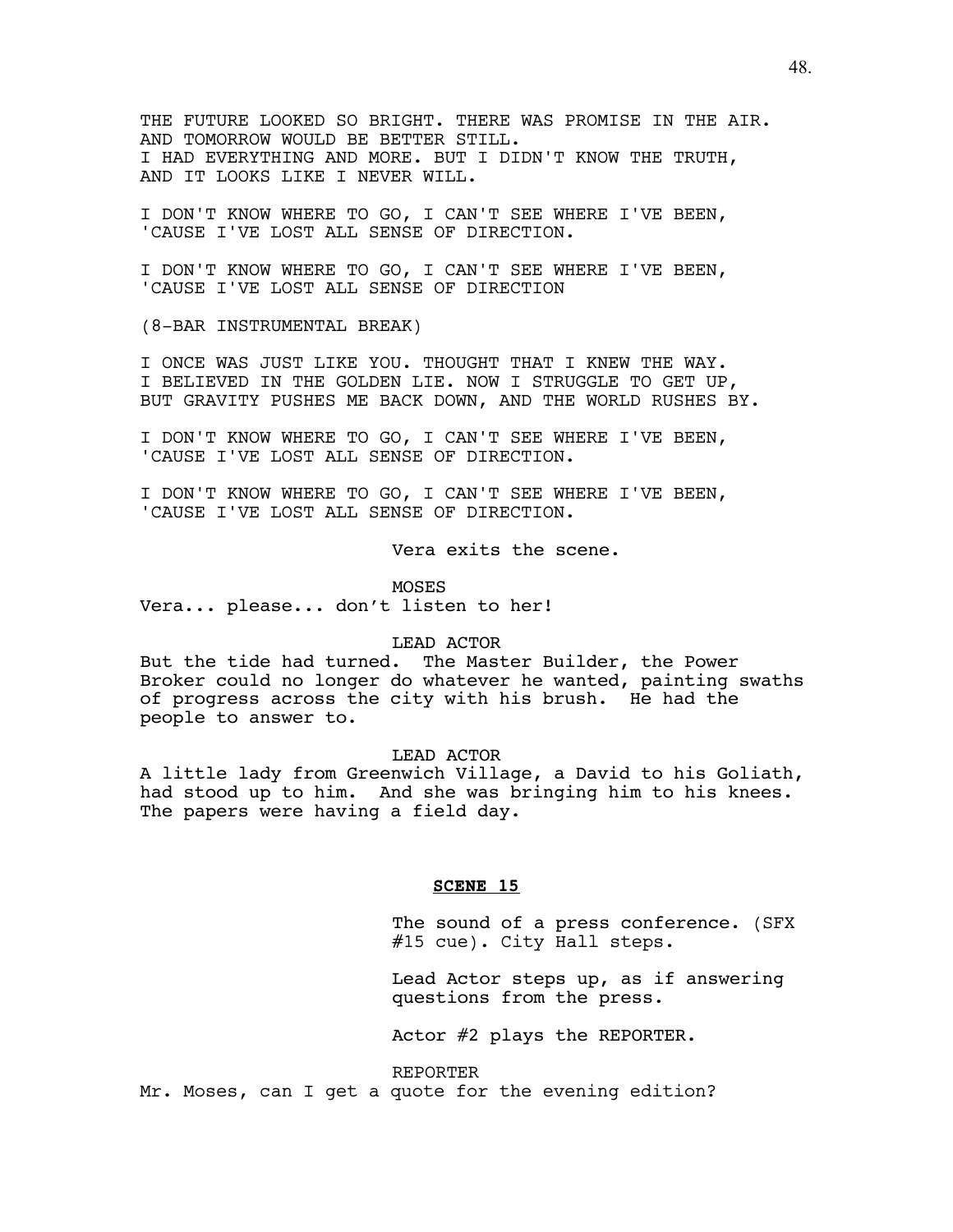## LEAD ACTOR

For over forty years I've been building roads, parks, bridges, highways... creating thousands of jobs. And you can print that. All the while turning this city into the greatest urban center on earth.

#### REPORTER

But don't your plans involve tearing down the Arch and extending Fifth Avenue through Washington Square Park?

## LEAD ACTOR

Cities are created by and for traffic. You need to understand that. The infrastructure, the added capacity, the tax revenue this Fifth Avenue extension and Lower Manhattan Expressway will generate for the city is immense.

REPORTER

Aren't you afraid of losing the character of the neighborhood?

## LEAD ACTOR

I'm getting sick and tired of these endless committees who say no to progress, who say no to improved traffic flow, who say no to increased capacity, who say no to parking, to parking... everyone needs to park... the automobile is no longer a sign of the future... it is the world we live in! It's what is necessary.

#### REPORTER

Even at the expense of the park?

## LEAD ACTOR

The bottom line is this... those who can, build. Those who can't, criticize! Walking on water is a solitary business, and this news conference is over.

## OLD MOSES

That's right! But no matter how many times I said it, they never understood.

## **TRACK #19: YOU BETTER LISTEN**

OLD MOSES I HOLD THIS CITY IN THE PALM OF MY HAND, THE BEATING HEART OF MY MASTERPLAN. THE HIGHWAYS, BRIDGES AND TUNNELS ALL WORK AS ONE.

YOU HAVE TO KEEP THE TRAFFIC FLOWING FREE, AND NO ONE DOES THAT BETTER THAN ME. I'M THE ONLY ONE WHO CAN GET THAT DONE.

WE NEED TO FINISH ALL MY HIGHWAYS, THERE'S ONE SOLUTION TO TRAFFIC FLOW. THESE CROWDED STREETS ARE A DISASTER.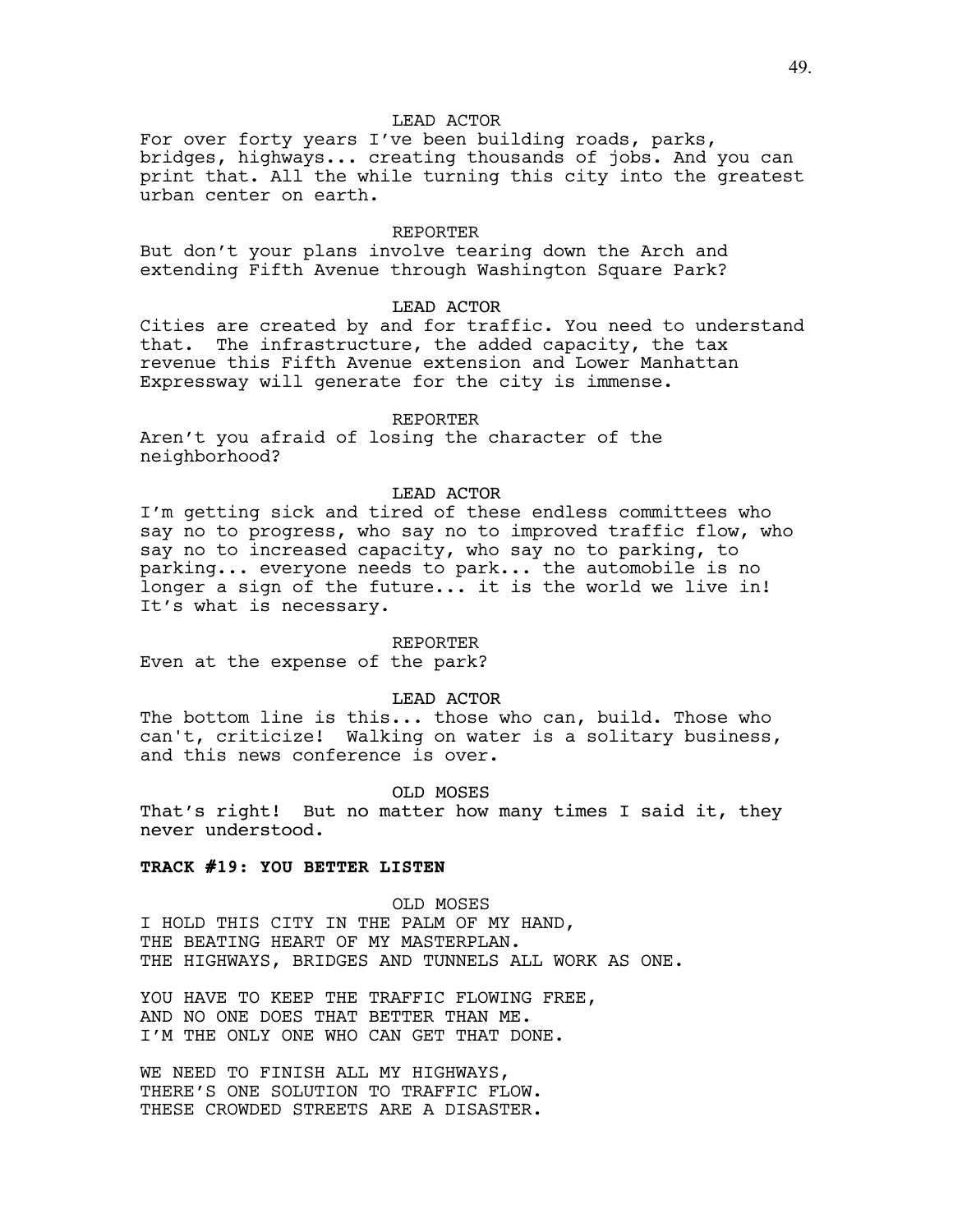BUT THAT'S BEEN MY FOCUS, I THINK YOU KNOW.

YOU BETTER LISTEN... YOU BETTER LISTEN... YOU BETTER LISTEN...

# **TRACK #20: MASTERPLAN REPRISE V5 ACAPELLA.**

LEAD ACTOR BUT ONE DAY A GROUP OF YOUNG MOTHERS THEY FOUND A BLUEPRINT, SHOWING PLANS TO BULLDOZE THE PARK WHERE THEIR CHILDREN PLAYED. BUT THEY STOOD THEIR GROUND AND FOUGHT AGAINST THE GREAT MOSES, AND HE TRIED BUT HE COULDN'T ROLLOVER THE STROLLER BRIGADE.

# **SCENE 16**

Jane narrates the scene in Washington Square Park.

(SFX #16 cue) A low rumbling sound is heard.

JANE

Washington Square Park, 1961. A small army of women block the path of an oncoming onslaught of bulldozers... armed only with baby strollers.

JANE Vera. Over here... grab a stroller, we need at least a hundred mothers.

Jane hands out flyer's to bystanders.

VERA

Wow, how did you know these bulldozers were coming?

## JANE

We found a set of Moses' blueprints in the park yesterday. So come on, grab a stroller. We brought extras!

Moses reacts.

OLD MOSES

Damn you... God damn you!

Vera gets her stroller.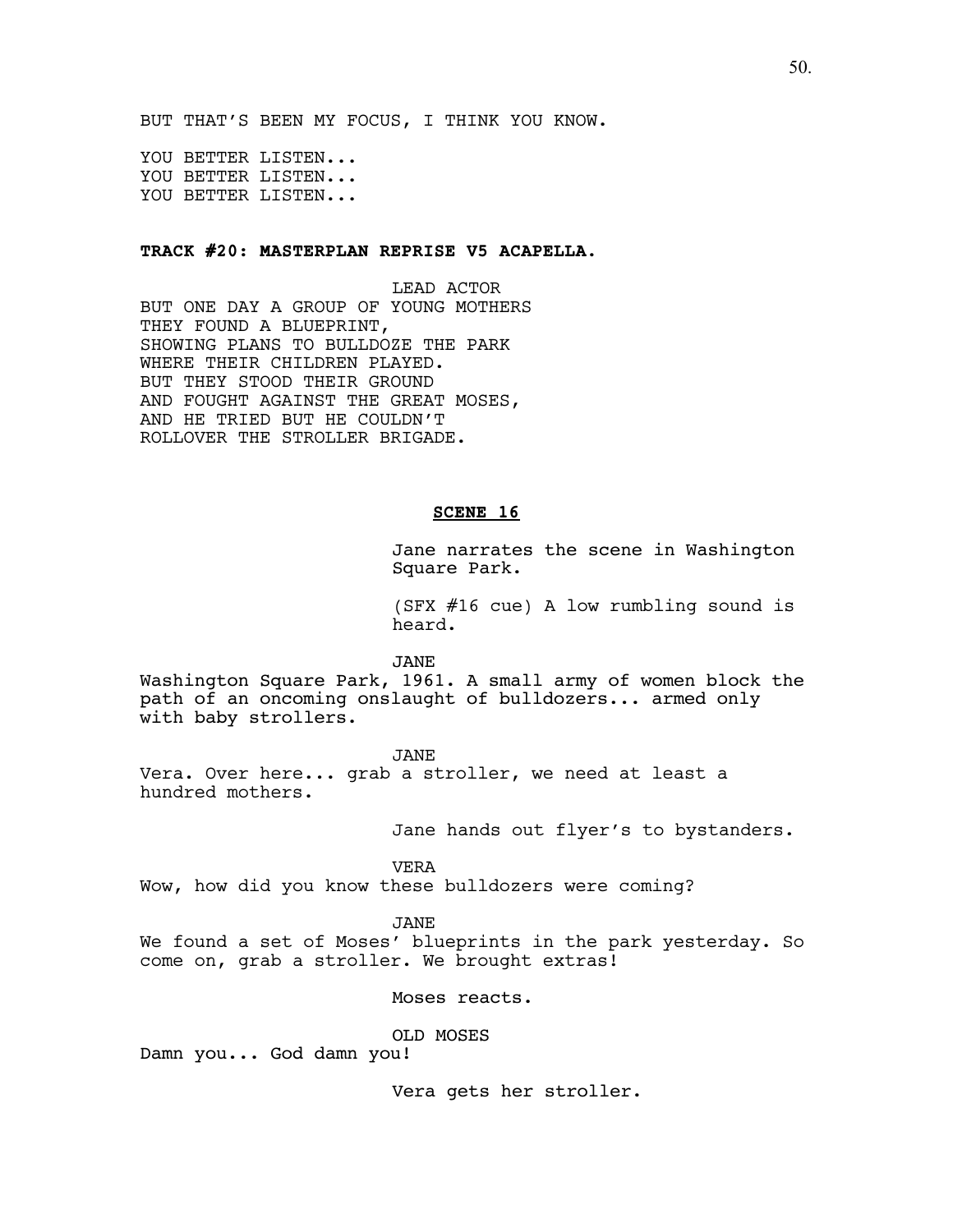VERA

Seems like cheating without a baby in it.

JANE We're not cheating, we're making history.

A reporter jumps in between them.

# REPORTER

Ladies! Would you mind getting in a straighter line. It'll make a better photo... like you're a... a brigade, yeah... The Stroller Brigade!

(MUSIC INTRO CUE)

Right, just a little to the left. Smile... okay, don't smile. Perfect, just perfect!

OLD MOSES

That's right... Just another photo op for the press! And they called me a publicity seeker!

> The flashbulb pops (SFX #17 cue), Jane grabs a megaphone and calls out to the audience.

JANE Are you with me?.. C'mon, I said are you with me?!!

> The crowd of mothers and on-lookers shouts back in affirmation.

## **TRACK #21: VOICE OF THE PEOPLE**

JANE (CONT'D) YOU'VE TREATED OUR CITY LIKE YOUR PRIVATE KINGDOM, BUT YOUR LIES AND DECEITS CAN'T FOOL US ANYMORE.

DON'T TRY TO TELL US WHAT TO DO, YOU BETTER LISTEN UP, 'CAUSE WE'RE TALKING TO YOU.

JANE AND COMPANY LISTEN TO THE - VOICE OF THE PEOPLE TALKING 'BOUT THE - VOICE OF THE PEOPLE

JANE & MARY GRADY WE'VE SEEN ALL THE DAMAGE THAT COMES FROM YOUR EGO. YOUR HIGHWAYS AND BRIDGES ALL END IN SHATTERED DREAMS.

DON'T TRY TO TELL US WHAT TO DO, YOU BETTER LISTEN UP, 'CAUSE WE'RE TALKING TO YOU.

JANE & COMPANY LISTEN TO THE - VOICE OF THE PEOPLE TALKING 'BOUT THE - VOICE OF THE PEOPLE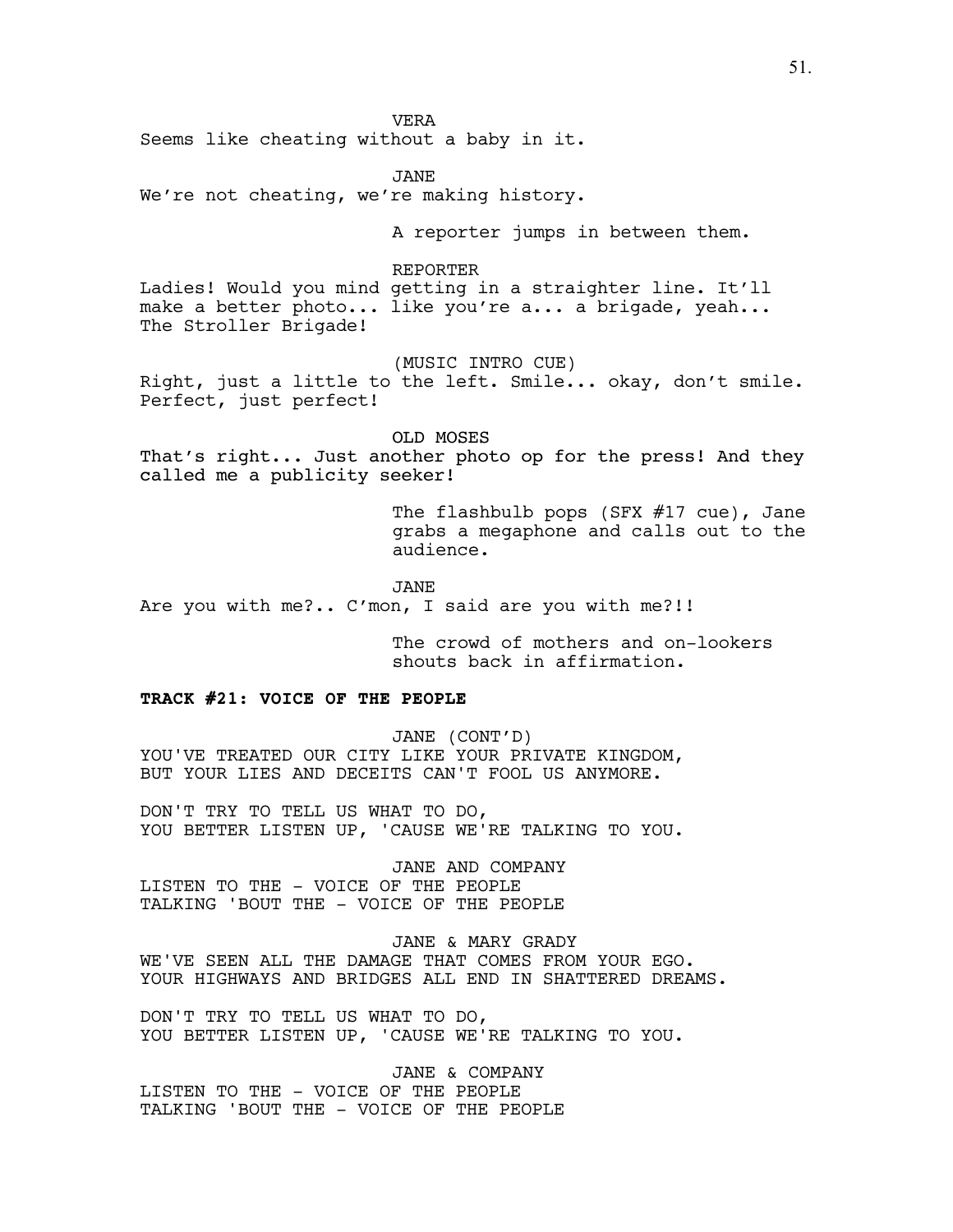(INSTRUMENTAL BREAK, 8-BAR W/ JANE LEADS THE COMPANY, SPOKEN)

A series of protest banners are unfurled across the stage - "Conscience The Ultimate Weapon," "Save Washington Square Park," "Moses The Dictator," "Our City Needs Homes Not Expressways," "No Road Through Our Homes," "Parks Are For People, Not Cars."

DO WE WANT MORE HIGHWAYS? NO! DO WE WANT MORE PARKING? NO! DO WE WANT MORE TRAFFIC? HELL NO! WHAT DO WE WANT? OUR NEIGHBORHOOD!

JANE & COMPANY (CONT'D) LISTEN TO THE - VOICE OF THE PEOPLE TALKING 'BOUT THE - VOICE OF THE PEOPLE

LISTEN TO THE - VOICE OF THE PEOPLE TALKING 'BOUT THE - VOICE OF THE PEOPLE

The audience sings and claps along!

(DRUMS ONLY) LISTEN TO THE - VOICE OF THE PEOPLE TALKING 'BOUT THE - VOICE OF THE PEOPLE

JANE

We did it! They're leaving...

Moses, who has been watching from the shadows, violently tears down the banners as the scene ends.

OLD MOSES

That's enough!

He turns to Vera as we go into --

## **SCENE 17**

LEAD ACTOR What the hell were you doing there?

VERA

You were trying to evict those people.

LEAD ACTOR

You don't even know anyone in Greenwich Village. You don't really care about these people, you're just angry at me.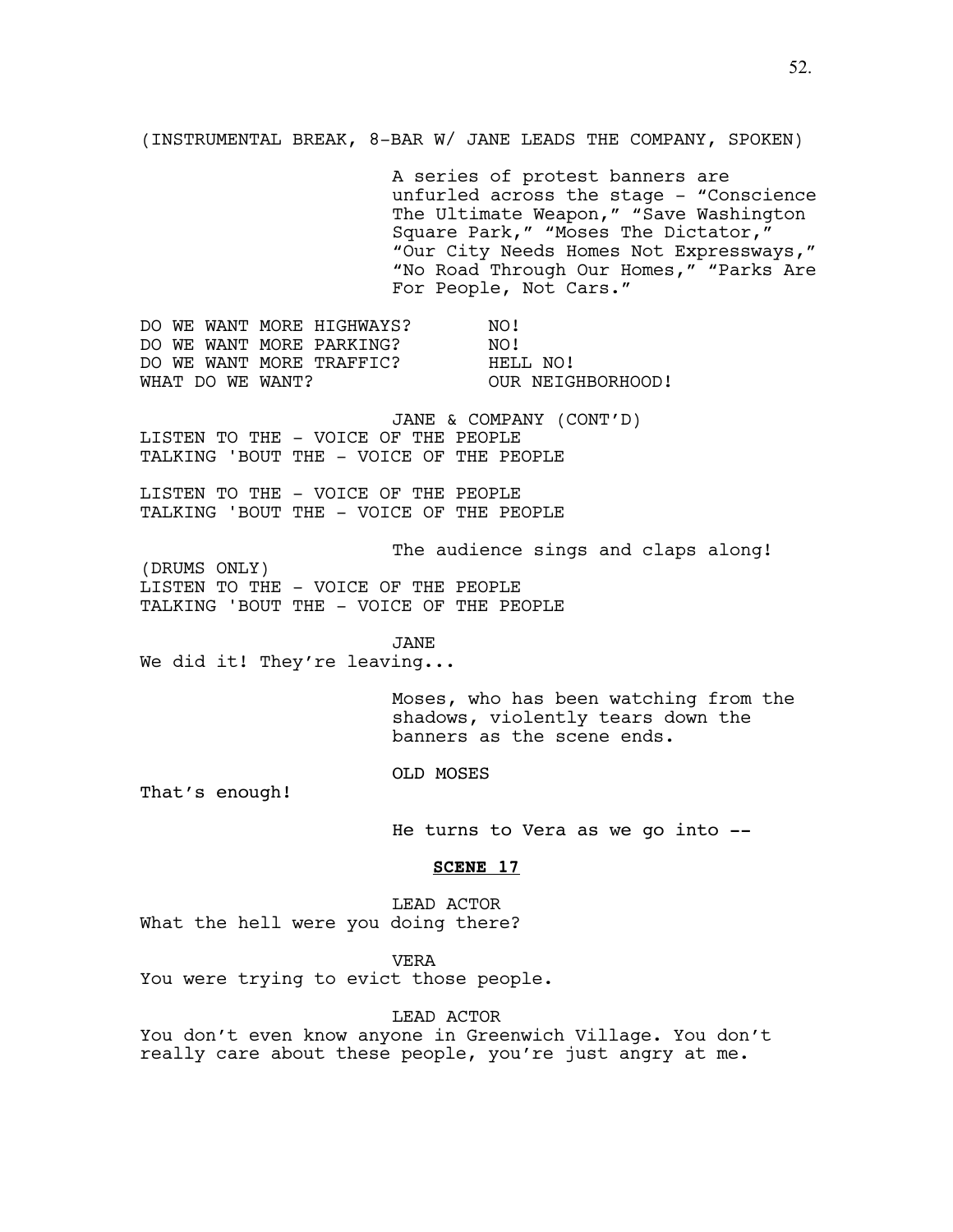VERA

I do care and you're hurting lots of people. And I do know people in the village. I know Jane Jacobs-

LEAD ACTOR

It's her fault that you're acting this way... She's done this to you!

VERA

That would make it so easy for you, wouldn't it? I can't think for myself, so it would have to be Jane who put these ideas in my head.

# LEAD ACTOR

I didn't say that.

VERA

I tried, Robert. I tried to look the other way. I tried not to listen to what they were saying. The papers... The Governor... But finally, I listened. Finally I heard.

LEAD ACTOR

You got what you wanted, you used me- (MUSIC CUE) just like the politicians, pretending you really care that a few people have to move -- you couldn't give a rat's ass about that you're just angry at me!

> Old Moses steps in, watching his younger self.

OLD MOSES That's not true, Vera. I didn't mean it!

# **TRACK #22: I'M NOT AFRAID OF THE FUTURE**

VERA

WHEN DID IT START, WELL THAT'S HARD TO SAY, IT'S SO MUCH EASIER TO SEE WHERE WE ENDED.

OLD MOSES

(Spoken) You don't know what the hell you're talking about.

VERA

ALL OF THOSE NIGHTS I LOOKED DEEP INTO YOUR EYES, ALWAYS AFRAID OF WHAT I MIGHT FIND.

I'M NOT AFRAID OF THE FUTURE, IT'S SOMETHING THAT I LEARNED FROM YOU. I'M NOT GOING TO BACK DOWN FROM MY FEARS ANYMORE.

OLD MOSES

(Spoken) You're doing what?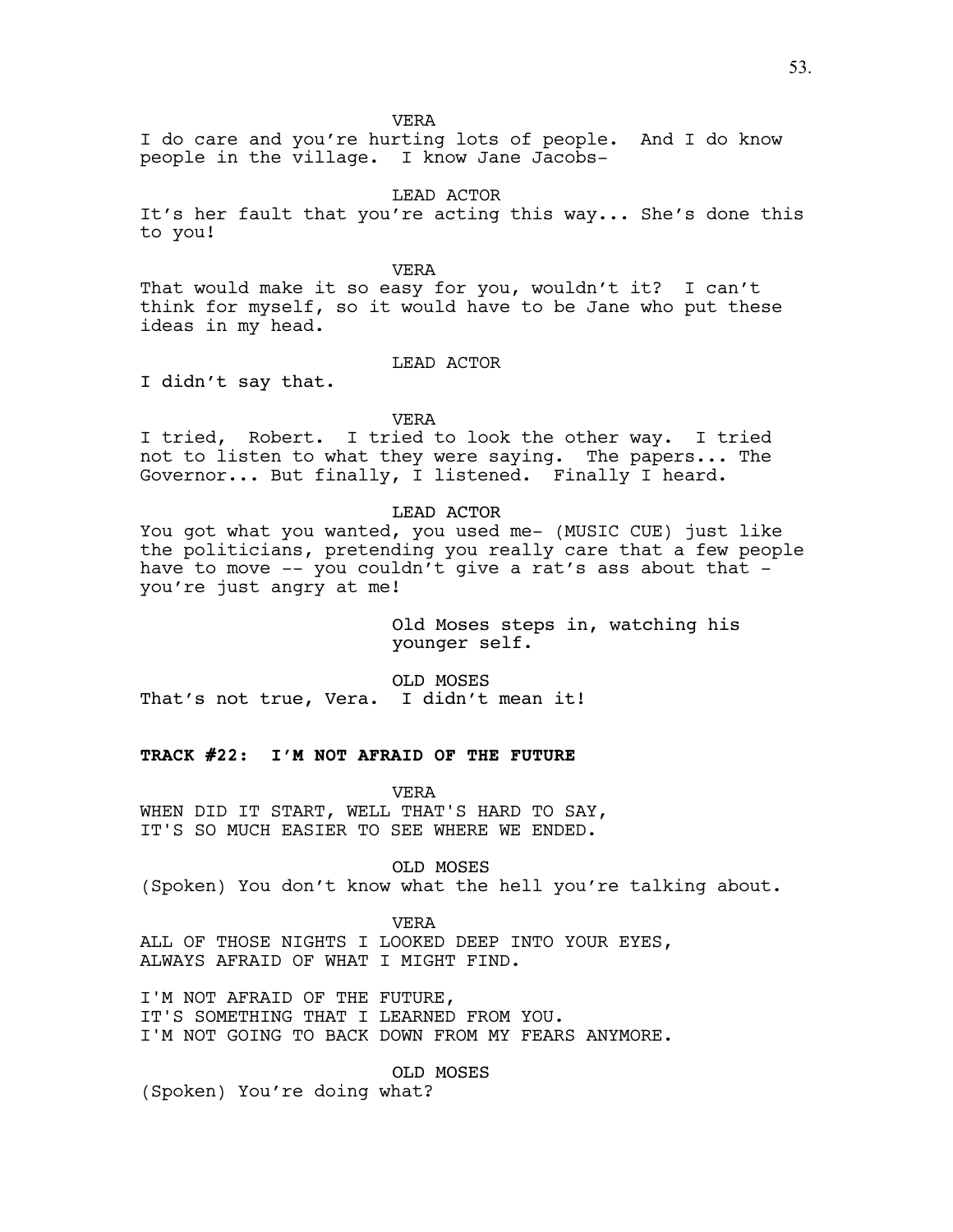VERA

I'M NOT AFRAID OF THE FUTURE, IT'S SOMETHING I JUST HAVE TO DO, I'M READY FOR ANYTHING THAT KNOCKS ON MY DOOR.

OLD MOSES

(Spoken) Oh please, give me a break.

VERA

YOU'RE NOT THE MAN THAT I THOUGHT YOU WOULD BE,

OLD MOSES

(spoken) I've given you everything.

VERA AND I'M NOT THE LITTLE GIRL YOU ONCE RESCUED.

OLD MOSES

(spoken) It's my age isn't it?

VERA YOU HAD BIG PLANS THAT I THOUGHT INCLUDED ME,

OLD MOSES

(spoken)

I said I was Sorry!

YOU HAD ME CONVINCED THAT WE WERE IN LOVE.

LEAD ACTOR

I CAN'T BELIEVE THAT NOW YOU'VE TURNED YOUR BACK ON ME, THEY'RE TELLING LIES, YOU KNOW THEY'RE JUST NOT TRUE. THE PEOPLE, THE POLITICIANS, THE PAPERS -I'D EXPECT AS MUCH, BUT NOT YOU! AFTER ALL THAT WE'VE BEEN THROUGH...

VERA

(spoken/sung) I'm not afraid of the future, It's something that I learned from you. I'm not going to back down from my fears anymore.

Moses steps in, finishing the song.

OLD MOSES Vera, please... I was wrong... I was a fool...

He sings.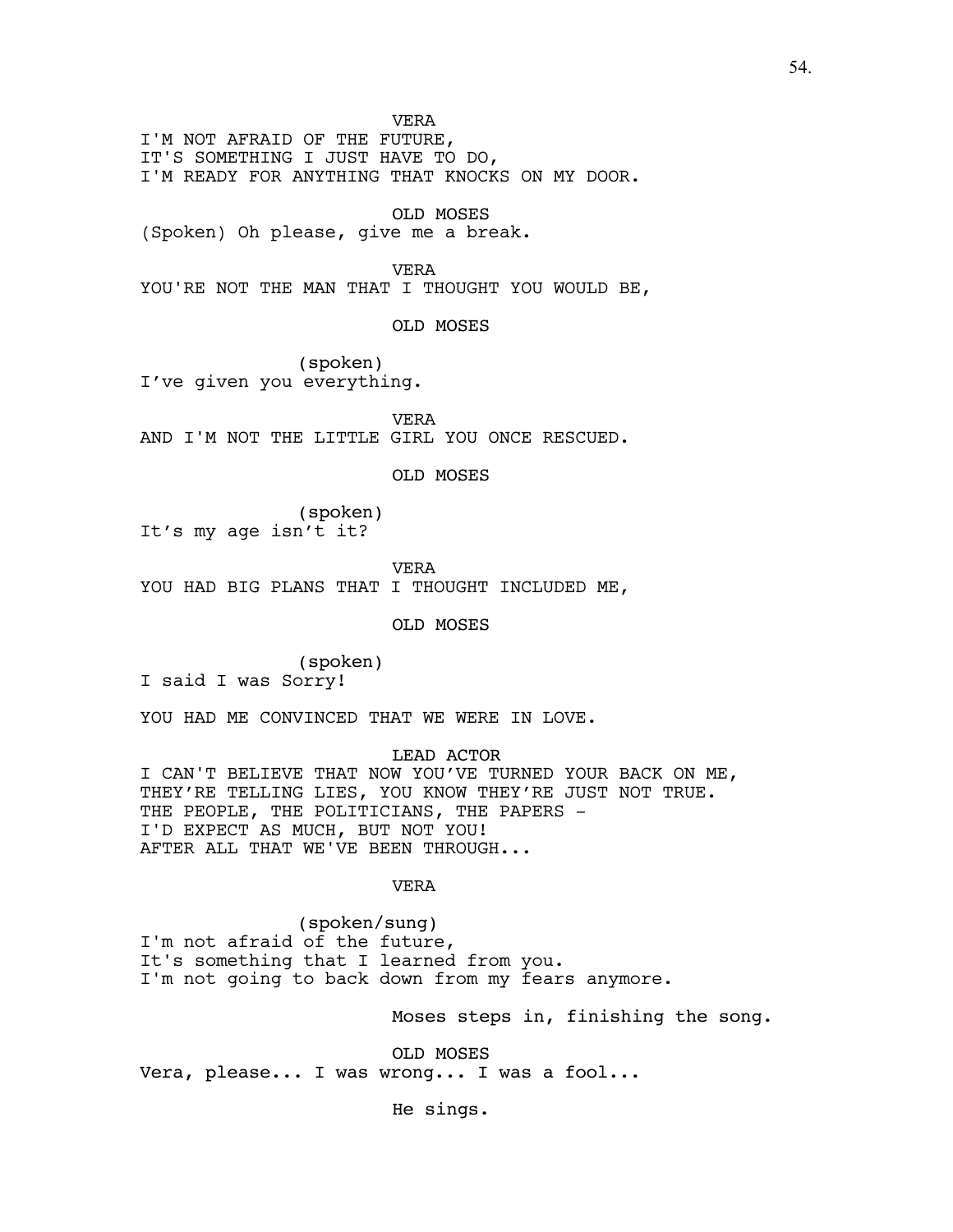OLD MOSES DON'T LEAVE NOW THAT I NEED YOU. CAN YOU FORGIVE WHAT I'VE DONE.

VERA I'M NOT AFRAID OF THE FUTURE, IT'S SOMETHING THAT I LEARNED FROM YOU. I'M NOT GOING TO BACK DOWN FROM MY FEARS ANYMORE.

OLD MOSES DON'T LEAVE NOW THAT I NEED YOU. CAN YOU FORGIVE WHAT I'VE DONE.

VERA I'M NOT AFRAID OF THE FUTURE, IT'S SOMETHING I JUST HAVE TO DO, I'M READY FOR ANYTHING. I KNEW THIS DAY WOULD COME.

OLD MOSES DON'T LEAVE 'CAUSE I'VE ALWAYS LOVED YOU. BUT I KNEW THAT THIS DAY MIGHT COME.

Vera exits.

OLD MOSES

Vera... Vera!

He turns to Lead Actor.

OLD MOSES You damn fool! Look what you've done!

> He looks helplessly at the other Actors.

OLD MOSES I don't want to do this any more.

LEAD ACTOR It's your story, man. You can't back out now. We're just telling it-

OLD MOSES It's not a story, it's my life! And I lived it already!

LEAD ACTOR You gotta take the good with the bad.

OLD MOSES It doesn't get worse than this-

LEAD ACTOR You know that's not true...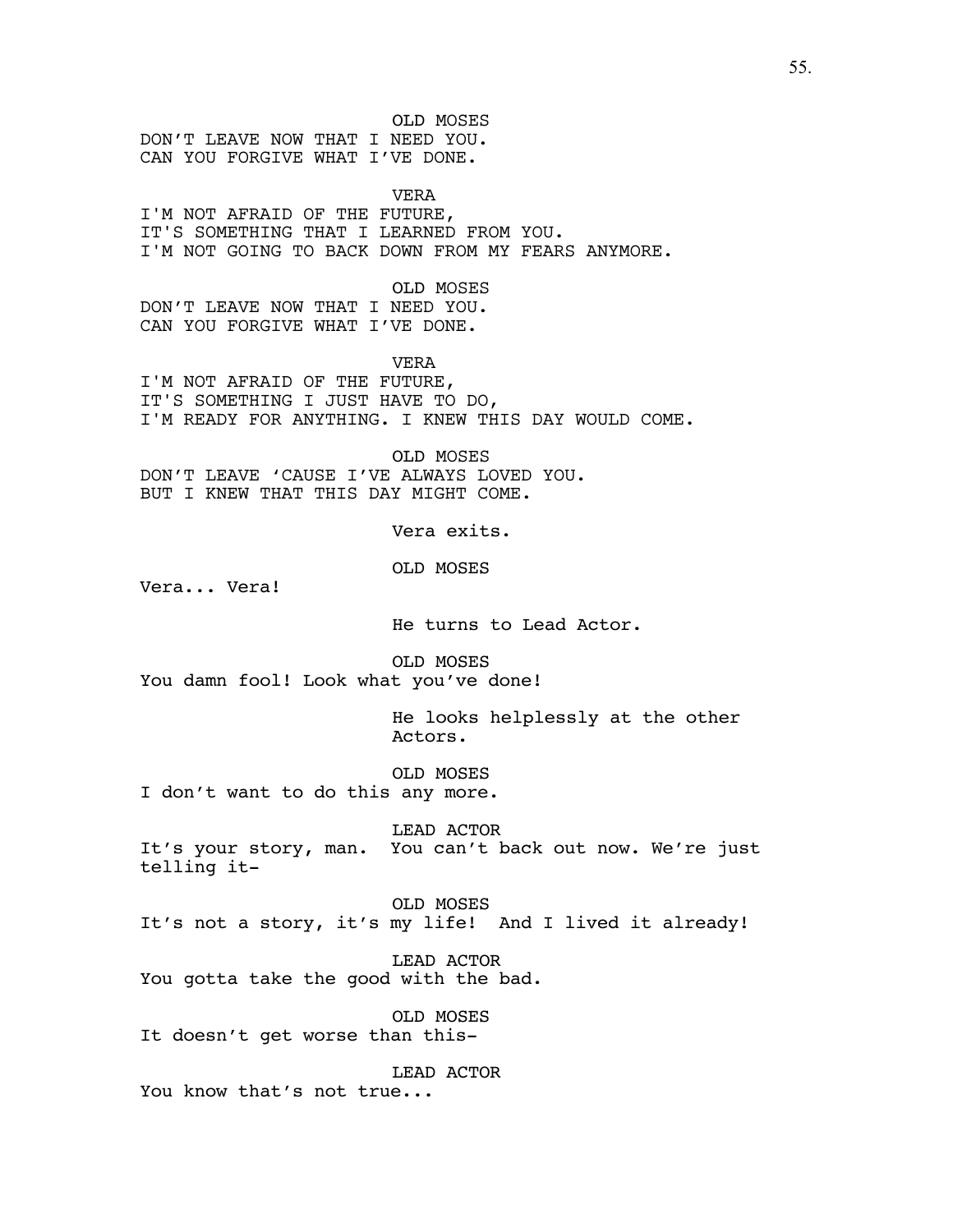56.

Moses sits, dejected.

OLD MOSES You're right... it does get worse...

# **SCENE 18**

LEAD ACTOR 1962... Rockefeller's in his 50s and you're-

OLD MOSES

73-

LEAD ACTOR

Meeting with Rockefeller over the fallout from the Washington Square fiasco.

Actor #4 plays A RECEPTIONIST.

RECEPTIONIST Mr. Rockefeller, Mr. Moses is here.

# **TRACK #23: THERE'S NO ONE ELSE REPRISE**

ROCKEFELLER

(humming to himself) NOW IS THE TIME TO TELL HIM IT'S OVER, HE WON'T BE NEEDED HERE ANYMORE. HE'S HAD A LONG RUN (OH YEAH) BUT THE TIME HAS COME, TO PUT AN END TO HIS ENDLESS CONTROL.

ROCKEFELLER (CONT'D)

Send Moses in...

LEAD ACTOR

Nelson...

ROCKEFELLER You see the papers? "Mothers with Strollers Block Bulldozers."

OLD MOSES

They're nobody, just a bunch of mothers-

ROCKEFELLER Exactly! They were mothers! Mothers pushing strollers!

LEAD ACTOR

I have it on good authority that most of those strollers were empty.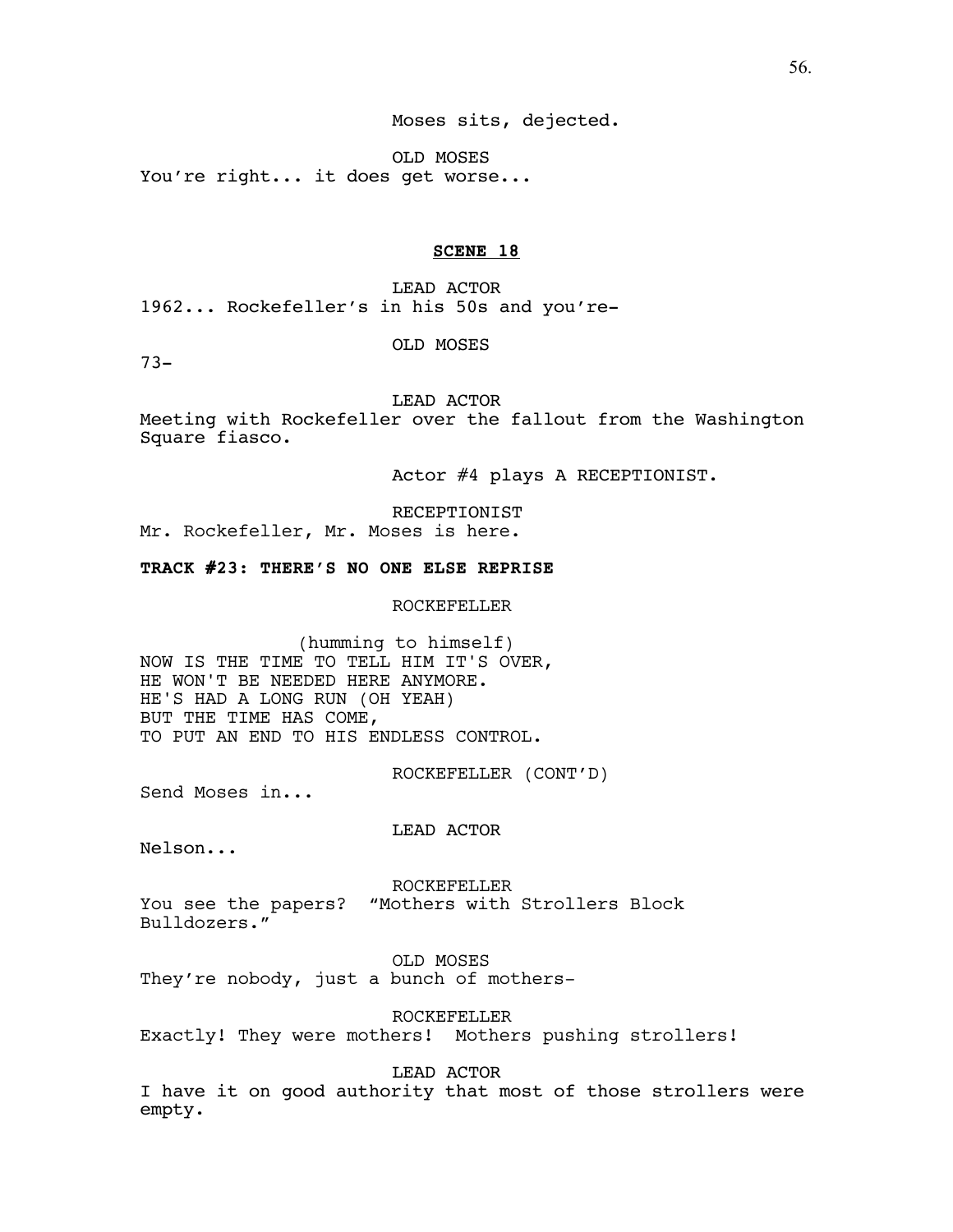ROCKEFELLER Bottom line is the public has turned against you. You have to know that, Bob. There's nothing I can do about it in the short term.

LEAD ACTOR

This will pass... like all our so-called "controversies."

ROCKEFELLER

This isn't "our" controversy, Bob. It's yours. You own it, plain and simple.

LEAD ACTOR

What's that supposed to mean?

ROCKEFELLER

My brother Laurence is going to take over the State Parks Commission.

LEAD ACTOR

Laurence? You can't be serious.

ROCKEFELLER

I'd like you to resign... effective immediately.

LEAD ACTOR

Have you lost your mind?

ROCKEFELLER We can't have you as our public face. But behind the scenes you can still...

LEAD ACTOR Still what... pull the strings? Run the show?

ROCKEFELLER

Exactly.

LEAD ACTOR

I know what's really going on. You just want to take money from my Triborough Authority to prop up your failing MTA!

ROCKEFELLER That's not what this is about.

LEAD ACTOR Admit it! You're doing this for the Negro vote because they take the fucking subways.

ROCKEFELLER

I need your resignation, Bob.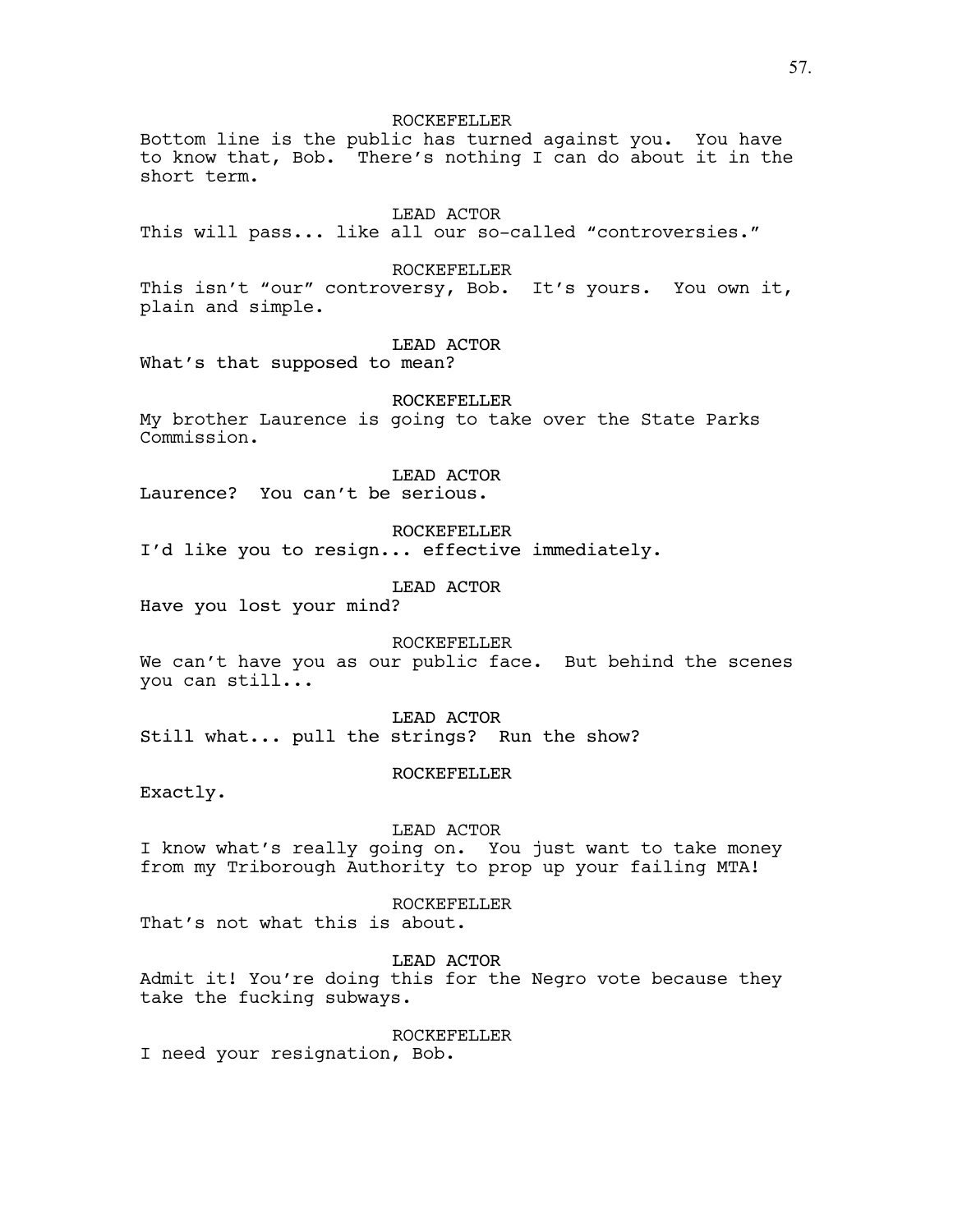LEAD ACTOR The Triborough's bond holders won't allow me to quit. My position is contractual.

ROCKEFELLER Your bond holders! My family's bank holds your bonds.

LEAD ACTOR Nelson, if you make me resign this position, I'd have to resign all of my positions...

ROCKEFELLER

I accept.

LEAD ACTOR

What...

ROCKEFELLER

I accept your resignation from all of your civic commissions.

LEAD ACTOR

Wait... wait. Nelson, once we build LOMEX...

ROCKEFELLER

The Lower Manhattan Expressway is no longer your concern.

LEAD ACTOR

My concern? It was my idea-

ROCKEFELLER

Robert, you're still not hearing me. I've made my decision.

LEAD ACTOR

...Governor, if you can get the newspapers behind these proposals...

ROCKEFELLER

No, no! We've gotta keep you outta the newspapers for now... but when the time is right, I'll appoint you... head of the MTA. You can trust me on that.

Rockefeller thrusts out his hand.

Old Moses steps in, slaps it away!

OLD MOSES

Liar! You're nothing but a liar, Nelson!

The street musician plays a guitar under the Washington Square Park Arch.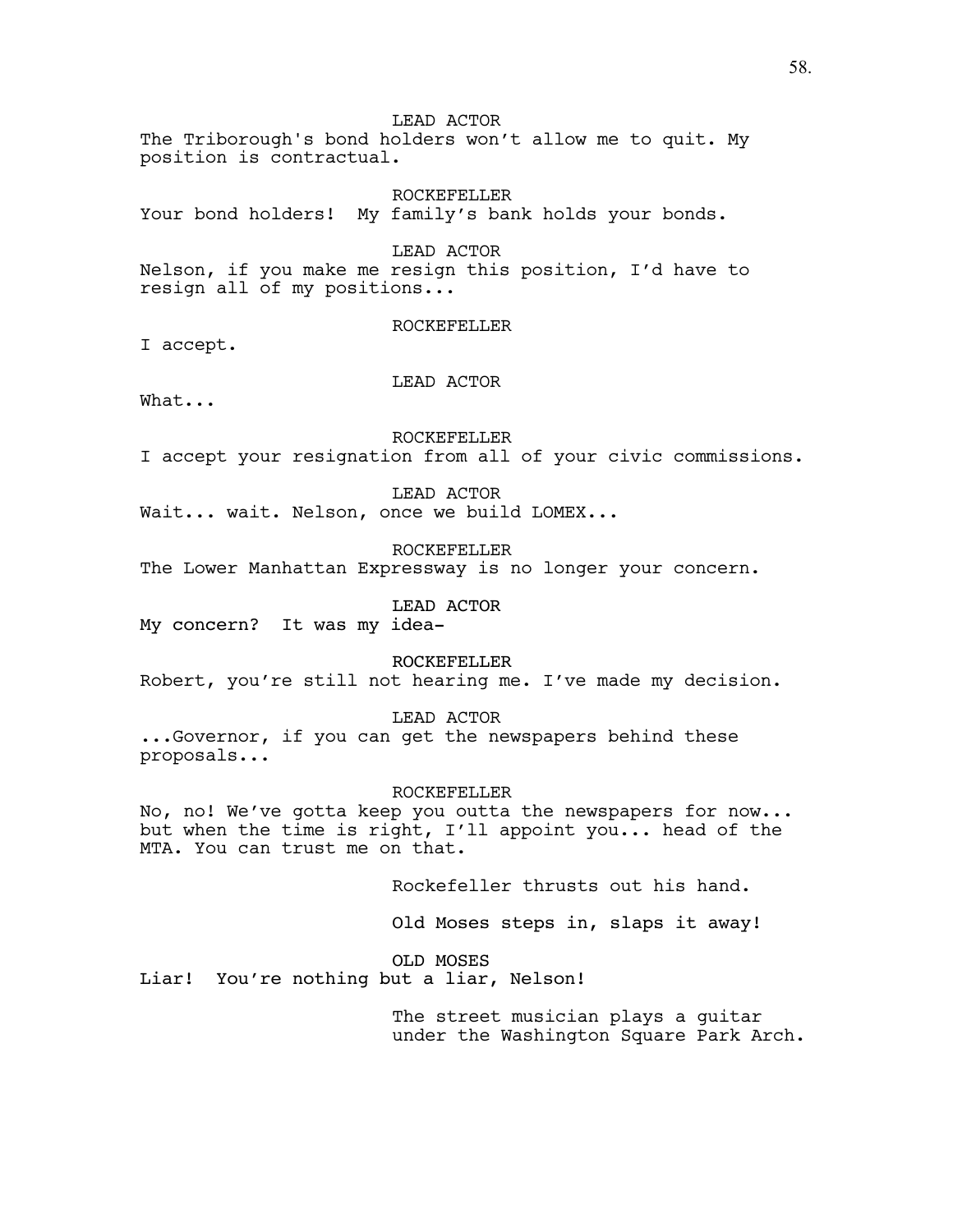More photographs of Moses's projects (Flushing Meadow Park, Throgs Neck Bridge, Cross Bronx Expressway, Niagara Falls Hydroelectric Dam, Montauk State Park, Shea Stadium, Co-op City, etc.) are projected stage left. The images start slowly and then faster and faster, piling up into a giant montage of dozens of bridges, highways, parks, playgrounds, and swimming pools.

## **TRACK #24: MASTERPLAN REPRISE V6**

Moses sings it.

OLD MOSES MY LEGACY STRETCHES FROM MONTAUK TO THE CROSS BRONX EXPRESSWAY, FROM STUYVESANT TOWN TO THE UPPER WESTSIDE. TO JONES BEACH, LINCOLN CENTER AND THE VERRAZANO NARROWS, FOR BETTER OR WORSE, THEY HAVE ALL SURVIVED.

I WAS THE MASTERBUILDER, I WAS THE POWERBROKER, CREATING AND BUILDING AN EMPIRE AT MY COMMAND. THE TRIBOROUGH KING, THE ULTIMATE AUTHORITY, I WAS THE MASTER OF THE MASTERPLAN.

#### **SCENE 19**

 $(SFX #19 cue)$ 

Moses sits back on the bench.

We hear a surreal cacophony of sounds.

The Actors do various voiceovers that sound like radio announcements.

It is the march of time. The unstoppable train of progress.

ACTOR #2

...but hey how about those Mets... more about them later, but first a message from AT&T, your most trusted phone company.

A phone rings (SFX #20 cue)

OLD MOSES

Is someone calling?

ACTOR #3

Chances are someone is missing you right now, so why don't you reach out and touch someone...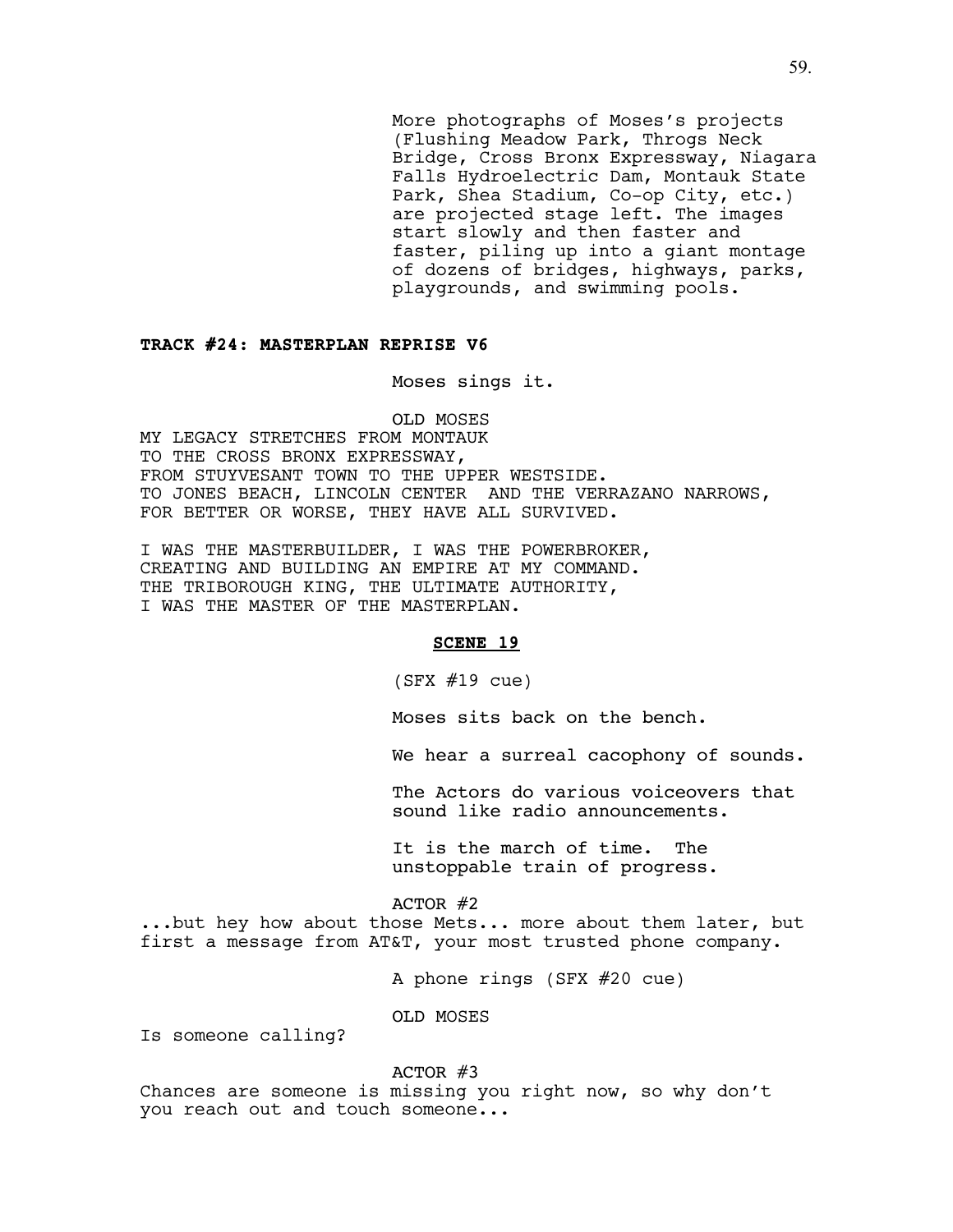OLD MOSES

That could be the Governor.

#### ACTOR #4

Remember, long distance is the next best thing to being there. Brought to you by AT&T.

OLD MOSES

Maybe he's finally telling me, I'm the head of the MTA...

ACTOR #2

It's still a few hours before game time but it looks like some of the fans are trying to get there early, and I don't blame em. Manager Yogi Berra and the team are going to need a little more than luck tonight...

#### OLD MOSES

Maybe I should call him...

# ACTOR #3

... against the visiting Los Angeles Dodgers who are on a hot, five-game winning streak...

#### OLD MOSES

Los Angeles Dodgers... they should have a plaque with my name on it at that stadium... I liked that pitcher they had... the Jewish kid... never threw on the sabbath... He was a better Jew than me...

#### $ACTOR$  #4

So if you're taking the Southern State, the Northern State, or the Long Island Expressway out of the city tonight expect delays of one and a half to two hours heading east -

#### OLD MOSES

Idiots! What did they expect! Of course there are traffic tieups... they never let me finish my plan... my masterplan... I could've taken care of everything... I could've...

He looks around in the darkness.

## OLD MOSES

Vera? Vera, I'm sorry. I'm sorry I never put you first. But you see, I had another love. She wasn't flesh and blood... but I loved her. New York City... I saw something so beautiful in her... something nobody else saw. Not the Dutch, not the English, Not even the bankers who helped me build her. Nobody saw what she could be. I took her from the age of the horse and buggy to the era of the automobile and highway. I brought her into the 20th century. Somebody had to do it! I made her the most powerful, the most envied, the most modern city on earth. The city that every other city emulated. My ideas! My plans! They spread to every other city across the country.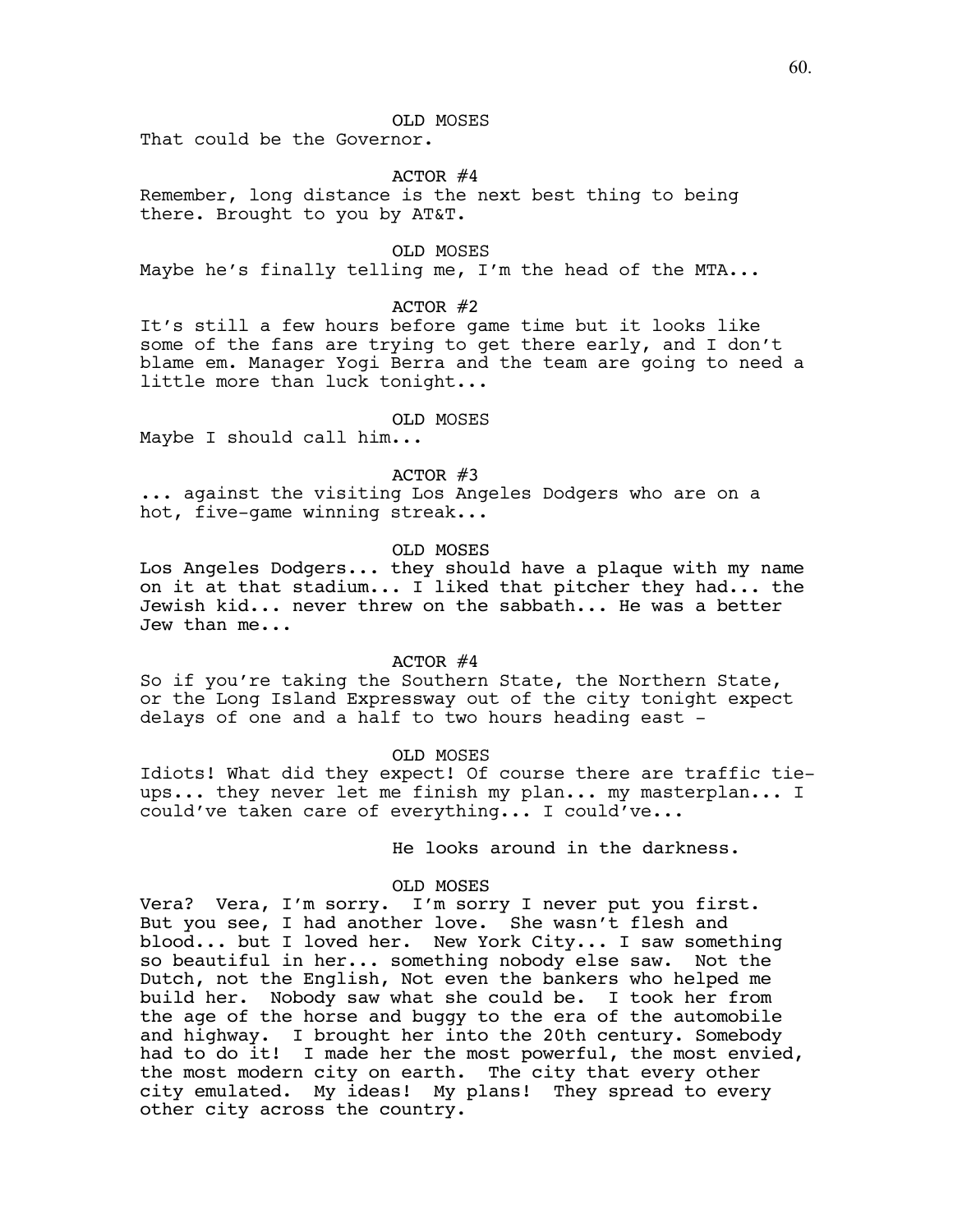But the thing is, she demanded everything from me, and I just didn't have anything left for you.

## **TRACK #25: STRAIGHT TOWARDS THE SUN**

OLD MOSES NO ONE CAN SAY THAT I DIDN'T DO MY JOB, LIKE IT OR NOT, I GOT THINGS DONE. THOUGH ROOSEVELT AND ROCKEFELLER WILL NEVER BE MY FRIENDS, I CAN ADMIT, I DON'T LIKE WHAT I'VE BECOME.

I COULDN'T SEE A THING, BECAUSE THE LIGHT WAS IN MY EYES. I WAS HEADING STRAIGHT TOWARDS THE SUN.

(8-BAR INSTRUMENTAL BREAK WITH FULL BAND)

During the instrumental break the Company silently gathers together behind Moses as he ascends above the stage. Jane Jacobs, Nelson Rockefeller, Vera Martin, and the Reporter join Moses in singing the finale.

OLD MOSES (CONT'D) I HAD SO MANY GOOD IDEAS, SO FAR AHEAD OF MY TIME, I WAS AS MODERN AS LE CORBUSIER. BUT HISTORY IS FULL OF WRONG TURNS AND IDEALS GET LEFT BEHIND. PLEASE DON'T BLAME ME, I'M NOT AS BAD AS THEY SAY.

OLD MOSES & COMPANY

I COULDN'T SEE A THING, BECAUSE THE LIGHT WAS IN MY EYES. I WAS HEADING STRAIGHT TOWARDS THE SUN.

I COULDN'T SEE A THING, BECAUSE THE LIGHT WAS IN MY EYES. I WAS HEADING STRAIGHT TOWARDS THE SUN.

OLD MOSES I WANTED TO TRANSFORM THE WORLD, MAKE IT A BETTER PLACE, I ONLY WANTED WHAT WAS BEST FOR YOU. I REALIZE NOW THAT THE TIMES HAVE CHANGED, AND I'VE BEEN LEFT BEHIND, BUT LOOK AT ME, WHAT ELSE CAN I DO.

(CHORUS INSTRUMENTAL 1X WITH COMPANY) HEADING STRAIGHT TOWARDS THE SUN.